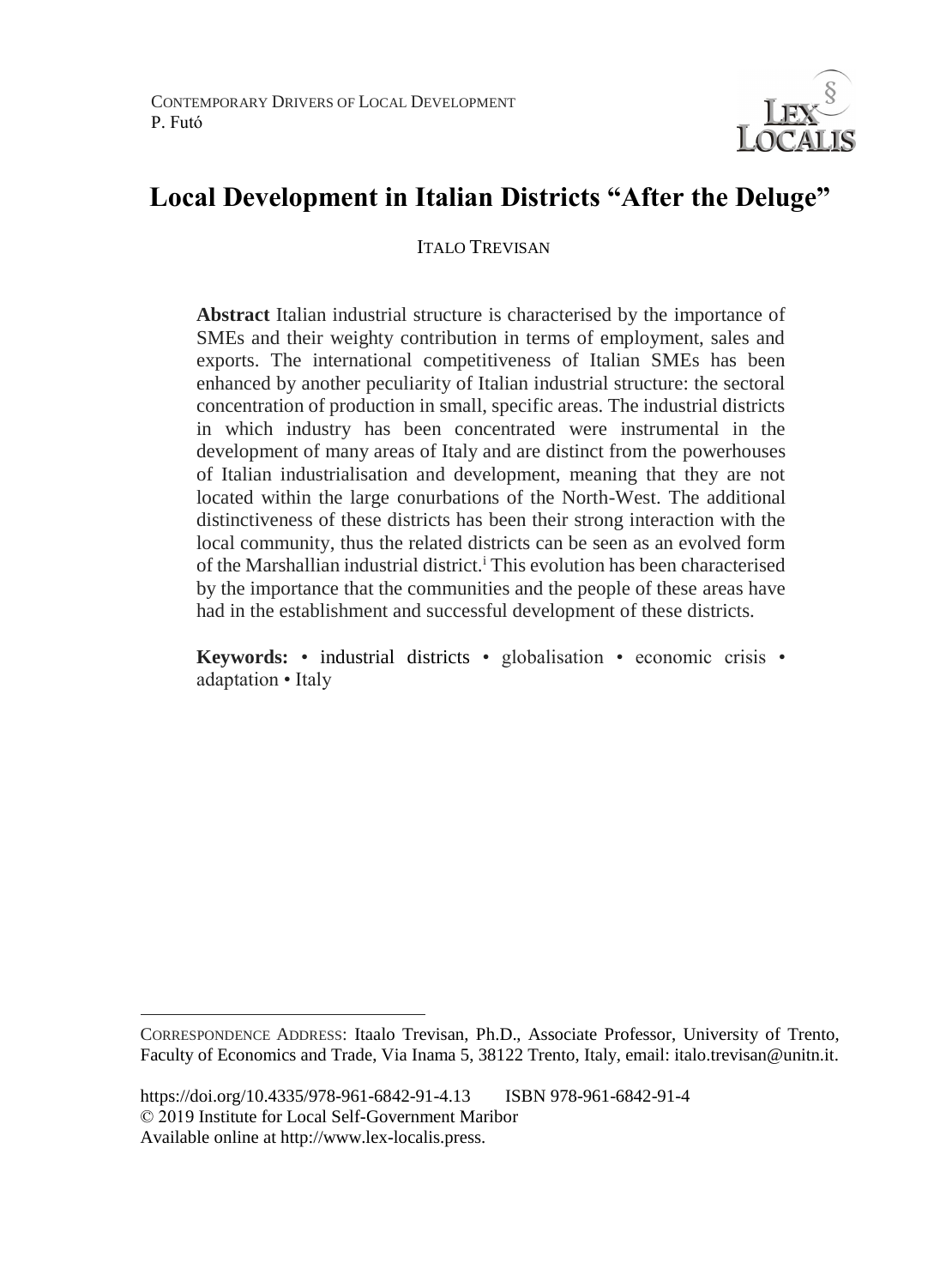#### **1 Italian industrial districts according to statistics**

The Italian economy is characterised by the still large role of the secondary sector. The proportion of employment in industry (28.3%) is the highest among large developed countries,<sup>1</sup> and the weight of industry in GDP  $(24%)$  is surpassed only by Germany and Japan (30.1% and 29.7%, respectively).<sup>2</sup> Another characteristic of the Italian economy is the great weight of small- and medium-sized firms (SMEs), which in 2015 made up 99.4% of all companies. In any country small firms make up a large proportion of the total (inevitably, the smaller the size, the larger the number), but the importance of SMEs in the Italian economy can be seen from other perspectives, too. SMEs employ 78% of the total workforce; they contribute 48.8% of total turnover, and (even more surprisingly) 50.8% of added value. If an assessment is made with exclusive reference to the manufacturing industry (where larger firms are more common), the weight of SMEs is still extremely high. They make up 90% of all manufacturing firms, employ 76.5% of the workforce employed in manufacturing, create 60% of turnover and 66% of added value.

Possibly the most characteristic element of the Italian industrial structure is the clustering of SMEs that belong to the same industry in a number of relatively small industrial districts. Indeed, in no other country is the weight of industrial districts as important for the economy as in Italy.

In 2001, a year when the consolidated success of the districts started to fade, just before the "deluge" (but when the effects of some "heavy rain" were already being felt), there were 181 manufacturing SME industrial districts, as identified by ISTAT (the Italian statistical service). In these areas were operating about one-quarter (24.3%) of all local units of Italian firms, and they were responsible for one-quarter (25.4%) of national employment and the production of 27% of national added value. More specifically, these districts were home to 38.8% of all local units engaged in manufacturing in Italy, employed 39.3% of all the people working in this sector, and produced 38% of value added in manufacturing. Their weight in Italian exports was even greater: 44% of exports of manufactured goods came from these areas, with peaks of 52% in exports of machinery and 60% in tiles and ornamental stones.

In 2011, after the deluge of Chinese exports and the additional hit of the recession that started at the end of 2008, there were 141 industrial districts still in operation. They accounted for 24.4% of all local units and 24.5% of total employment. Their importance for the manufacturing sector was still greater, as they accounted for 34.3% of manufacturing local units, and 37.9% of employment in manufacturing. Their weight in national exports had slightly increased to 48% of the total, again with a much higher concentration in the sectors represented by the so-called "4As" of the "Made in Italy".<sup>3</sup>

Industrial districts are one of the major success stories of the Italian economy. Their success is also shown by the growing international interest in this phenomenon that many consider to be a useful reference model for the promotion of local development.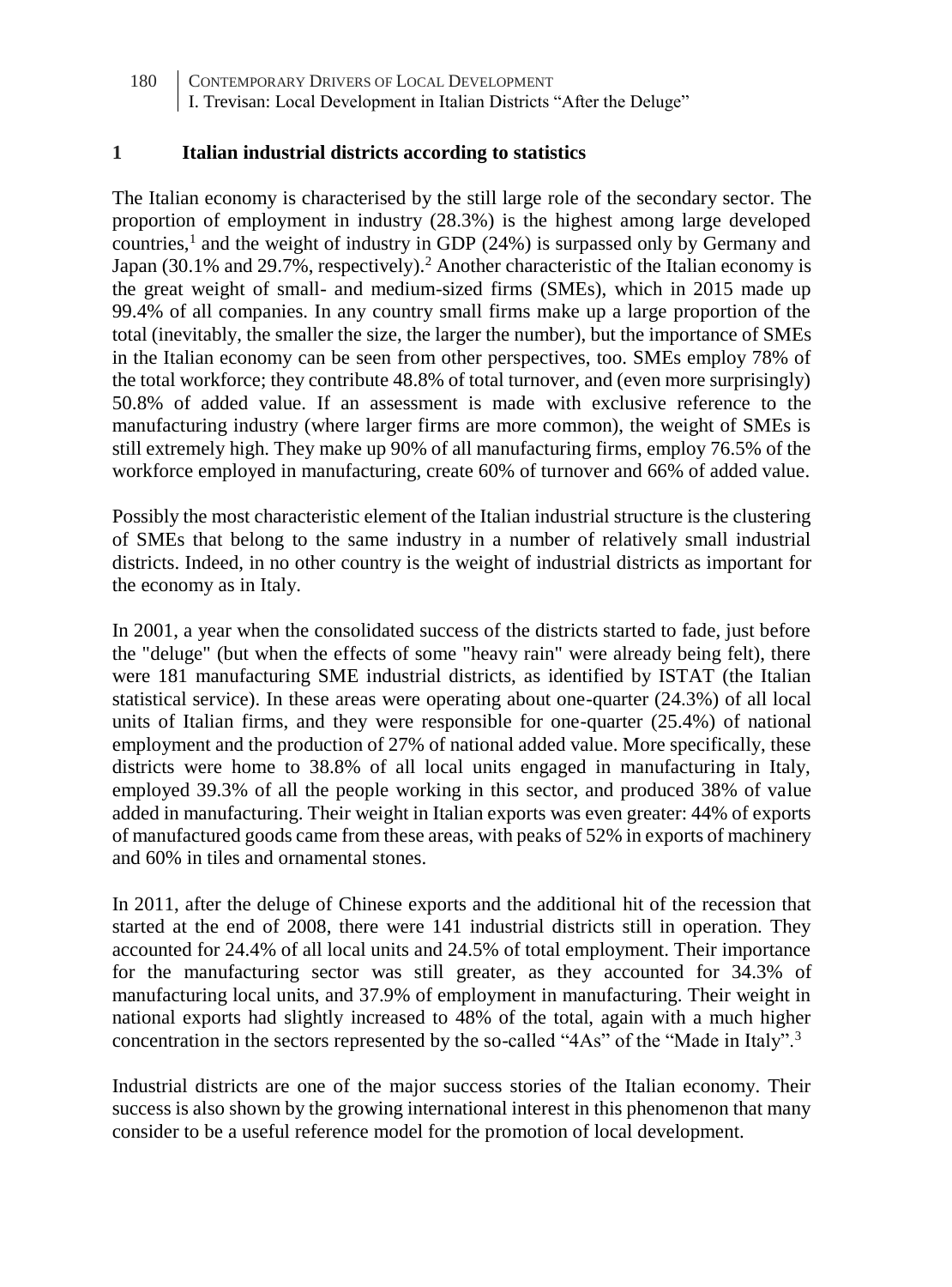Industrial districts, however, are not a novelty nor are they a peculiarity of Italy. The concept of the industrial district goes back to Alfred Marshall (Marshall 1920, paragraph 3). In *Principles of Economics,* he discusses the occurrence of the "concentration of specialised industries in particular localities" and explains that such a concentration "within the narrow boundaries of a manufacturing town or a thickly peopled industrial district" happens thanks to the external localization economies resulting from the concentration of many small firms of a similar nature in specific places. This concentration facilitates the finding and changing of jobs and the intra-district flexibility of labour. In these small areas owners and workers live together; therefore the solidity of the district is strengthened because "[s]ocial forces here co-operate with economic: there are often strong friendships between employers and employed". The circulation of workers and the relative ease of starting a new business spreads know-how about the industry of specialization. As Marshall puts it, "[t]he mysteries of the trade become no mysteries; but are as it were in the air, and children learn many of them unconsciously" (Marshall 1920, paragraph 3).

The district, then, is something more than a simple agglomeration of firms in a certain place; it is a stable community where production activity is enriched by a shared specialist technical expertise, and where a strong local cultural identity can develop.

Some peculiarities distinguish the Italian industrial district<sup>4</sup> from the archetype explained by Marshall. In the Italianate industrial districts too, there is a strong "industrial atmosphere" of a Marshallian type. The industrial district is a local community that specializes in manufacturing a certain type of product. More significantly, the emergence of some models of productions of excellence ends up reinforcing the spirit of identity of its inhabitants and their attachment to the territory in which they live. Local people are particularly proud of the success of their firms and of their territory, to which everyone is aware of having contributed. In a way, community and firms tend to blend. The district, then, is a socio-territorial entity characterized by active coexistence, in a geographically circumscribed and historically determined area, of a community of people and a population of industrial enterprises focused around one specific industry (Becattini 1990). Most firms are SMEs, but some larger, leading companies also often emerge. From these, new enterprises are frequently born through a process of "gemmation," meaning that in periods of cyclical upswing of the characteristic industry workers from established firms resign in order to establish their own small firms. This process often implies some form of support being given to the leaving workers by the owner of the firm where they were employed. This hints at the presence of an attitude of cooperation between firms that is one of the peculiarities of the Italianate industrial district.<sup>5</sup> In fact, this peculiarity is a combination of competition and collaboration between companies. Internal competition is very strong and fosters selection of the best companies. However, the companies in the districts often collaborate with each other in relation to shared projects (marketing abroad, the management of environmental problems, etc.).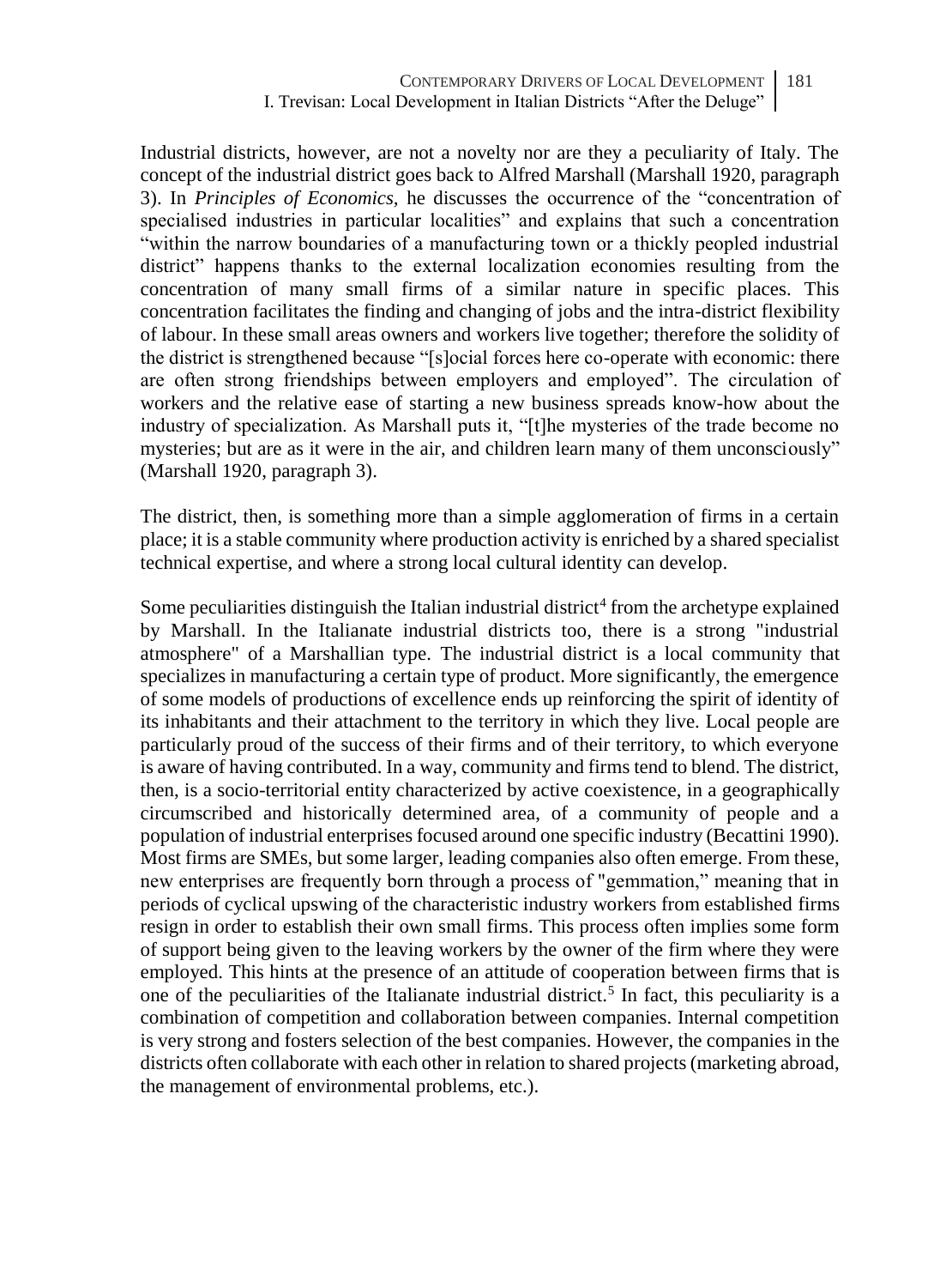The interaction and integration of disparate elements make evident the systemic nature of the Italianate industrial district and its complexity. Moreover, this complexity is a specific indication of the evolution of the Italianate manufacturing districts from the traditional Marshallian industrial district to a more sophisticated entity called *Area Sistema* (AS). To sum up, according to the literature six essential elements should be present in the evolution of an Italianate industrial district into an Area Sistema.<sup>6</sup> These are:

- A small and clearly demarcated *territory*, with some definite characteristic that set it apart from neighbouring areas;
- The presence of a *community*, sharing a homogeneous system of values in terms of work ethic, family values, a sense of belonging;
- A large number of *small and medium-sized enterprises* specialized in one or few phases of the production process;
- The presence of *strong* and, as a rule, informal *links among firms*, creating an atypical system of relations, where co-operation and competition coexist;
- *Widespread competency and know-how*, mostly of a technical type, related to the dominant industry of the area, thus the specific level of competence of the local population is quite high;
- The involvement, not necessarily from the beginning, of *institutional players*; this involvement is the expression of the full participation of all the components of the local community in the working of the *AS* (Trevisan 2006).

The Italianate districts and their evolved forms, the Area Sistema, are a resourceful answer to the problems of local economic development in Italy. Localized in small areas  $-$  often eccentric to the main industrial centers of the country  $-$  they have played a determining role in the economic and social development of whole regions that had been left behind in the first stage of industrialization of the country. Although they started, similarly to any industrial district, as areas with an industrial monoculture (wherein the productive structure was based on a single industry), they have developed to incorporate a degree of complexity and interaction among firms that belong to different, albeit related, industries that make them a specific sub-type of industrial district.

From a structural point of view, it is possible to detect a certain trend towards increased complexity that marks the development of the Italianate industrial district. As with any industrial district, the former started as an area of industrial monoculture. In time, most districts acquired a higher degree of complexity and expanded their industrial focus to different, albeit related, industries.

Industrial districts can be classified according to the degree of their organizational and structural complexity (Garofoli 1983). This classification can be seen as an evolutionary sequence whereby some districts evolve, and by evolving become stronger and more successful, while those that do not evolve tend to falter and sometimes disappear.<sup>7</sup>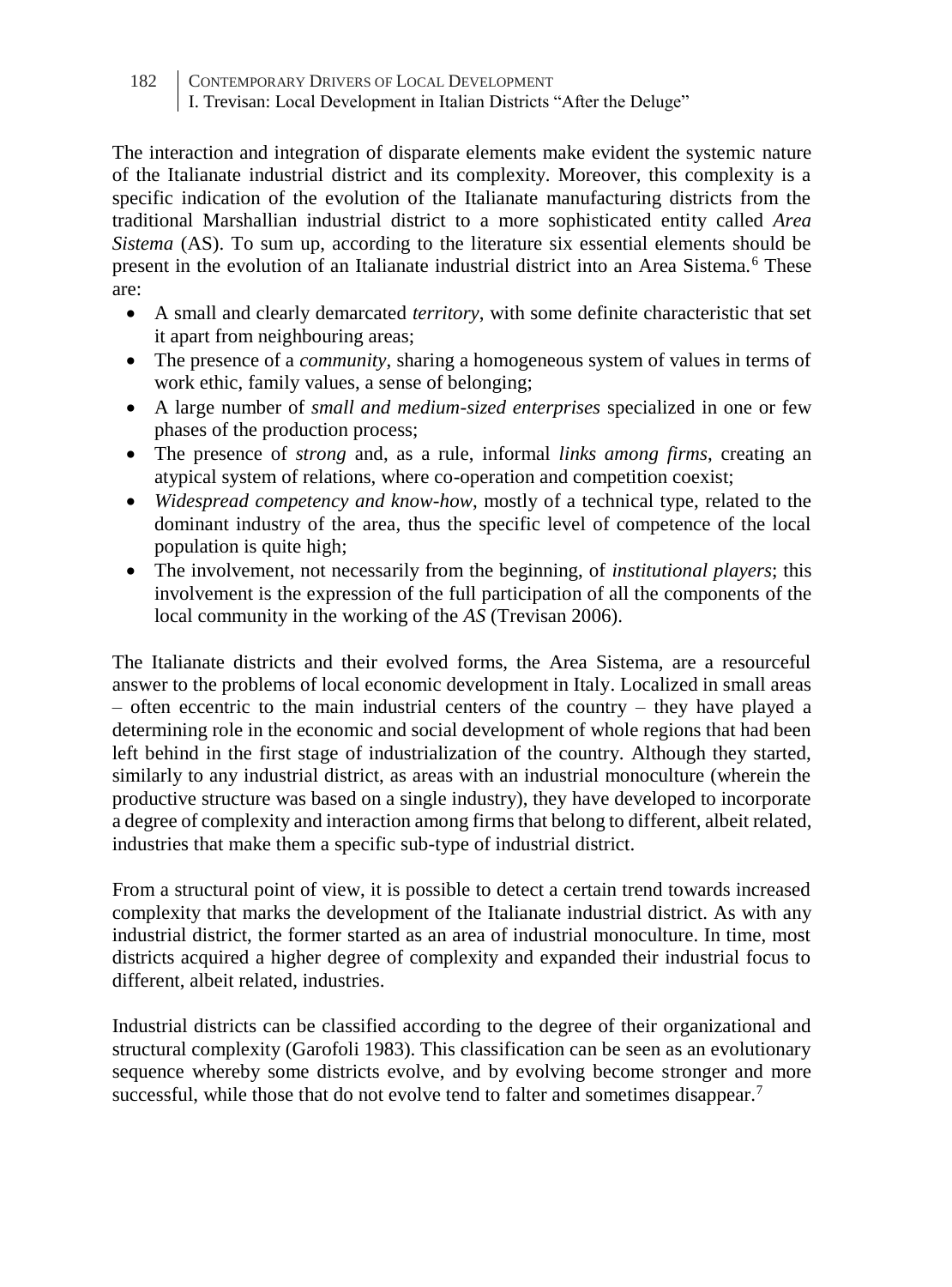The first step, at the lowest level of complexity, is the *area monoculturale semplice*  (simple monoculture area), which is the typical *industrial district*. This has a large concentration of mostly small and medium-sized firms that belong to one industry and which are quite often specialized in one phase of the production process. These firms are locked in tough competition and  $-$  as in Marshall's formulation  $-$  do not have any meaningful structured relationships. The few (relatively) large firms tend to have a guiding role that strongly limits the independence of the smaller ones. The essence of the *area monoculturale semplice* is the subdivision of labour and specialization in the production process.

The second step is the *sistema produttivo locale* (local production system). Here, too, SMEs mostly operate in the same industry and are specialized in one or a few phases of the production process. Strong horizontal competition characterizes this type of district but, as a consequence of specialization and strong community feelings, intra-industry relations are much more developed and are not limited to short-term transactions. Relationships and groupings of firms are changeable but tend to revolve around a core of firms that have developed long-term cooperation. Development in the area is fostered by the build-up of a critical mass of factors, leading to the increased formation of firms. Some leading companies appear in the ranks of local firms. These, however, tend to remain of middling dimensions; if greater production capacity becomes necessary, it is achieved through groups of SMEs, generally family run.

The last step is the Area Sistema (AS, integrated industrial system) which involves a higher degree of structural complexity. The main characteristics of a population of specialized SMEs operating in different phases of the dominant industry are still present. However, some of the most successful firms may reach a larger size (but seldom above 500 employees) and take a leading role in shaping the strategy of the area. Strategic collaboration among firms is widespread and is both intra-industry (without dampening strong local competition) and inter-industry, linking upstream and downstream activities. Therefore, the division of tasks and specialization of firms and activities also evolves beyond the original – still dominant – industry, involving related and supporting industries, such as a mechanical engineering industry producing specialized machinery for the main production activities, or specialized marketing services. The outcome of this evolution is an accumulation of differentiated capabilities due to the strong functional links between the dominant (manufacturing) industry and the set of activities that supply it with operational or strategic inputs. This combination creates greater resilience and stronger competitive advantages for the Area Sistema as a whole, and for its firms.

This is, for now, the last complete step in the evolution of Italianate industrial districts.<sup>8</sup> This is the distinguishing trait of the most successful of the Italian industrial districts, while many others remain at a simpler stage and can be considered Area Sistema *in fieri.*<sup>9</sup> This evolution has allowed many Italian industrial districts to meet the significant and disruptive changes occurring in the competitive structure of the world economy, and to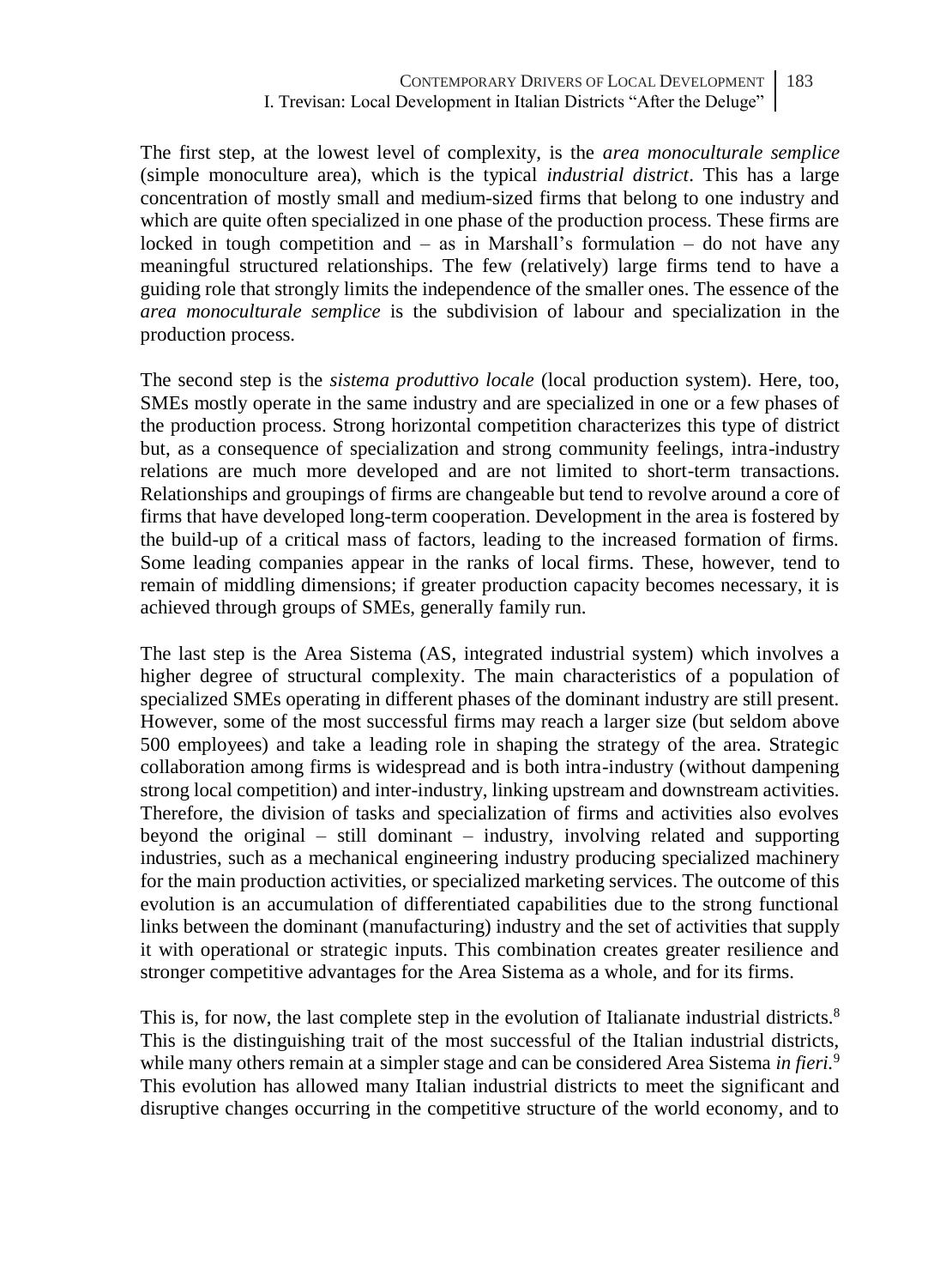maintain or regain their competitiveness when facing the many challenges of the first decades of the twenty-first century.

## **2 The internationalization of Italian industrial districts**

The industrial districts represent, in a way, a different form of economic development, and the Italianate districts are certainly an example of this diversity. The entrepreneurs in the districts' firms, often based on deeply rooted local traditions of craftsmanship, have taken an autonomous path of development, focusing on manufacturing niches in light industries, often in "traditional" sectors. In a country going through a rapid process of industrialization, with government policies focused on stimulating the development of southern regions through massive investment into heavy industry, district entrepreneurs became accustomed to working without protection or aid. Districts were the unplanned response of a peripheral economic system with good potential for development, but substantially ignored by an industrial policy biased firstly towards the "protected" sectors of state industry and, secondarily, the support (or rescue) of the large companies in the hands of the historical families of Italian capitalism.

Operating in a domestic market dominated by a few large companies, district firms had as an important and sometimes main reference the world market. Since the mid-1960s, foreign markets became the training ground where district firms and districts themselves strengthened their competitive capacity. In many industries, the districts soon become world leaders in their specialty sectors.

The start of the evolution of the districts and their internationalization can be dated to around the mid-1960s, after a short recession that brought to an end the Italian "economic miracle". During those years, the transformation of the many widespread artisanal businesses into proper industrial activities took place. This also created the conditions for the take-off of the districts and their internationalization. The slowing growth rate in the mid-1960s became insufficient for ensuring the growth of the districts' firms on the relatively small Italian home market. Therefore, entrepreneurs from the sectors where Italy had recognized skills – those sectors that later became identified by the sobriquet<sup>10</sup> Made in Italy – started looking at international markets. This period saw the large-scale launch of exports of footwear, furniture, jewellery, textiles and clothing, ceramic tiles, taps, etc. from Italian districts. The districts became a veritable manufacturing powerhouse, compensating for the contracting trend of the main industrial areas dominated by the large companies (state-owned and private). The district environment was advantageous to local firms in several ways, not least the avoidance of social tension. In the metropolitan areas where the large companies were, the 1970s were difficult years of exasperating trade union conflict, increasing unemployment and terrorism. In the districts, the locally embedded SMEs were lean and fast, and could adapt quickly to changes, unemployment was almost nonexistent, and social tensions were minimal. Thus, the second "economic miracle" of Italy, the miracle of "Made in Italy," largely built by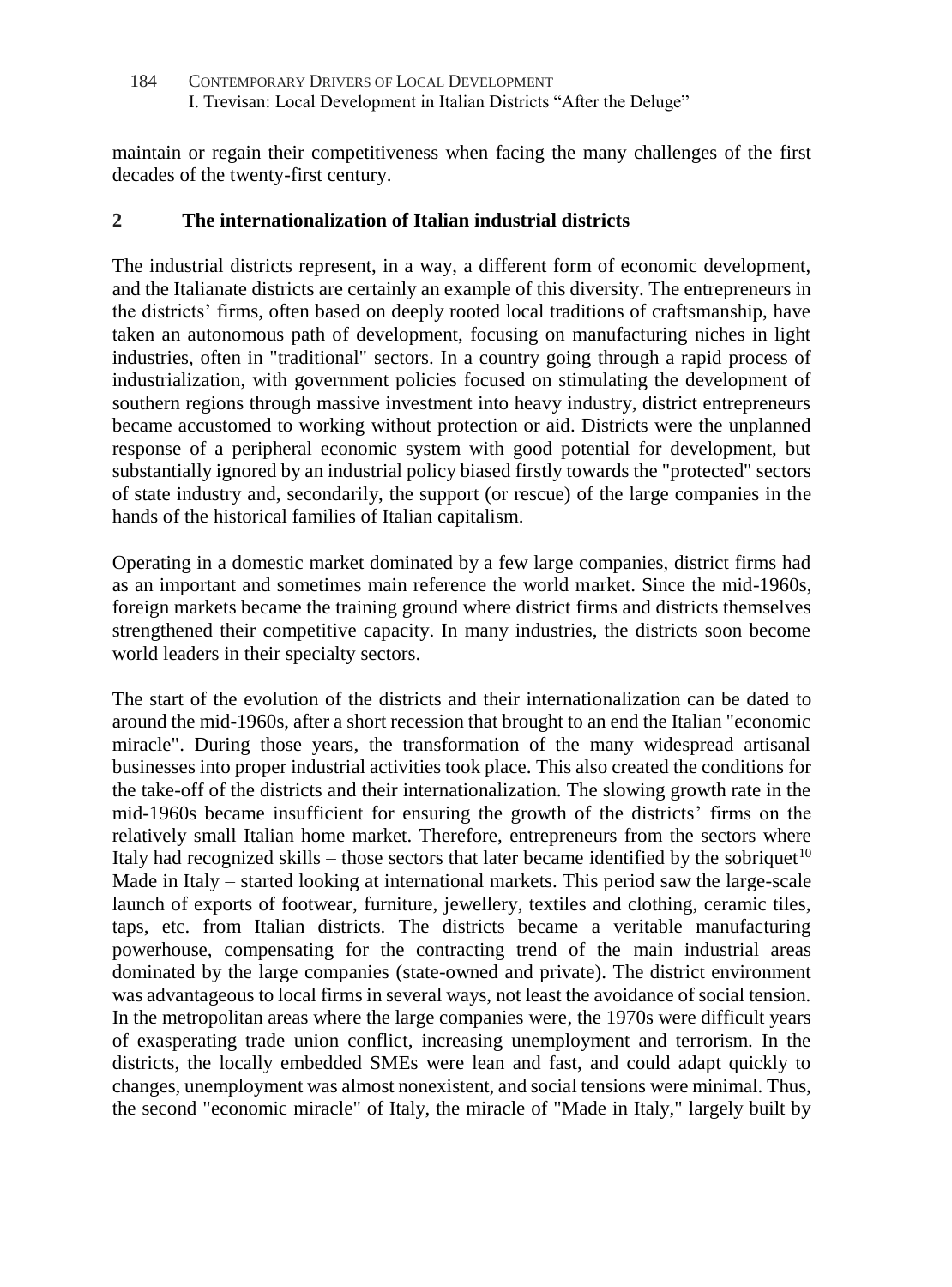the districts, was born almost spontaneously and outside any pre-established industrial policy design.

Indeed, the industrial policy of the time focused on how state intervention was able to develop the southern part of the country through the expansion of heavy industry and subsidies to large companies. While this effort continued with dismal results, the large pool of entrepreneurs in the districts (and outside them) had moved ahead, leveraging their competence and the flexibility of their SMEs to move into the international market, specializing in those sectors of light industry (such as food, fashion, home-furniture, and light mechanical engineering that were their traditional strengths. This evolution also relied on the gradual sophistication and ripening of district types of organization of production, and allowed for the development of dynamic new regional areas of the country: the North East and the Adriatic coast.

The 1980s and especially the 1990s were the period of maximum development of the model of the district and of Made in Italy. Italy was ranked sixth in the world in terms of value of exports, and in 1996 Italy's trade balance was the third largest in the world after Germany and Japan. This success became the "Italian puzzle". Italy was one of the biggest economies in the world (for a short time ranked fifth in terms of GDP) but this appeared incompatible with the persistence of the "backward" characteristics of the production system. Italy was not only characterized by a large presence of SMEs, but also had fewer large enterprises than the other industrialized countries by far (very few Italian companies  $-10$  – ranked among the 500 biggest in the world). Among these countries, it had the highest proportion of self-employed people and the lowest proportion of female employment. It had a marginal presence in high-tech sectors (accounting for less than 10% of exports) and a very low level of R&D expenditure. The "country system," moreover, had a penalizing effect because of significant bureaucracy and structural and political inefficiency, leading to the insufficient development of crucial infrastructure, and the highest energy costs in Europe. However, this country of middle-sized and small firms, often struggling to access finance, was the sixth largest exporter in the world (and more than half of these exports were due to SMEs). Italy was (and is) a prosperous advanced industrial country but its strength on foreign markets has often been linked to "traditional," labour-intensive industries where the competitive advantage would normally have gone to low-wage developing countries.

The answer to this puzzle lies in the phenomenon of integrated industrial districts, the Areas Sistema. The latter were the factor driving Italian competitiveness on world markets.<sup>11</sup> They constituted the strength of the country, creating employment and a trade surplus despite the decline of many of the larger companies. The networked structure of the Area Sistema, which valorises the connection of the small to the small, transformed what were individual weaknesses into collective strength, making the districts a powerhouse of internationalization and innovation.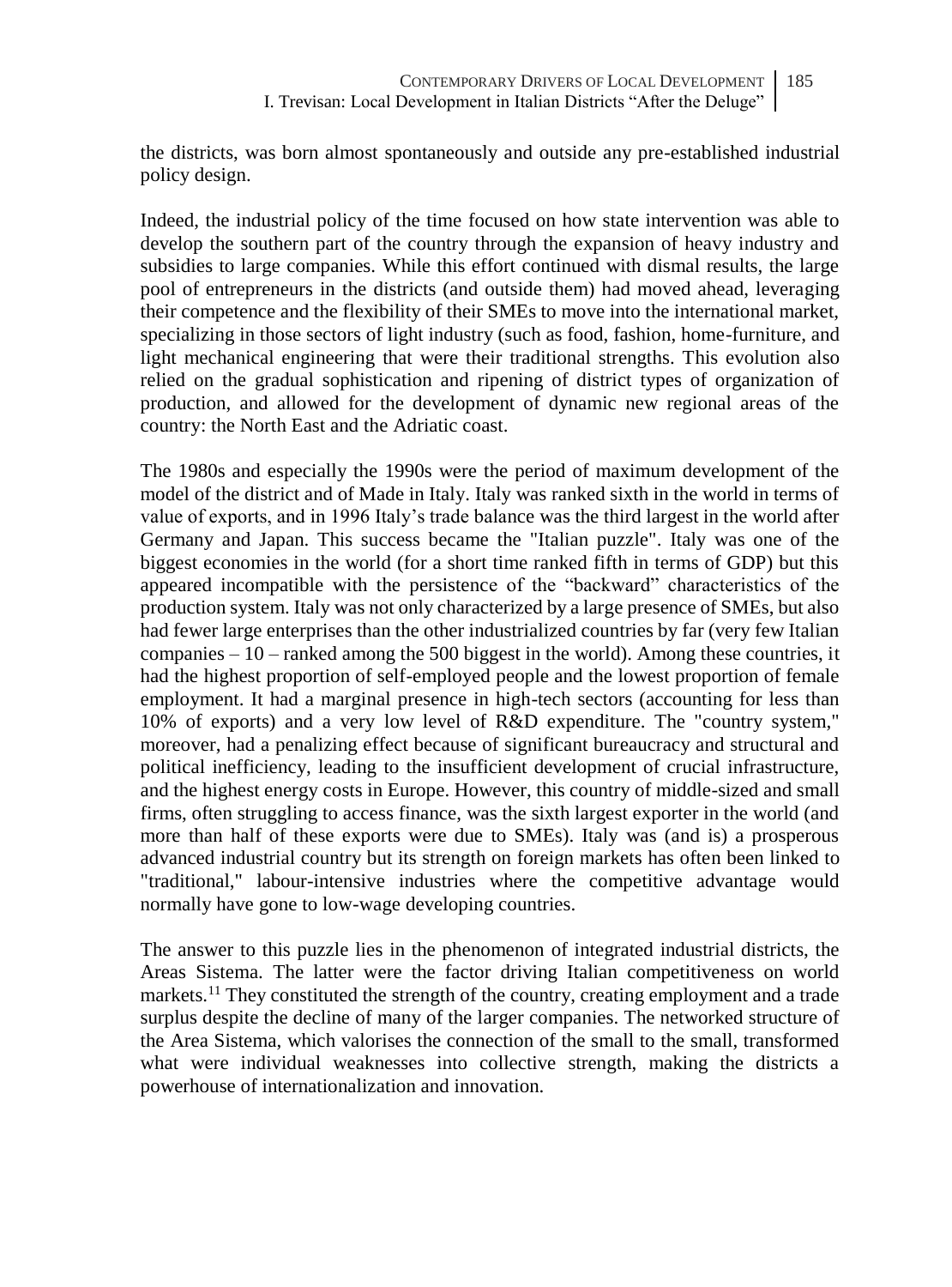#### **3 Industrial districts and globalization**

In the 1990s, after a phase of tumultuous and uninterrupted growth, the districts were faced with a number of new problems. globalization did not simply mean new openings in new international markets; it started to mean increased competition from low-cost countries, particularly in sectors with lower added value, and most strongly in textiles and clothing, Asian competition began to be felt. Additional factors adding to the uncertainty included enhanced attention to environmental issues which required serious investment (particularly in districts specialized in activities such as tanning and the production of ceramic tiles) and additional costs, and a growing shortage of skilled labour (most local youths being less interested in taking up a factory job than in the previous generation). Moreover, with Italy's adoption of the euro, the practice of the periodic devaluation<sup>12</sup> of the lira had to cease, putting an end to this method of rebalancing the competitiveness of Italian exporters. In this new context, characterized by the intensification of globalization processes, it seemed that factors that once represented the strong points of the districts (the small size of firms, a preference for exports rather than investment in foreign facilities  $-$  FDI  $-$  and strong links to territory) could become structural weaknesses for both the districts and the whole Italian manufacturing sector.

The significant competitive capacity of the districts developed in a period when the competitive context allowed for processes of adaptive learning (reacting to market stimuli, imitating successful strategies, focusing on incremental innovation) to become the basis of the attainment of competitive advantage. For decades, the model of development of most districts was essentially one of the "extensive" type, based on the progressive enlargement of the production base in quantitative terms (growth in demand = growth in companies and employees). The transformations that begun to be clearly felt around the turn of the century created a more complex competitive environment, which had the power to undermine the stability of the districts on many fronts.

The increased tempo and changing character of technological innovation was an important factor. Since the last years of the twentieth century, innovation has been mostly associated with the new technological paradigm of information and communication technologies, but many industrial districts have lacked access to this know-how. In addition, the changes in values and social attitudes and the processes of homogenization that have affected most societies in the developed world have touched the districts as well. This has placed their social fabric under stress, already strained by the generational change in the ownership of local firms, which is more often than not a threat to business continuity, and the solidity of the district as a whole.

However, the main destabilizing factor has been globalization. From this period onwards Italian districts, as well as the Italian and European manufacturing sector as a whole, were, so to say, at the "receiving end" of globalization. Until then, they had been protagonists and beneficiaries of this process, but from that point they started feeling increasing competitive pressure from firms located in developing countries. This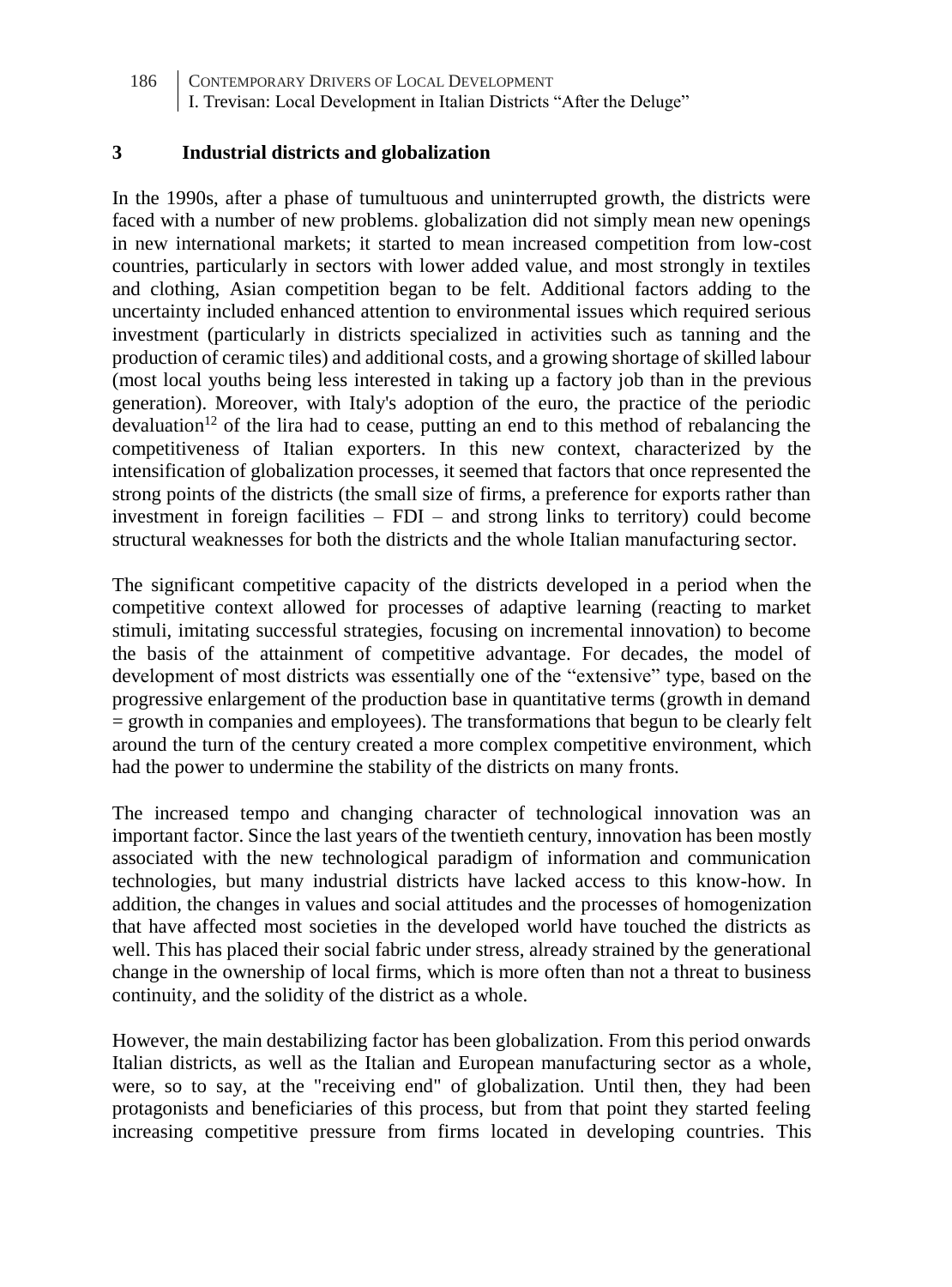competition became more troubling because these countries added to their wellestablished cost advantages by improving their technical and operational skills, leading to improvements in the quality of their products and their marketing. This hit the Italian industrial districts particularly hard, because they were (and are) specialized mainly in "traditional" and mature industries, which are the natural fields of expansion of companies from developing countries.

The need to adapt to this changing competitive environment and to adopt a new competitive approach better suited to the increasing and more threatening dynamism required significant changes in the firms of the districts, and of the districts as a competitive unit. This new situation, in fact, required a new, proactive approach that would anticipate the changes in the international competitive system. The competitiveness of Italian industrial districts could be maintained only by exploiting new, different levers of innovation and internationalization, and by readjusting the shape of the value chains of firms.

In order to tackle the growing competition from low-cost producers, many district companies decided to fully embrace globalization and adopt a delocalization strategy. At the beginning (in the years around the turn of the century) the delocalization strategy adopted by some of the more important firms in the districts did not involve disruptive dimensions: some firms started to source their supplies from abroad, or relocated some labour-intensive phases of the production process in low-cost countries. However, almost immediately it transpired that following this path might pose an existential risk to the district. These shifts started to cause a loss of business for the many smaller firms specialized in the simpler or more labour-intensive phases of the production process; a loss that risked the demise of the firms and the loss of local jobs. This also created the risk of a loss of cohesion in the district because of the weakening of links within the community. The shifting of activities outside the district moreover progressively increased the risk of dispersion and the loss of accumulated knowledge, which was one of the strong points of the districts. Cutting the local supply chains in many districts caused a structural crisis both for the main industries and for ancillary industries that had grown up to support them and which had originally shaped the development of the Area Sistema.

There was no doubt that the previous model of development of the district was not up to the new situation. It was based on locally embedded know-how, on successful access to foreign markets, and on exporting in a competitive environment where most competitors who could make products of a similar or slightly lower quality had higher costs, and those who produced at a (slightly) lower cost were creating products of much lower quality. In this situation, the districts grew "extensively" through the progressive enlargement of the production base in quantitative terms (i.e. growth of demand led to growth in number of companies and employees). In the new situation, characterized by requirements for new, ICT-based and less localised, know-how, and by a competitive environment in which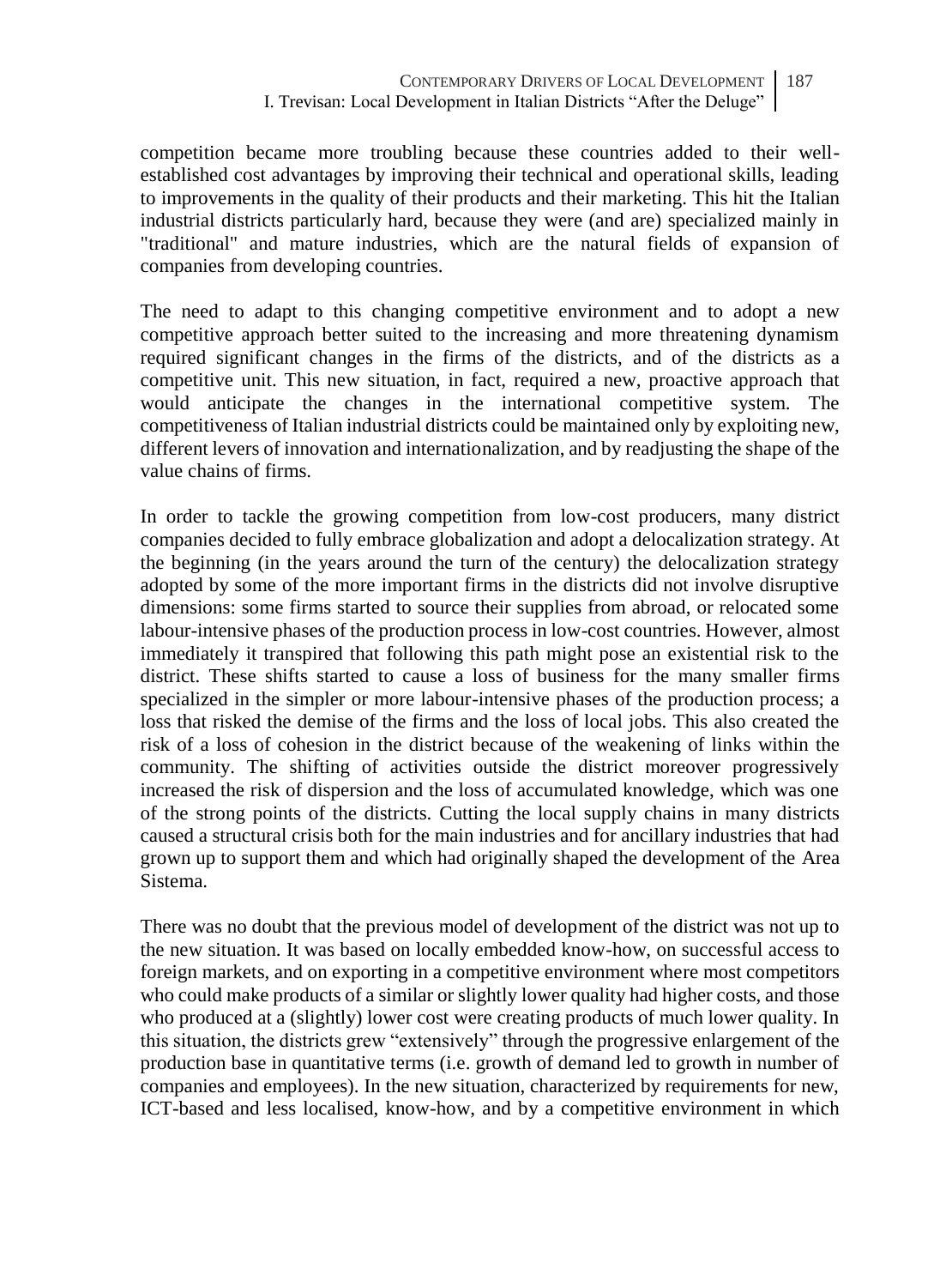competitors had significantly lower costs and made improvements in the quality of their products,<sup>13</sup> a different model of development was necessary.

The districts already had a highly internationalized industrial structure in the sense that they were selling a large proportion of their finished products abroad. However, in the new situation they were not global enough in the sense that they did not have a production chain distributed across various countries, suitably selected to take advantage of the activities located there.

District firms woke to the realization that internationalization and exporting were no longer synonymous, even for them. Some district firms started exploring two different paths to internationalization.

- The first strategy option was delocalization: companies could foster the transnational distribution of the various activities of the value chain to be able to exploit to their advantage the national differentials specific to different countries. Firms can gain a decisive advantage by selecting the location of various activities according to the different characteristics of cost and productivity. Given the differences between countries, particularly considering emerging countries with low labour costs, the maximum value of each business may be attained by distributing the activities of the supply chain in such a way as to exploit the relative advantages.
- The second strategy option was active participation in international networks for the purpose of sharing tasks related to the production and use of knowledge. Firms may acquire a decisive advantage because they can use knowledge and specialization accessible on a global scale, rather than producing this on their own – or in the "closed" environment of the district – at high cost and risk. Being part of such a network allows firms to specialize in a specific form of know-how which can be exploited on a global scale, and to count for everything else on other firms in the network with whom a relationship of trust and fairly open communication has been developed. This, after all, would not be anything new for a district firm: it would "simply" involve the transposition at a global level of the patterns of relationship developed in the district.

As a consequence of the changes in the competitive environment, a new avenue to internationalization developed among the (bigger) firms in the districts – an approach that gave much more space to transnational exchanges of knowledge, instead of limiting external relations to the marketing of finished or intermediate products.

Delocalization and global networking heralded a new model of growth for the districts. Accordingly, the districts were to grow "*intensively*" by grounding their growth on progressive increases in the intrinsic quality of existing products, on product innovation, and on productivity gains. The application of this model did not involve an increase in the number of companies or employees, but rather implied some tendencies towards their general reduction.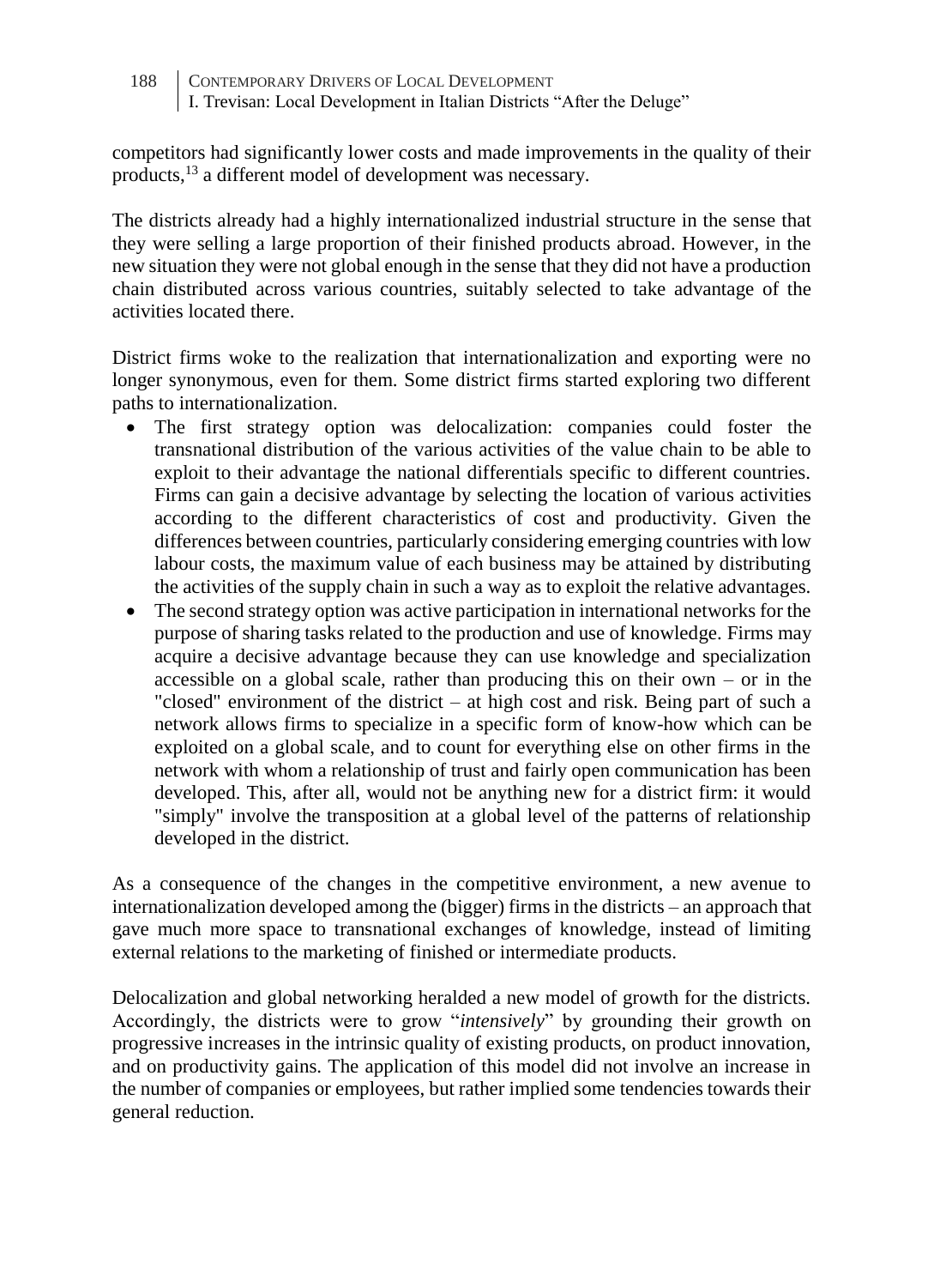#### **4 The reorganization of industrial districts**

Moving from an export focus to the global organization of the production chain, however, is not easy. It is necessary to develop a strategy of networking and/or to implement correctly the process of the Delocalization of the "poorer" phases of the production process, and to try to get access to places where new technological development is taking place (without forgetting that, in terms of product differentiation and targeted process innovation, Italian districts have quite often been in the vanguard).

The path of Delocalization in search of lower costs, however, not only offers the possibility to decrease labour costs and to help compete with low-cost producers from emerging countries. It also leads to the emergence of leading companies whose connections, not only in terms of outlet markets but also of production capacity and innovative ideas, have shifted from a logic of territorial proximity to a widened logic of the global scale, which occurs essentially based on strategies of convenience and apparently without any territory-based restraint.

The relocation of phases of the production process to other countries inevitably brought with it a fall in employment in the districts. The parallel development of network technologies gradually reinforced and amplified the de-structuring of the districts. The expansion of the geographical boundaries within which the leading district firms connected, driven by economic advantages and technological support, loosened the links of territorial contiguity that characterized the Italian district and on which it based its strength. On the one hand, the interconnections and relationships that innervated<sup>14</sup> the district were modified, raising the spectre of their total disruption. On the other hand, the success of those leading firms whose action – aimed at preserving their competitive capacity, if not their self-preservation in a more threatening competitive environment – had the potential for disrupting the districts from which they had drawn their strength was not a foregone conclusion.

The interpersonal relationships that regulate the relationships within the individual districts, the different forms of aggregation outside the places of production, the informal communications that are based on collective experience, and a common culture of production are phenomena difficult to replicate across borders, let alone through the internet. A different situation, however, applies to business relationships outside the district. The requirement is to find a "common language" that allows local companies to network beyond the boundaries of the district and permits closer interaction with outside actors.

In this period, the district well-known as an area specialized in the production of Made in Italy quality goods started to undergo important changes. Alongside the usual interlocutors, new partners, already long used to dialogue with foreign markets in terms of export orientation, started joining these firms. The firms from the district faced a potentially deadly threat, and most of the attempts at surviving that threat and remaining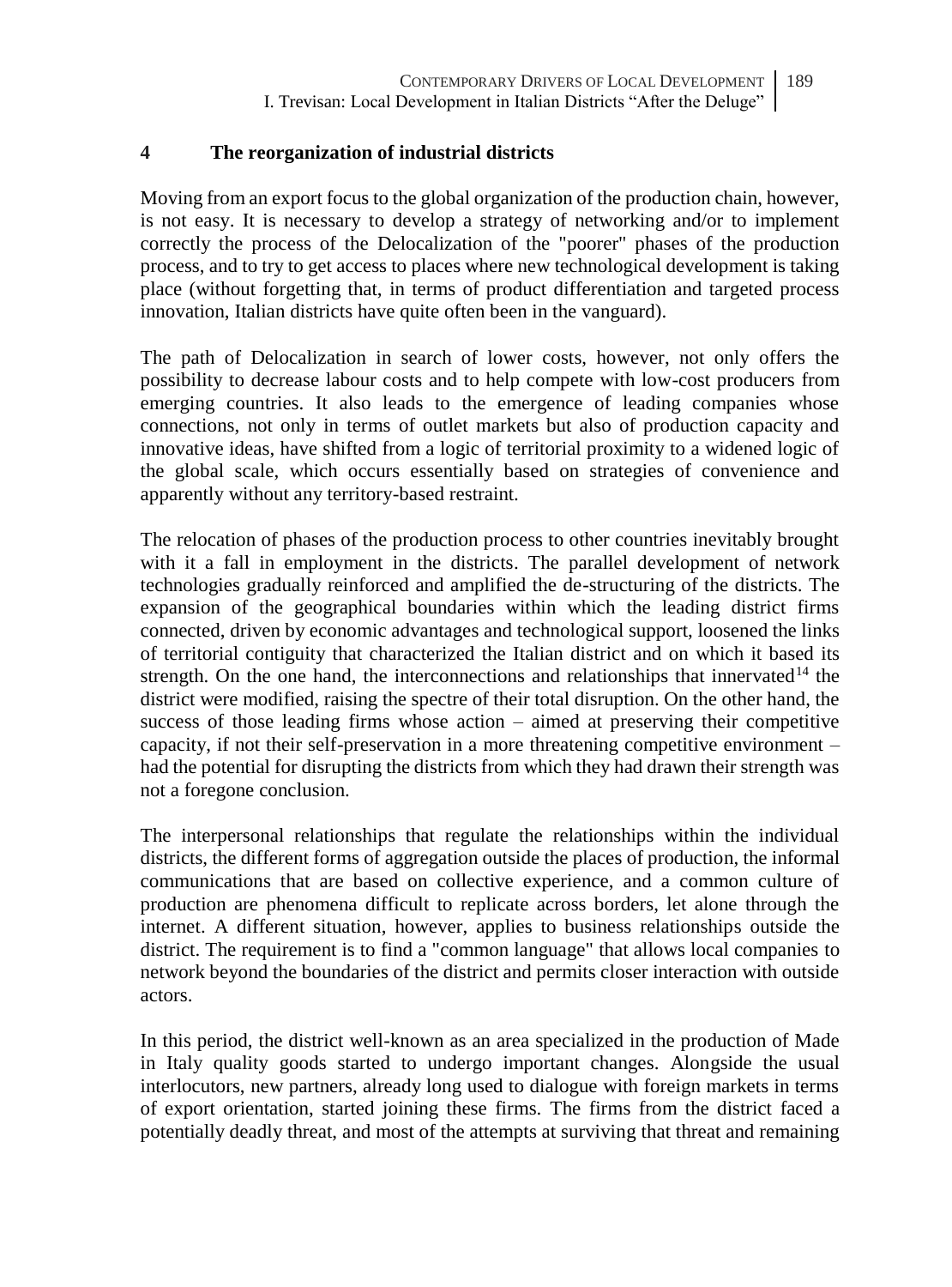successfully present on global markets also increased the threat to the districts, which were still the basis of their strength.

This dilemma came to the fore in the period after the turn of the century. Increasingly tough price competition from low-cost producers (either from developing countries or from the companies of the developed world that had already delocalized to those countries) pushed many medium-sized district firms to delocalize.<sup>15</sup> In the first five years of the new century, the Italian economy started showing less dynamism in comparison to main European competitors.<sup>16</sup> Nevertheless, alongside the steep decline in big business, the industrial districts, considered as a whole, maintained in this period surprisingly strong capacity. Yet the picture has both light and shadow, and situations of growth were accompanied by obvious situations of difficulty and crisis.

Broadly speaking, the districts as a whole managed to maintain their importance as a manufacturing and exporting powerhouse. In the framework of increased exports (from 178 billion USD in 1992 to 236 billion USD in 2000 to 366 billion USD in 2005), the export propensity of the districts grew from 39% in 1992 to 48.3% in 2000 to 50.9% in 2005. The strong performance of the districts in foreign markets was still mainly due to exports, but was complemented by their more active presence through the establishment of commercial branches and franchising agreements. Most significant in these years was the internationalization of the production *filière.*<sup>17</sup> The setting up of international supply chains came about as a result both of agreements with small producers localised in lowercost countries (such as the countries of Central and Eastern Europe), often as part of Outward Processing Traffic (OPT),<sup>18</sup> and of the direct establishment of production facilities, sometimes fully owned and sometimes joint ventures. In these years, the average proportion of exports in the turnover of firms increased, particularly for the district firms.

It appeared that, despite the slowing down of the Italian economy, the model of industrial development based on small- and medium-sized businesses embedded in the industrial districts and on manufacturing specialization and internationalization was still a vital and dynamic system, which played an important role in Europe and throughout the world thanks to its significant export capacity. However, the districts found it difficult to react rapidly to the profound transformations that were affecting the world economy. Thus, despite success apparently still characterizing their performance, the general situation of the districts had deteriorated. They found it increasingly difficult *to fend off international competitors* and *to maintain internal cohesion in the face of this competitive onslaught*.

# **5 The "Deluge"**

The growing difficulty in international markets was clearly related to the emergence of Asian economies and, in particular, of China and (to a lesser extent) India. The scale of their economies is truly gigantic. The size of these economies makes their growth (and its effects) quite different from the case of the "four tigers" of East Asia in the 1980s and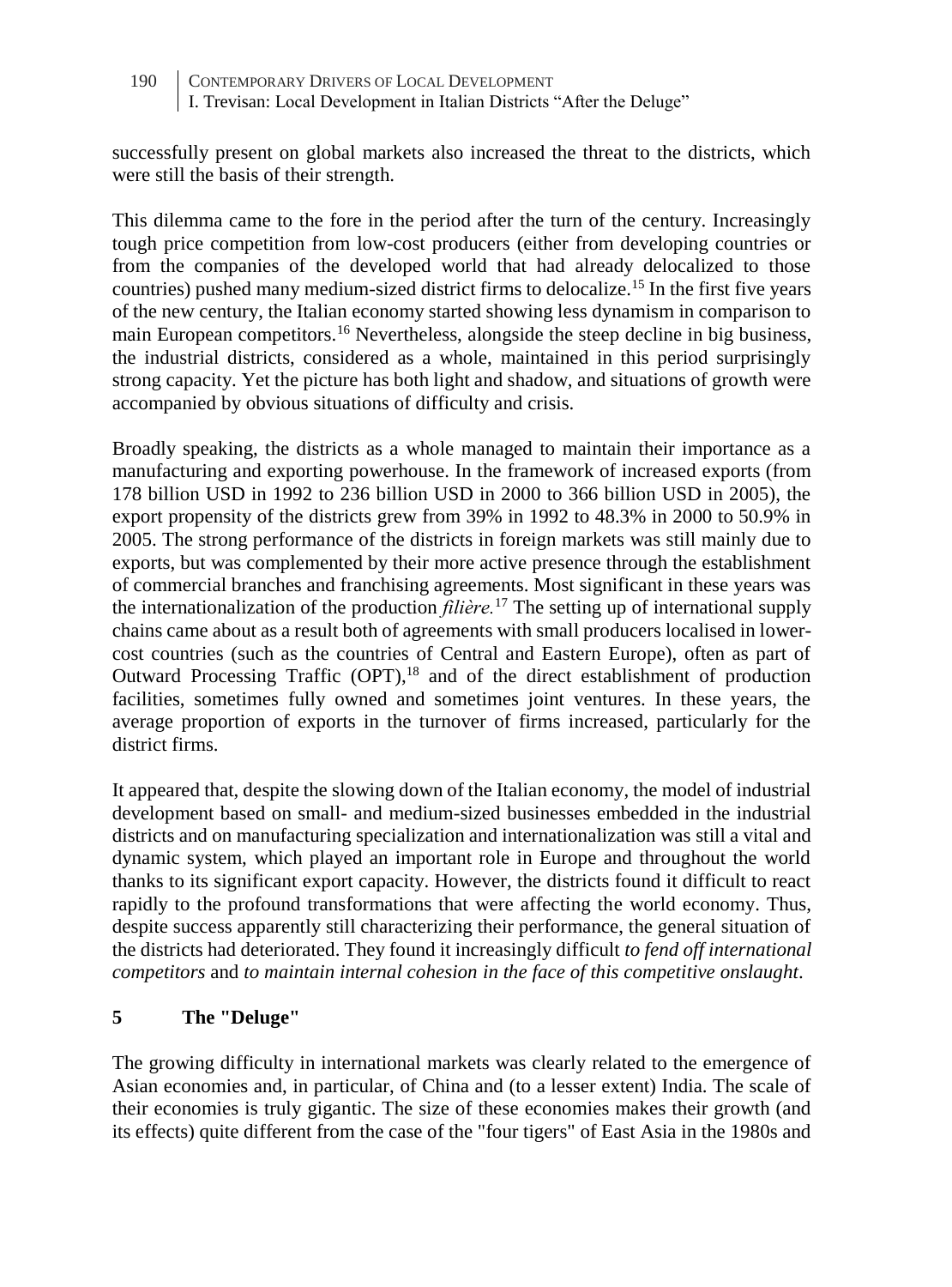1990s. Transformation in the world economy became a gigantic process of reallocation of wealth, with very significant processes of income redistribution between countries and between wages and profits in individual countries.

To assess the impact of this phenomenon it is worth taking China as an example,<sup>19</sup> although there were other countries that also competed on the international markets that the districts participated in, and the problems for the districts started before the explosion of Chinese exports. Between 1996 and 2005, there was an extraordinary deterioration in Italy's trade balance with China (from a deficit of  $\epsilon$  930 million to more than  $\epsilon$  9 billion). However, the problem concerned the traditional export markets more than the internal market. The German market has been for decades and still is the main reference market for Italian exports and, in particular, exports from industrial districts. The trade balance of Italy with Germany reached a positive peak ( $\epsilon$  4 billion) in 1996; by 2005 the balance was a deficit of more than  $\epsilon$  12 billion. Italy had kept importing – in increasing measures – products from Germany (from chemicals to cars); the large retail chains and large German buying groups, on the other hand, were replacing Made in Italy products with cheap products from Asia.

The difficulty the districts had in maintaining their internal cohesion sprung, as already mentioned, from the attempt of the main companies in the districts to reshape their approach to international activity. The evolution of the districts tended to create growing asymmetry between its firms, with the strengthening of the leading firms and their networks that increasingly extended beyond the district. The leading companies consolidated their control of the supply chain by modifying their relationships with suppliers and developing networks of companies governed in a hierarchical way, and also through the formation of groups. While activities linked to design, technology and marketing became more important (and therefore more closely kept under control by the leading firms), basic manufacturing activities were increasingly subcontracted outside the district, especially abroad. Trying to improve their performance, the leading companies changed both inter-organizational relations and district boundaries. It was no longer possible to see the district as an area in which the production cycle was selfcontained. The division of labour within the district changed because the leading firms, needing to adapt to new ways of transnationally producing value to remain competitive in a globalized market, opened up to external relations, jeopardizing the local interconnections that sustained the district. As a consequence, some of the "upstream" subcontractors also started looking (with mixed results) at markets other than those no longer comprised of local customers.

The relationships of internal complementarity, which gave strength to the district as a socio-economic unit and, consequently, to its firms, started crumbling. On the one hand, the leading downstream firms, by abandoning their local suppliers for suppliers outside the district, caused the demise of many of the former. On the other hand, upstream suppliers, in order to face the mortal threat of losing their local clients, looked outside too. Some of them did so by replicating the Delocalization strategy of their clients –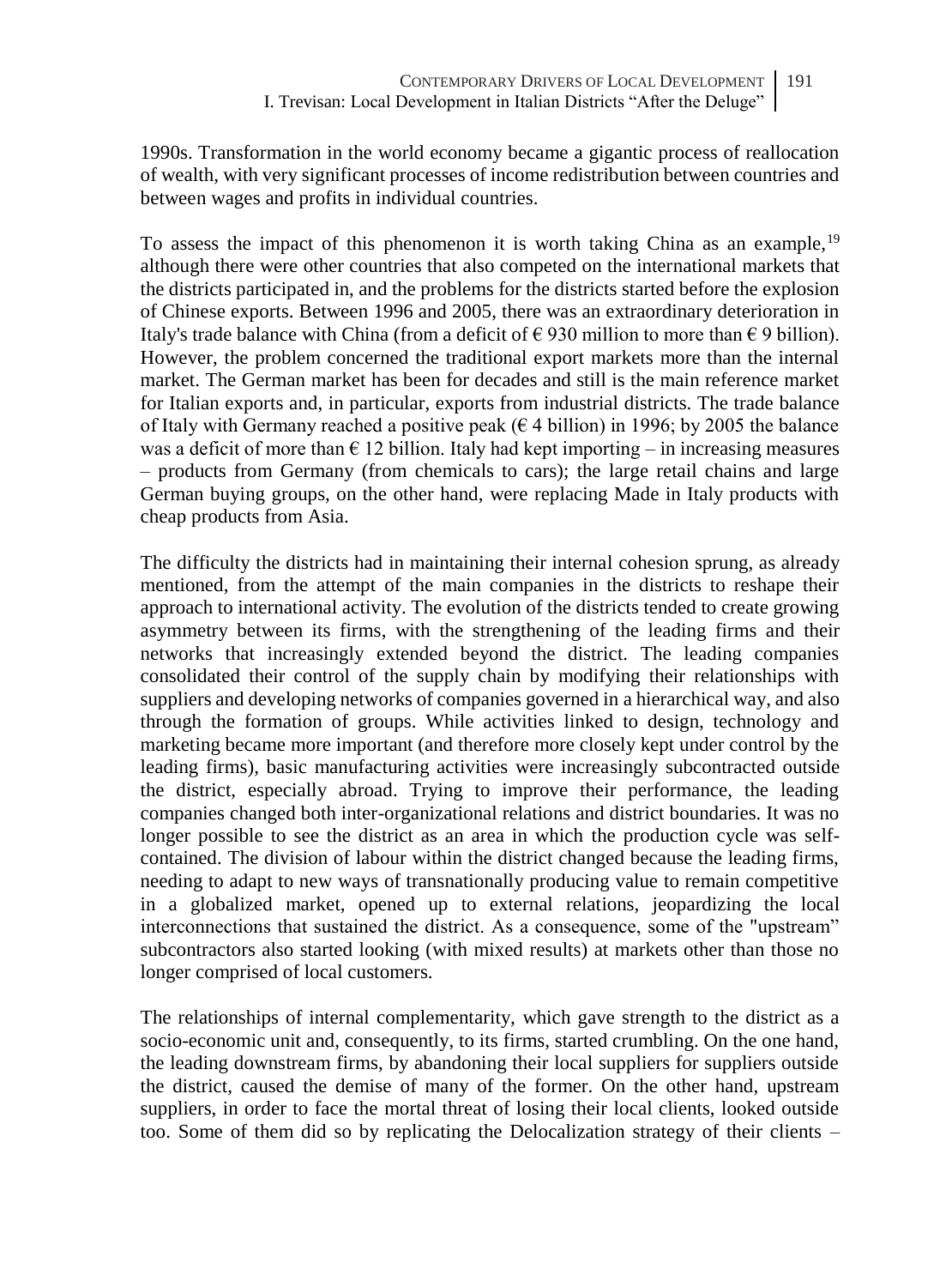indeed, delocalising to keep them – while others followed different strategies. Some looked for new clients – outside the district and internationally – supplying them with the know-how developed in the district; some tried to integrate downstream and become competitors of their former clients. Not many of them were successful, but in one way or the other the "natural" complementarity of interests, on which the district's collective value chain rested, broke down when the interests and attitudes of the various firms diverged in the face of the new international challenges. Downstream firms (customers) started feeling the competition from external producers that was powered by technologies, skills, services that had accumulated in the district and that became available on the international market thanks to sales or cooperation agreements made by the district's upstream producers. Conversely, these upstream firms (suppliers) could no longer count on being the fixed points of reference for their local district customers. They felt the weight of competition from other potential suppliers who became accessible to their customers thanks to their new international locations. This created the potential for conflicts of interest that could have seriously undermined the foundations on which the "district atmosphere" of competitive collaboration and territorial unity rested.

Another development placed additional strain on these foundations. To complement the outgoing flow of FDI from the delocalising firms, an opposite flow of incoming investments appeared. These acquisitions of district firms by foreign ones (quite often large multinationals) resulted in the acquisition by foreign companies of technological skills and supply chain auxiliary firms that typically developed within the districts. In some circumstances, this helped other smaller district firms to become visible on international markets. More often, however, the bigger external firms tended to use the districts as specialized production centers, places for manufacturing skills, moving activities with strategic value for the company and the local system to the headquarters of the company. In such cases of "functional downgrading" local firms tended to lose control of their design, brands, and of their direct relationship with the market. Even when in the short term the performance and profitability of such acquired companies was positive, in the longer term they risked losing the ability to innovate and reach final markets. Consequently, the district as a whole became impoverished, and less able to internationally compete and maintain the level of local integration and job creation.

The financial crisis of 2008 heralded the so-called Great Recession which affected a large proportion of the world's economies (in the first quarter of 2009, 59 countries simultaneously saw a fall in their GDP), and Italy was particularly heavily and for a longer time (despite some quarters of recovery, Italy was still in recession in the fourth quarter of 2014) (Eurostat 2018).<sup>20</sup> The districts were obviously affected by the recession, which increased the pressure on them and their efforts to respond to the threats mentioned above. In fact, in these years the districts underperformed other areas of Italy where a more mixed composition of activities and the presence of larger firms resulted in a less steep fall in turnover and employment.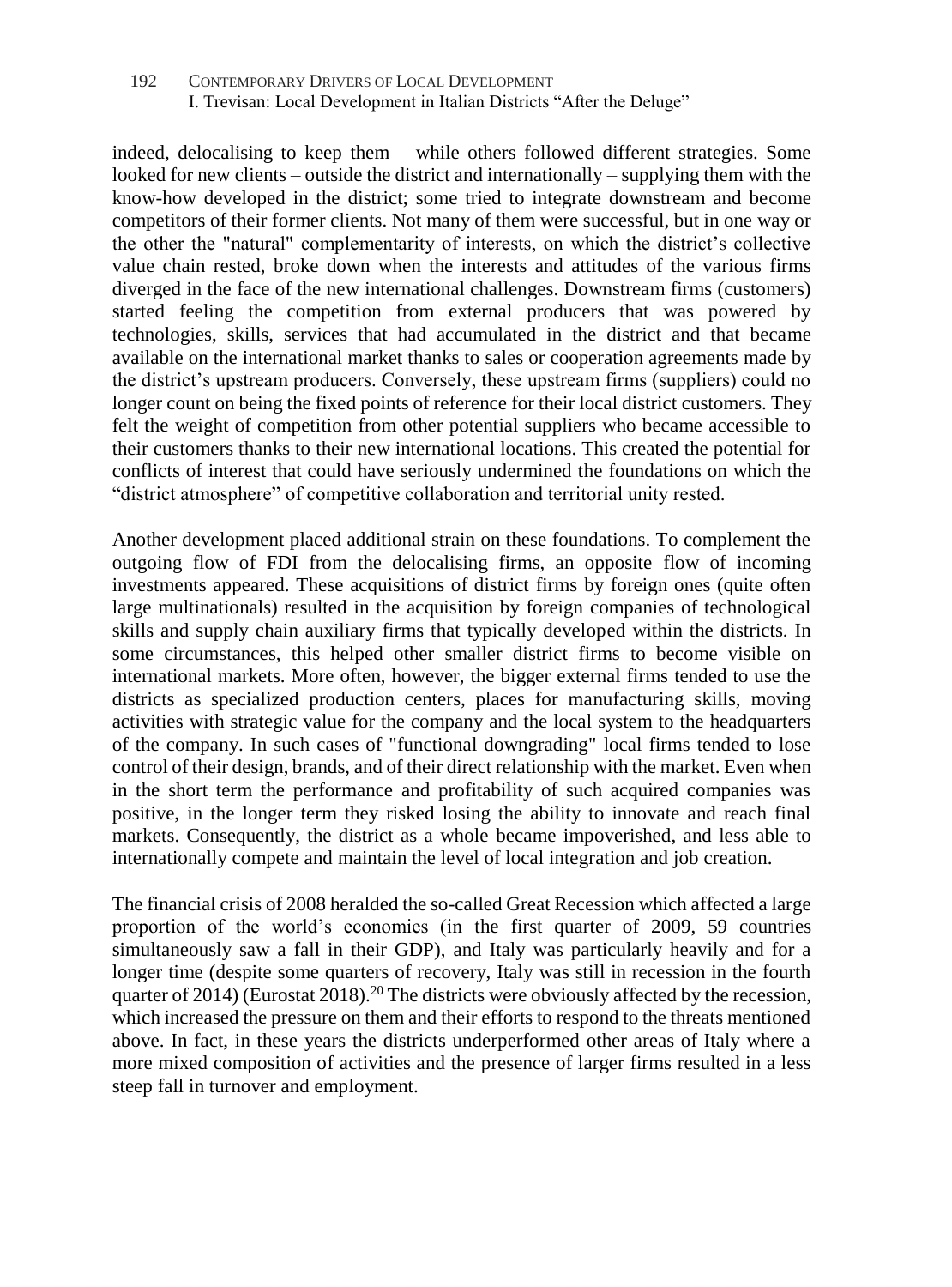Looking at the census data for 2011 (i.e., after the first wave of the recession), it is possible to see its effects on the districts and on the Italian economy. The first noticeable fact is that the number of areas recognizable as districts<sup>21</sup> in 2011 was 141 compared to the 181 that were present in 2001. Moreover, 35 of these districts were "new" areas that ten years earlier did not have the characteristics of industrial districts. This has two implications. On the one hand, it means that 75 areas that were recognized as industrial districts in 2001 were no longer such areas in 2011: thus in ten years 41% of the districts had disappeared. This obviously does not mean that they had all become industrial deserts. However, it does mean that the surviving firms in those areas did not form the industry-specific critical mass that represents the nature of a district. In some cases, indeed, the district basically disappeared due to a precipitous fall in the number of active firms and people employed in the area. This was more often the case with districts specialized in the textile and clothing industry, as well as furniture and household goods, while the number of districts specialized in mechanical engineering and metal products increased significantly (Eurostat 2018).

This suggests another implication of the data about the changes in the number of districts from 2001 to 2011. The amount of people employed in the districts and the number of local units increased. However, this increase was due to a positive balance between the decrease of both employees and local units in the manufacturing sector (as narrowly defined) and the growth in the same districts of employees and local units in nonmanufacturing activities (most noticeably in the services-to-industry category) (Magliocchi 2015a). The districts appeared to be in a phase of transformation that, albeit sometimes disruptive, allowed them (at least those that were successfully managing the transformation) to weather the dangerous storm of the Great Recession combined with the preexisting competitive challenges of globalization.

In addition, the numerical contraction of the districts over the decade and the simultaneous birth of new industrial districts created clear variation in the geographical distribution of districts in the various regions of Italy. The areas with the biggest decrease were North-West Italy (-30% in the number of districts and -24% in the number of employees in manufacturing) and North-East Italy (-27% and 19%, respectively).

The following few years were ones of renewed recession and difficulty for the districts, as well as for Italian industry as a whole. However, the year 2014, still recessionary, saw a recovery of Italian manufacturing and specifically of most industrial districts, led by an increase in exports. Turnover, orders, and employment showed positive trends, in particular in medium-high technology industries (mechanical engineering and electromechanics), but also in the more traditional Made in Italy industries (food and beverages, textiles and clothing, and furniture and home furnishings) (Mazzeo 2016). During this still weak recovery, the districts – after almost a decade when they underperformed the other industrial areas of Italy – returned to growing faster than the rest of the production system. It appeared that the "district factor," despite some curtailment of its strength, remained an important element in the competitiveness of Italian industry.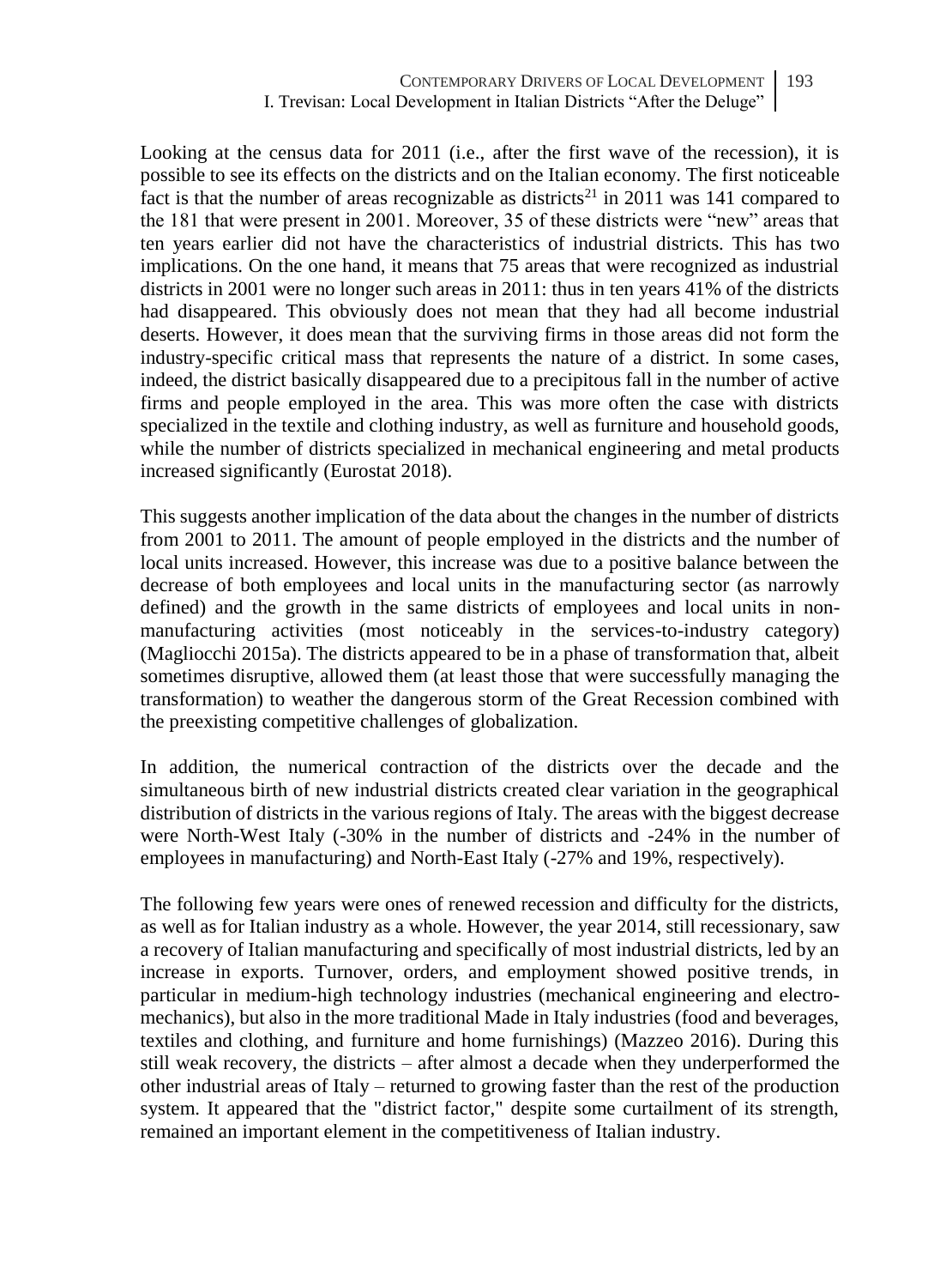This return to growth of the districts, albeit hoped for, was rather unexpected. It was also the outcome of a structural transformation in the most successful districts, each reinterpreting its activity and functions and developing diverse organizational models. The crisis led to a revision of the market and the organizational strategies of the district firms, particularly in relation to the thick fabric of formal and informal networks. The consequence is ongoing change in the shape and substance of the districts, still rooted, however, in the solid practices that gave the districts their strength. New elements are influencing the paths of innovation (with the growing uptake of digitalization in production processes), the configuration of supply chains, and the strategies of internationalization, reshaping the relationship between the production systems of the territory and its social capital.

The reshaping of the district model and its fabric of networks is a consequence of the twin developments of globalization and digitalization. On the one hand, these factors have compelled the district firms to combine the traditional local dimensions of their networks with enlarged ones that include the foreign countries where they operate and sometimes try to recreate a "district atmosphere". On the other hand, they have pushed the firms to blend their rather informal traditional ways of organising production with the transmission of capabilities and the more formalized organization of production and distribution processes, relying on automation and the remote control allowed (or rather, required) by digitalization. As the process of modernization of industry rests mainly on ever-closer integration between manufacturing and advanced services, in particular with those related to ICT, the (successful) districts appear to have taken a path whereby the impact of digitalization becomes transformative, leading perhaps to a new phase in their life cycle. Indeed, because of the twin developments mentioned above, knowledge networks are changing and the district model needs to change correspondingly, with its territorial structure possibly taking on new shape.

This appears particularly true in relation to the organization of supply chains and supply networks. In this period, the lengthening of supply networks became widespread with the strengthening and widening of relationships with firms located outside the district, and sometimes abroad. By 2015, more than one-third of the main suppliers of the district firms were from outside the district (but still within Italy). $^{22}$ 

The widespread changes have also involved the downstream side of activity. The growth in exports from the districts in 2014 and 2015 was a result of their revitalized competitiveness, linked to the evolution of the approach to internationalization and the modification of the competitive strategies of the district firms. In the past, international competitiveness was based on the division of labour and specialization at the district level, which allowed the district firms to benefit from economies of scale that – accompanied by good quality products – gave them an advantage in price competition. When differences in inflation or costs made it difficult to compete successfully on price, the devaluation of the Italian currency restored the competitiveness of Italian firms. With the adoption of the euro, this strategy of recovering price competitiveness through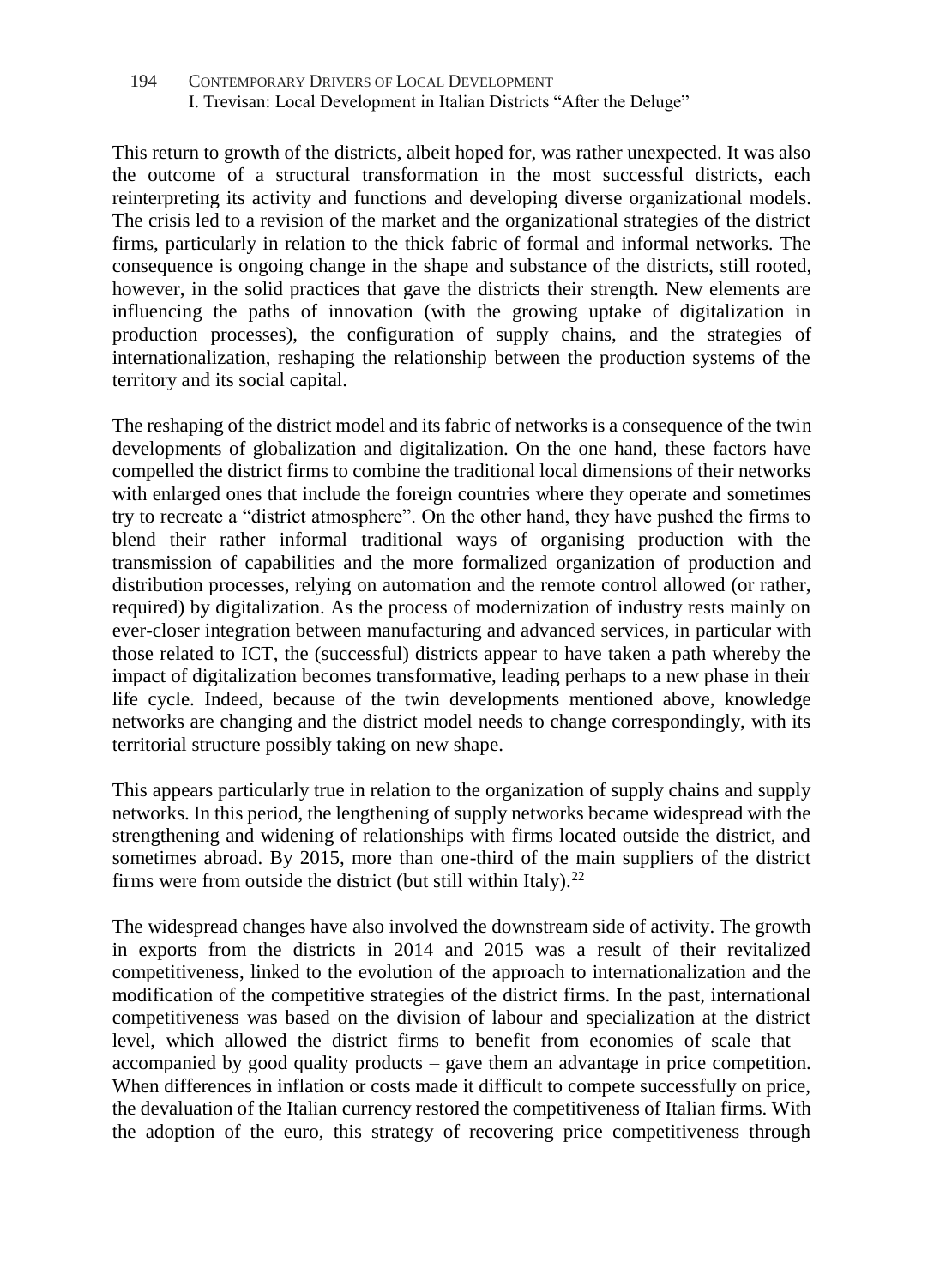cadenced devaluation became impossible. Moreover, competing on price with producers from emerging markets would have been hopeless. The successful district firms were those that changed their competitive strategy from a strategy of cost leadership to "differentiated leadership".

Regaining competitiveness was strongly helped by the strength of the Made in Italy brand in most of the industries of district specialization. The positive "Country of Origin Effect*"* played (and plays) an important role in the international competitiveness of Italian products in the field of mechanical engineering as well as in more traditional areas such as food and clothing, where low-cost competitors would otherwise have a free run at obtaining market share. The strength of the Made in Italy brand, however, would not have been sufficient without product innovation, the personalization of products, diverse distribution strategies, and direct control of after-sales services, all of which increased the ability of companies to retain customers and to reinforce both the components of the Country of Origin Effect (Han 1989)*.* <sup>23</sup> In the period following the 2008 crisis, an increasing number of district firms – and not only the leading or larger ones in the district – implemented multifaceted export strategies. Moreover, in the increasingly frequent cases of the localization of production lines abroad (Mariotti and Mutinelli 2017),  $^{24}$  the main motivation ceased to be cost savings and became the possibility to operate in a more direct and immediate way in markets of high importance to the firm.

These developments were able to produce a change in the nature of the districts that now could become "bodiless" sorts of entities. They could transform into multi-localised entities in which the territory of origin of the "district" became the seat of design and development and of more sophisticated and non-transferable functions, while the structures located abroad increasingly became nodes of production and distribution networks focused on regional markets.

The most striking change in the system of relationships, however, is not that which affects the knowledge exchanges and the supply and production networks, but the one that modifies the social networks and the internal connections of the district. These connect the various actors that have given life to the district: smaller firms, industry associations, local banks, local foundations, chambers of commerce, and higher education institutions. The leading firms in the district, and smaller ones too, have in this period loosened their links with these subjects and organizations, preferring to make connections with outside networks that facilitate the process of internationalization and technological development. However, quite a few companies have found that some problems, such as the need for specialized vocational training or financial institutions that are connected with and knowledgeable about local situations, can be better addressed through the activities of local subjects rather than external ones.

The issue of the intensity of the links between the business players of the district and its territory, and the connections between the district as a productive unit and the social capital of the district as a community remains at the fore. Although the relational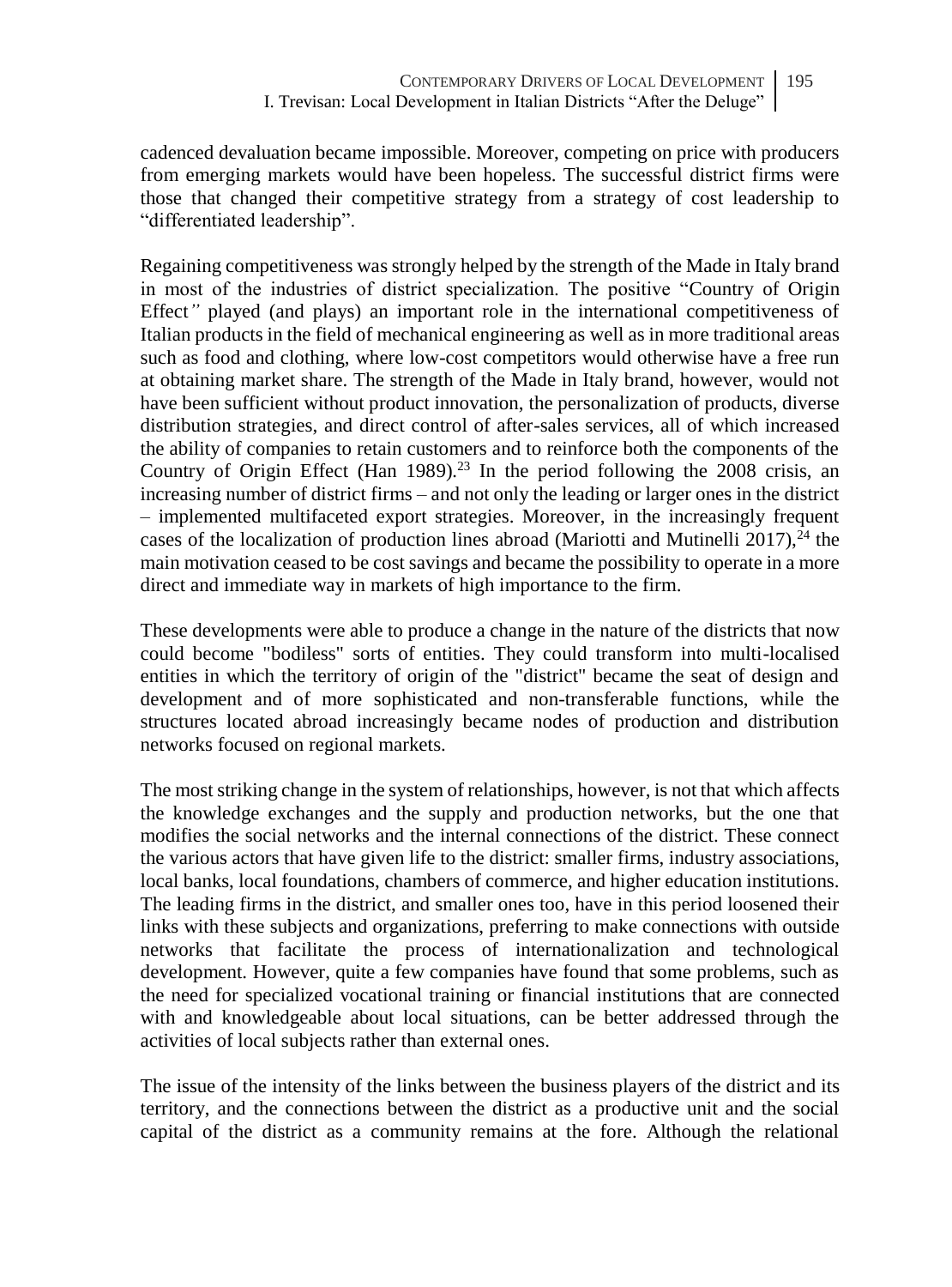framework in which the district firms operate is constantly and increasingly evolving, the elements that constitute the foundations of the district are always present. Certainly, the link with territory is changing and is apparently looser; collaboration networks are changing their shape and extent. However, the district is still a manifestation of the specificities and the values of its territory and its community. It is still the outcome of know-how that was accumulated over a period of time which is ingrained in its social capital. Not all districts have weathered the storm of the emergence of third-world (particularly Chinese) manufacturing and the Great Recession; many have sunk under its onslaught. Many others have survived, changing when necessary, and preserving what is useful. By 2015, the surviving districts were still vital and competitive elements of world markets and were still at the forefront of the development of the country.

In subsequent years, the districts again showed that they are the place where operations that foster innovation – be this technological, organizational or market-related – are more readily adopted and disseminated. District firms performed better than non-district ones. In the districts there is a higher proportion of exporting firms than in the country as a whole (38% vs. 28%), of firms with internationally registered trademarks (31% vs. 25%), of involvement in Foreign Direct Investment (29 firms invested in for every 100 district firms vs. 20 for every 100 firms nationally) (Intesa Sanpaolo – Direzione Studi e Ricerche 2017). The fact that district firms of every size are present on foreign markets is indicative of the permanence and intensification of informal and sometimes unintentional mechanisms for exchanging and sharing knowledge about the markets that have always been present in the districts. These mechanisms activate a process of imitation of commercial strategies adopted by the most active firms that permits many other smaller firms to compete internationally.

In the critical years after the financial crisis, another development also took place in Italian manufacturing structures. The impact of the often intangible factors of competitiveness that have always characterized these territories gradually strengthened and became more disseminated, and led to the concentration of entire sectors in the districts. As a result, many sectors, such as tanning, footwear, hosiery, jewellery and tiles, are now strongly if not exclusively concentrated in districts. It appears that the districts continue to generate positive externalities which support the global competitiveness of their firms. Moreover, this creates a context that favours investment in the ever more specialized districts by larger Italian firms, as well as foreign multinationals (De Michele 2017).

This rediscovery of the districts as a competitive home base, attracting FDI from foreign multinationals – either in the form of acquisitions of local firms or the establishment of new production units – has had an additional positive consequence. The leading district firms that kicked off the process of Delocalization from the districts in the 1990s have now started to bring back to the district their production (or at least a part of it). Indeed, the perception of quality linked to the Made in Italy brand and the distinctive and specialized competences of the districts are encouraging the phenomenon of "*reshoring*,"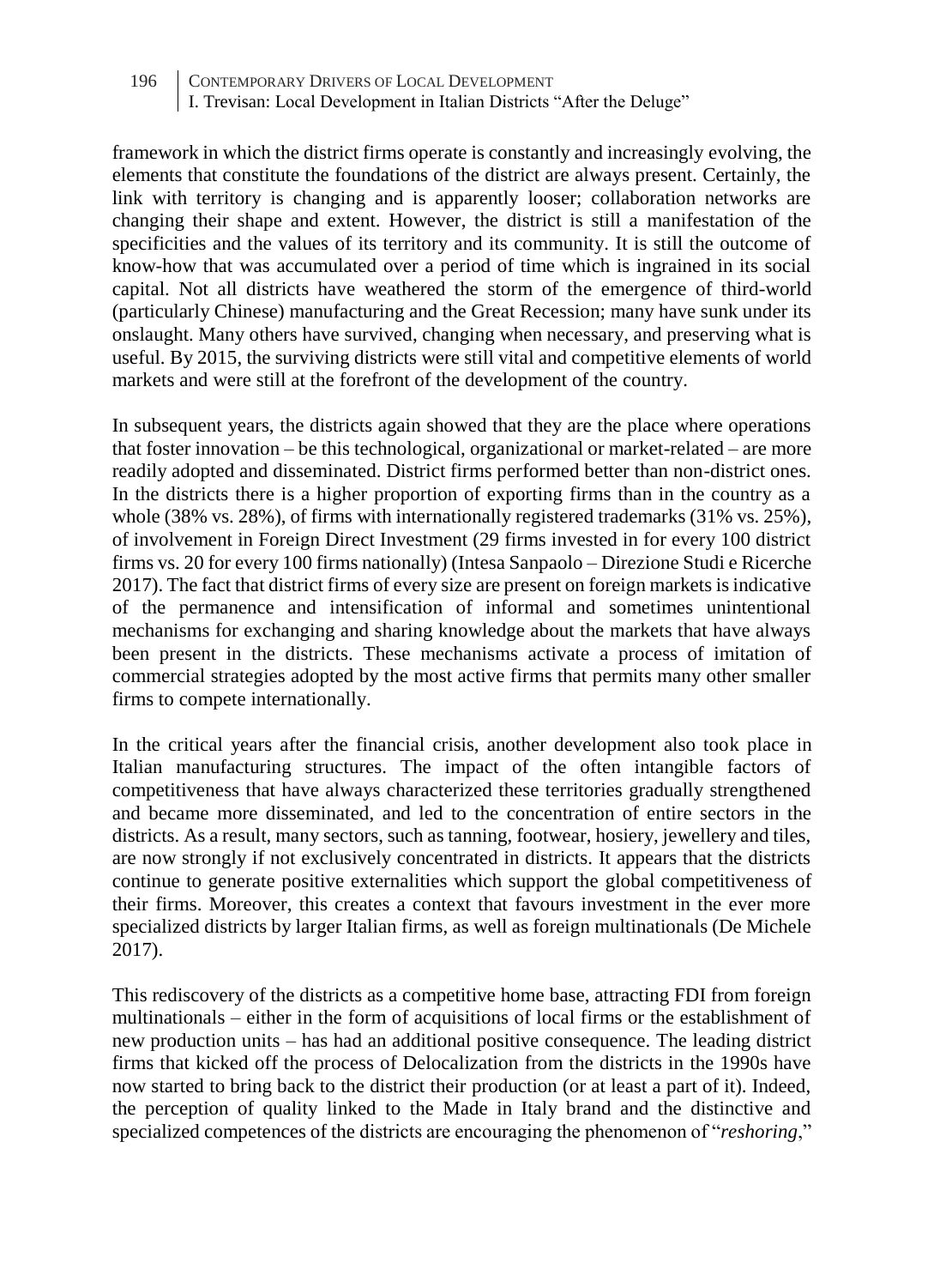the bringing back of production activities once delocalized to low-cost countries to the place from where they originate (Fratocchi *et al.* 2015). Numerous cases of reshoring have occurred in the fashion industry as well as in furniture and household goods and mechanical engineering. This has led to a revival of production in the districts, with a consequent increase in local employment. This has also required renewed focus on highend segments of the market, which allows these firms to counterbalance the higher costs of production in a country such as Italy compared to emerging countries (such as Turkey and China).

The evolution of the last few years thus points to the resilience of the districts. Those that have weathered the storm have renewed their competitiveness by reinterpreting their traditional factors of strength, leveraging them to reestablish their centrality in the strategies of local firms, and by developing new ways to reinforce and extend the network of connections that helps circulates their vital "lymph".<sup>25</sup>

In order to understand how some districts have weathered the storm, and some have not, a brief analysis of two districts is presented. The tannery district of Arzignano – Valle del Chiampo is a district that has managed to overcome difficulties, and whose firms are still successful players on world markets, while the chair-making district of Manzano is a district that has gone through a near-death experience over the last decade and, despite attempts at reviving it, is a shadow of its former self.

# **5.1 Case study: the Arzignano-Valle del Chiampo tannery district**

This tannery district, located in the Valle del Chiampo (in the Vicenza Province, about 90 km west of Venice), includes 15 communes extending over 130 Km<sup>2</sup> and has a population of 99,000 inhabitants. Economic activity in this area is heavily concentrated in the tannery industry, which employs 8,500 people in 458 local units (Unione Nazionale Industria Conciaria 2018). It is the biggest of the three areas in which most of the Italian tannery industry is located (see Table 1).

| <b>District</b>   | Number of<br>firms | $\frac{0}{0}$ | Number of<br>employees | $\frac{6}{9}$ | Value of<br>production in<br><b>EUR</b> million | $\frac{0}{0}$ |
|-------------------|--------------------|---------------|------------------------|---------------|-------------------------------------------------|---------------|
| Valle del Chiampo | 458                | 37.2          | 8,498                  | 47.9          | 2,867                                           | 56.2          |

Table 1: Italian tannery industry, 2017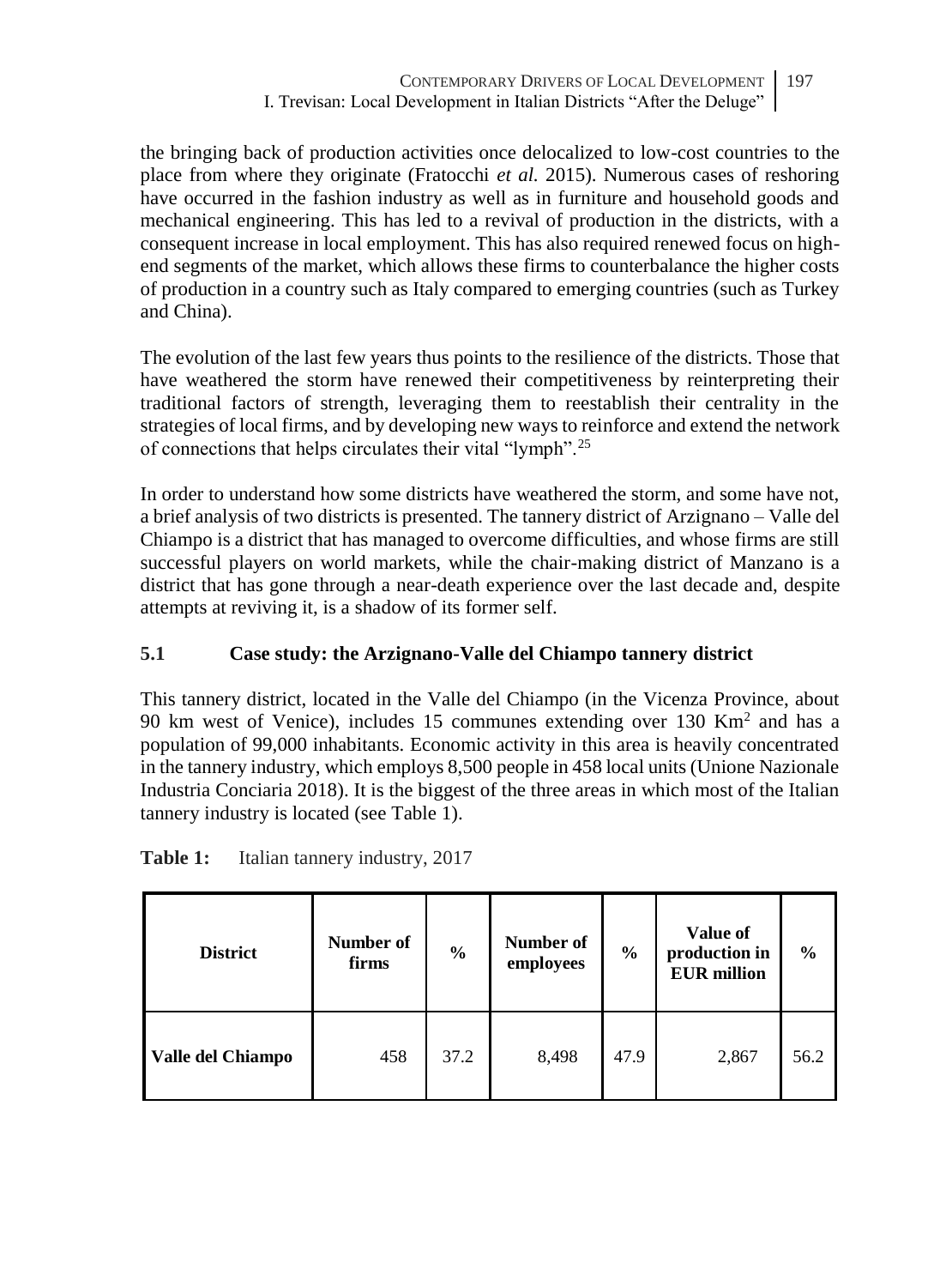| <b>S. Croce sull'Arno</b> | 526  | 42.7  | 5,762  | 32.4  | 1,420 | 27.8  |
|---------------------------|------|-------|--------|-------|-------|-------|
| Solofra                   | 157  | 12.7  | 1884   | 10.6  | 360   | 7.0   |
| <b>ITALY</b>              | 1231 | 100.0 | 17,746 | 100.0 | 5,100 | 100.0 |

198 CONTEMPORARY DRIVERS OF LOCAL DEVELOPMENT I. Trevisan: Local Development in Italian Districts "After the Deluge"

Source: Unione Nazionale Industria Conciaria (2018).

The tannery industry has always been one of the strong points of Italian manufacturing. In the last seventy years it has gained increasingly significant weight on international markets, becoming the largest producer and the largest exporter of leather in the world. It kept this position until the turn of the century, when it was overtaken, in terms of quantity produced, by China.<sup>26</sup> It still remains the leading producer in terms of value: in 2018, the value of Italian leather products amounted to 20% of the world total. Even more predominant is the position of Italy in international trade: the export of leather (finished hides) amounts to 27% of the world total (Unione Nazionale Industria Conciaria 2018, 18).<sup>27</sup> The industry employs 17,746 workers in 1,213 firms (if ancillary industries are included, the figures can be doubled). Almost 75% of the production of industry is exported, making it one of the most export-oriented activities in the country. In 2017, the value of exports was  $\epsilon$  3.8 billion.

As in the case of many other industries in Italy, tanneries are also concentrated in specialized districts. Indeed, 1,141 firms (94%) and 16,144 workers (91%) creating products worth  $\epsilon$  4.65 billion (91%) are localised in the three districts of Arzignano-Valle del Chiampo, S. Croce sull'Arno (near Pisa), and Solofra (in the province of Avellino, in the mountains 70 km east of Naples). Arzignano is the biggest of these, accounting for 38% of firms, 48% of workers and 56% of the turnover of the tannery industry in Italy. Moreover, the Arzignano district is one of the districts that evolved earlier under the Area Sistema structure. Therefore, the tanneries, many specialized in some phases of production or in certain types of skins or final products, are supported by a whole set of firms specialized in collateral activities. So-called "ancillary" industries here range from the mechanical engineering industry that creates the specialized machinery required by the tanning process to the chemical industry that makes specific products for the various phases of processing of hides, from marketing services to traders.

# **5.2 History of the Valle del Chiampo district**

In the Valle del Chiampo tannery traditions are deeply rooted. The first modern record of the presence of a tannery industry in the Vicenza province dates back to 1366, and in documents from the first decades of the following century can be found the first references to tanneries in the Valle del Chiampo. In those years, the acquisition of the territory of Vicenza by the Most Serene Republic of Venice (AD 1404) — opening up the territory to the Venetian trade network — created the conditions for the expansion of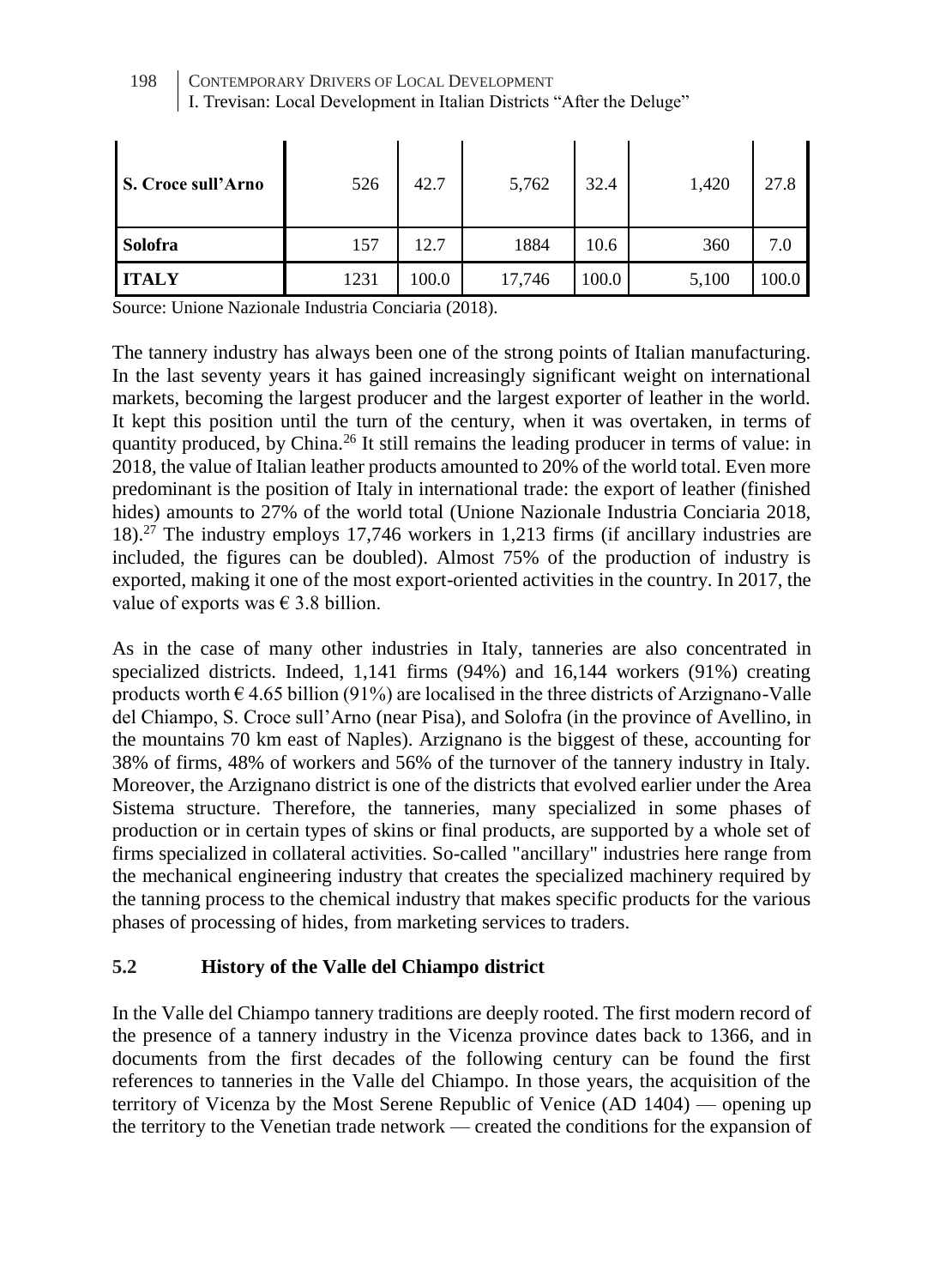economic activities in the area. Among these were the tannery industry in valleys such as the Valle del Chiampo, rich in water and in trees from which tannin could be extracted.

For a couple of centuries this activity prospered for a couple of centuries, but the weakening of Venice also brought about an economic slump, which impacted on the tannery industry as well. From the middle of the seventeenth century, tanning activities declined, and by 1746 only four tanneries were left in the Valle del Chiampo (Zampiva 1997). The industrialization of the Province of Vicenza in the nineteenth century was based on the textile industry, and in particular, wool. In the Chiampo valley, towards the end of the century wool was superseded by the production of silk.<sup>28</sup> Tannery activities, although still a deeply rooted, by 1907 were undertaken by only three smallish firms (which were at the forefront of the revival of the industry in the valley in the following decades) (Fontana 2004). In subsequent years, the silk industry was challenged by a decline in demand during the two world wars and by strong Japanese competition. This crisis intensified in the 1950s and the last spinning mill was closed in 1968, when the leather industry was already booming.

The expansion of the tanning industry in the Chiampo valley can be rightly defined as a boom that started in the 1950s. The revival of this industry had a slow start during the years of the First World War and the interwar period. By 1927, seven tanneries were operating, employing 94 workers (see Table 2). As early as in the years immediately after the Second World War, tanneries opened up in the valley, trebling the number of firms that were present and workers employed.

| Year                              | 1907 | 1927 | 1951 | 1961  | 1971  | 1981  | 1991 |
|-----------------------------------|------|------|------|-------|-------|-------|------|
| <b>Firms (Local</b><br>units $)*$ | 3    | 7    | 19   | 100   | 161   | 602   | 447  |
| <b>Employees</b>                  | n.a. | 94   | 361  | 1,929 | 3,209 | 6,358 | 7,2  |

**Table 2:** Evolution of the tannery industry in the Chiampo valley in the twentieth century

\* Note: the figures refer to local units: a larger firm may have more than one local unit. Source: Author's construction using data from Unioncamere (2016) and ISTAT (2019).

Initially, the birth of the district was due to the growth of a few historical firms that expanded their production and increased their dimensions. The real launch of the industry and the establishment of a proper industrial district happened in the 1950s when an increasing number of technicians and even workmen employed by those firms decided to become independent and set up their own small firms. By the end of the decade, the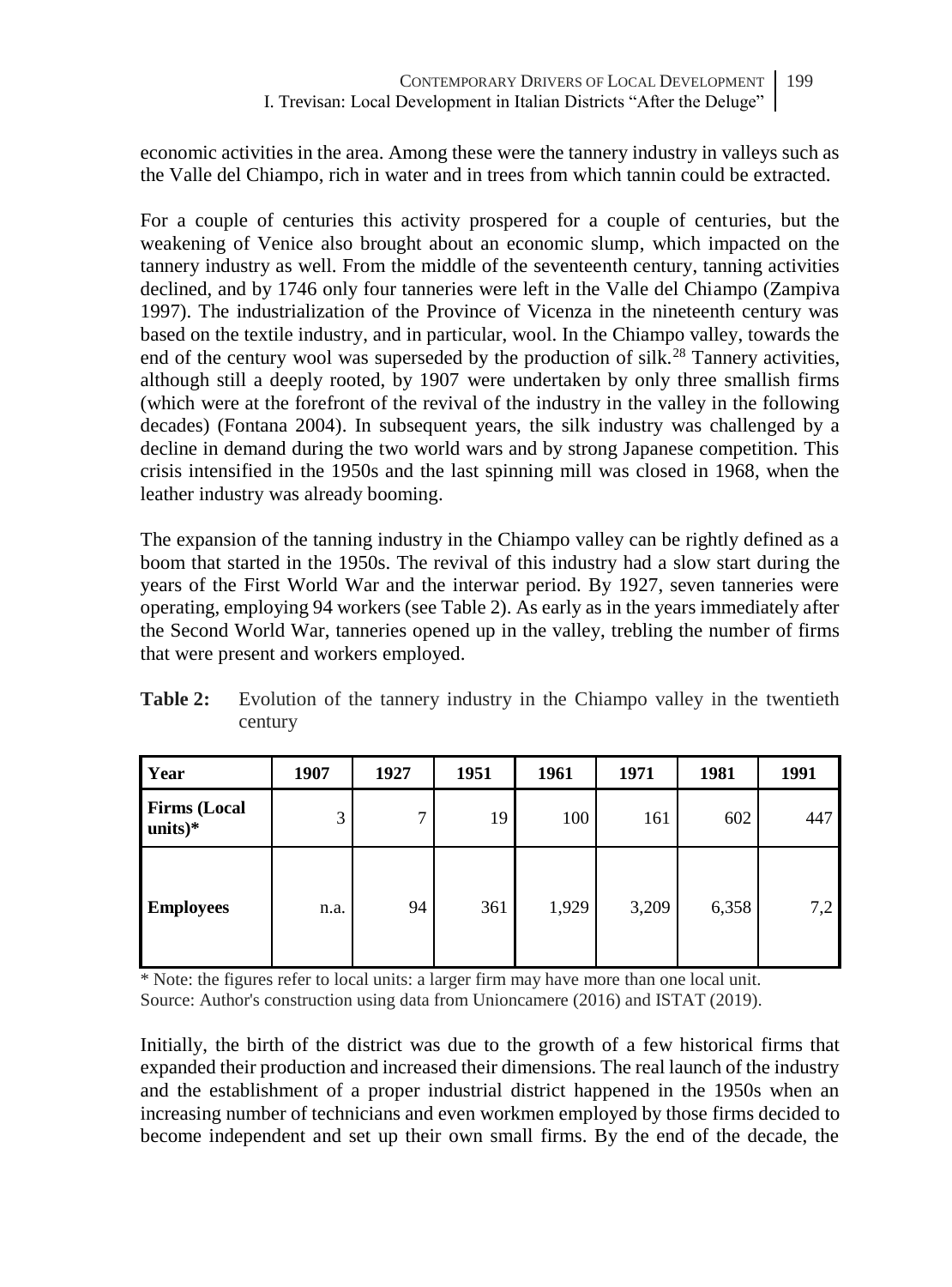number of tanneries in the valley as well as the people employed by them had increased fivefold. These processes of spin-off from existing firms continued in the following decades and were fostered by the growth of international demand that stimulated the establishment of new firms also specialized in trading (raw material inputs) and marketing sectors. The fact that the larger firms preferred to keep abreast of the growing demand not so much as by internal expansion as through growing recourse to subcontracting gave the district its specific structure based on the external division of tasks and deep specialization.

The 1980s saw the first period of contraction. In the first part of the decade, the tanning industry suffered the effects of the unfavourable economic situation that hit the Italian economy in those years. Then, when the Italian economy started recovering, the tanning operators realized that the problems of the sector were not cyclical but structural. Until then, the output of the industry was mainly absorbed by downstream industries in Italy: footwear, leather goods, furnishing, apparel, all highly successful industries with a strong position in world markets. However, in the early 1980s these downstream industries were in difficulty: the downsizing of the leather goods sector was followed by that of the main customer of the tanneries: the Italian footwear industry, which had become less competitive (mainly on price, but also because of fashion). In other downstream sectors, too, Italian products were losing market share. It appeared that national demand was going to remain stagnant, and that for products of medium-low quality was definitely contracting. This led to a structural surplus of supply that had the potential to cause the downfall of the Italian tanning industry and the demise of the Arzignano district.

By the middle of the decade, many operators were in serious difficulty: the drop in orders from downstream industries led to cash-flow problems for larger companies, which in turn stopped payments to suppliers and subcontractors. Firms started going out of business and unemployment become a problem for the first time in thirty years. This led to reactions from the whole district, from firms to local authorities (Panati *et al.* 1988). The firms made considerable effort  $-$  in technological innovation, in managerial modernization and in promotional activity – that required some time to bear fruit. There was a serious process of restructuring among the firms of the district following the closure and merging of several companies. While the less efficient firms dropped out of the market, the most solid ones were able to take over these failed activities and start a process of concentration. By 1991, the number of active firms was down by about one quarter, but efforts were showing some results and the number of people employed in tanneries was already picking up (+ 13% on 1981).

# **5.3 The evolution of the district and its internationalization**

The local authorities favoured the establishment of support services that could be shared by all the firms. They helped the latter to cooperate in their approach to foreign markets and to develop a positive image of the production of the district rather than (or in addition to) that of single companies. The shift to higher quality, facilitated by technological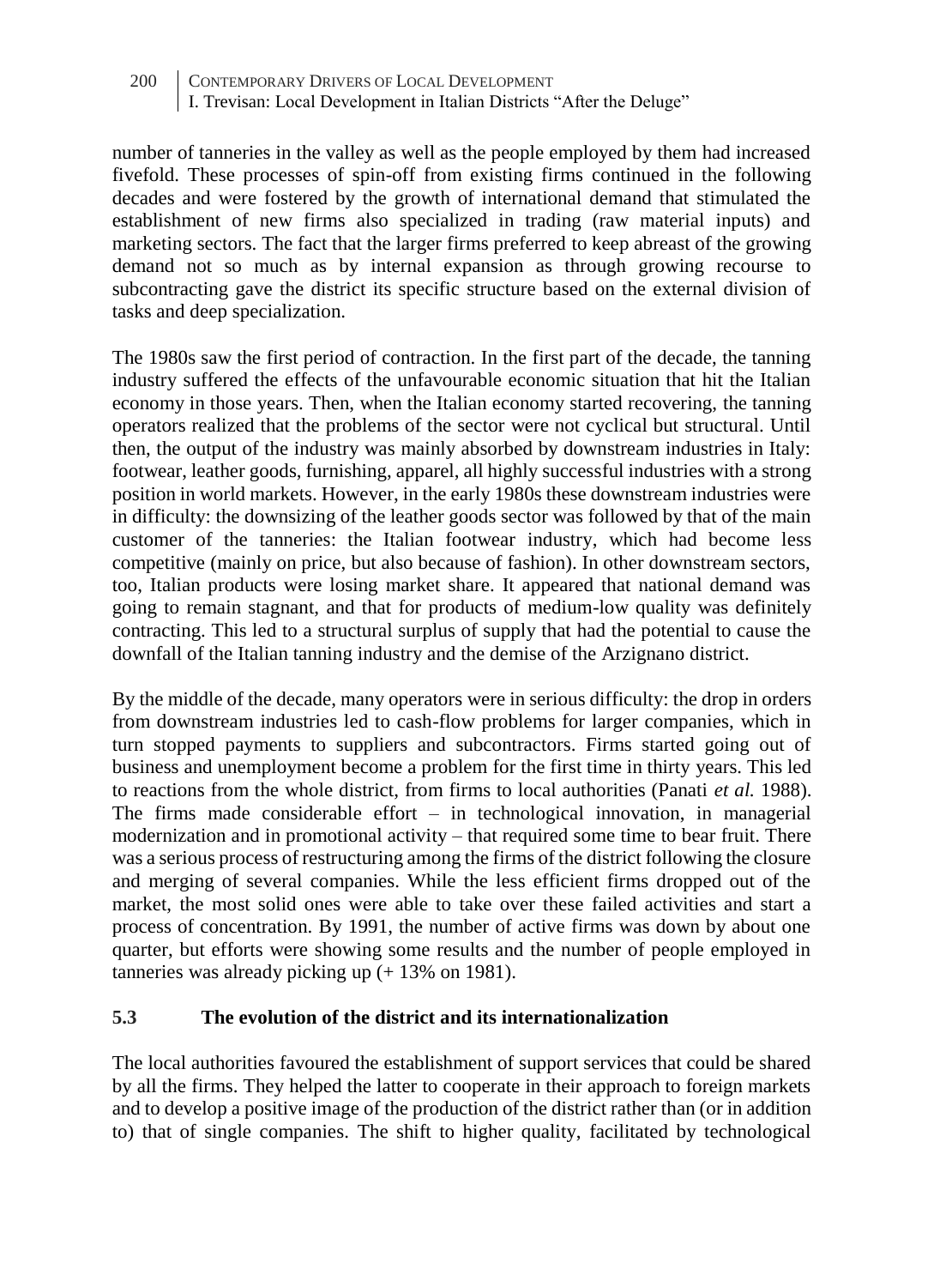innovation, the improvement of the image of the products of the area, the push to find new uses for products, and the joint drive with downstream firms to regain leadership in fashion were the factors that allowed the district to overcome difficulties and reshape itself for a new period of successful growth.

The consolidation and the recovery of the district also stemmed from the activities of the supporting institutions and of related and supporting industries. The former concerned the training of workforce and the provision of infrastructure (in particular, the establishment of a purification plant to raise compliance with new anti-pollution rules), and the latter to the expansion in the district of firms in ancillary industries. This included suppliers of inputs, such as chemicals for the tanning process and specialized machinery or traders specialized in different types of hides, as well as suppliers of services and even some downstream industry. In particular, in those years a process of the establishment of small firms in the mechanical engineering industry took place in the western Vicenza area. It also involved the district, where a thriving industry for tanning machinery developed.

The 1990s saw the full transformation of the industrial district of the Valle del Chiampo into a fully-fledged Area Sistema (see Table 3). The development of new technologies for tanning machinery was undoubtedly a form of support for the development of the district. In little more than a decade, because of extremely demanding local customers, the local producers of specialized machinery for the tanning industry reached a high technological level that made them uncontested world leaders in their sector.<sup>29</sup>

| <b>Activity</b>              |                                  | 1991 | 1996  | 2001   |
|------------------------------|----------------------------------|------|-------|--------|
| <b>Tanneries</b>             | <b>Firms (Local</b><br>$units)*$ | 447  | 594   | 644    |
|                              | <b>Employees</b>                 | 7,2  | 9,341 | 10,111 |
|                              | <b>Firms (Local</b><br>$units)*$ | 27   | 21    | 22     |
| Travel items, bags, saddlery | <b>Employees</b>                 | 135  | 83    | 258    |
|                              | <b>Firms (Local</b><br>$units)*$ | 7    | 13    | 9      |
| Leather gloves and belts     | <b>Employees</b>                 | 47   | 93    | 47     |

**Table 3:** Evolution of the tannery Area Sistema of Chiampo valley (1991–2001)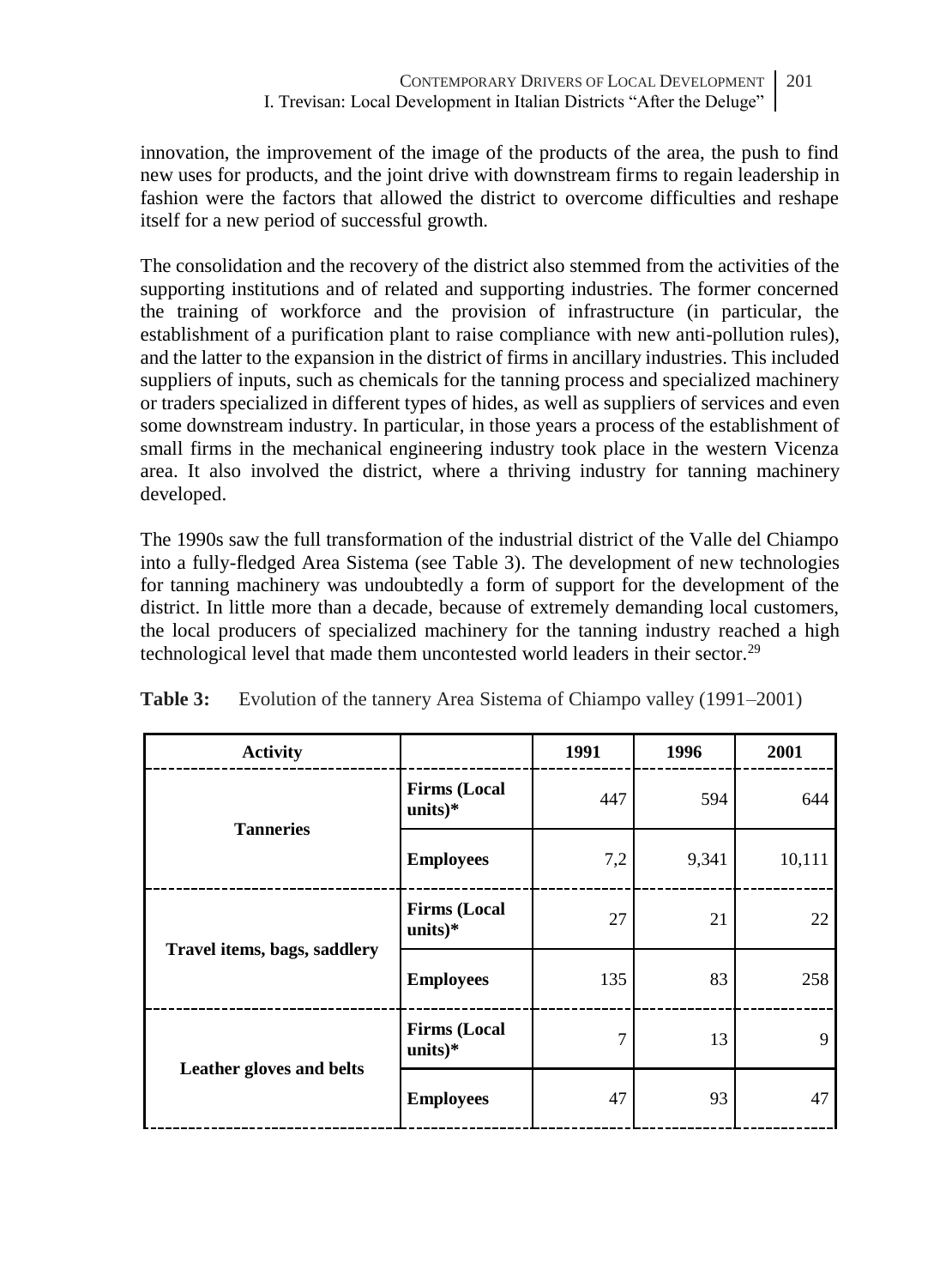| 202 CONTEMPORARY DRIVERS OF LOCAL DEVELOPMENT                          |
|------------------------------------------------------------------------|
| I. Trevisan: Local Development in Italian Districts "After the Deluge" |

| Making, installing machines for          | <b>Firms (Local</b><br>units $)$ * | 32  | 33  | 44  |
|------------------------------------------|------------------------------------|-----|-----|-----|
| the leather industry                     | <b>Employees</b>                   | 558 | 592 | 570 |
| <b>Materials used in fixing textiles</b> | <b>Firms (Local</b><br>$units)*$   | 9   | 13  | 20  |
| and leather                              | <b>Employees</b>                   | 132 | 179 | 357 |
| Wholesale trade of skins,                | <b>Firms</b> (Local<br>units $)*$  | 89  | 106 | 139 |
| including leather                        | <b>Employees</b>                   | 207 | 272 | 340 |

\* Note: the figures refer to local units: a larger firm may have more than one local unit. Source: Banca Intesa (2006).

This evolution gave renewed strength to the district and allowed it to take advantage of the revival of Italian downstream industries, which in turn had overcome the crisis of the 1980s. Moreover, this regained strength allowed the firms of the district to launch their conquest of international markets. These two factors combined to make the 1990s a period of high growth for the district.

In particular, the expansion of the district firms in international markets was quite remarkable and in itself the cornerstone of the success of the 1990s. In this period, the district became one of the most important players in the world tannery industry, with sales on foreign markets growing from 430 million Euros in 1991 to 1,537 million euros in 2000, with an average growth rate of more than 28% per year for the whole decade. In some markets, the growth of the value of exports was truly astonishing: more than tenfold $30$  (see Table 5 below).

The number of firms engaged in the main form of industry grew by 44% and the number of people employed by 40%. This was a new golden period for the district, which achieved the highest number of firms and employees in that industry.

# **5.4 Double-edged globalization**

However, the evolution of the competitive environment was again moving in an adverse direction and the problems that were pointed out earlier when discussing of the evolution of the industrial districts were becoming graver. The international expansion of the firms of the district, which initially was aimed at gaining control and protecting the supply of hides, was changing in nature and motive. Initially, because many governments of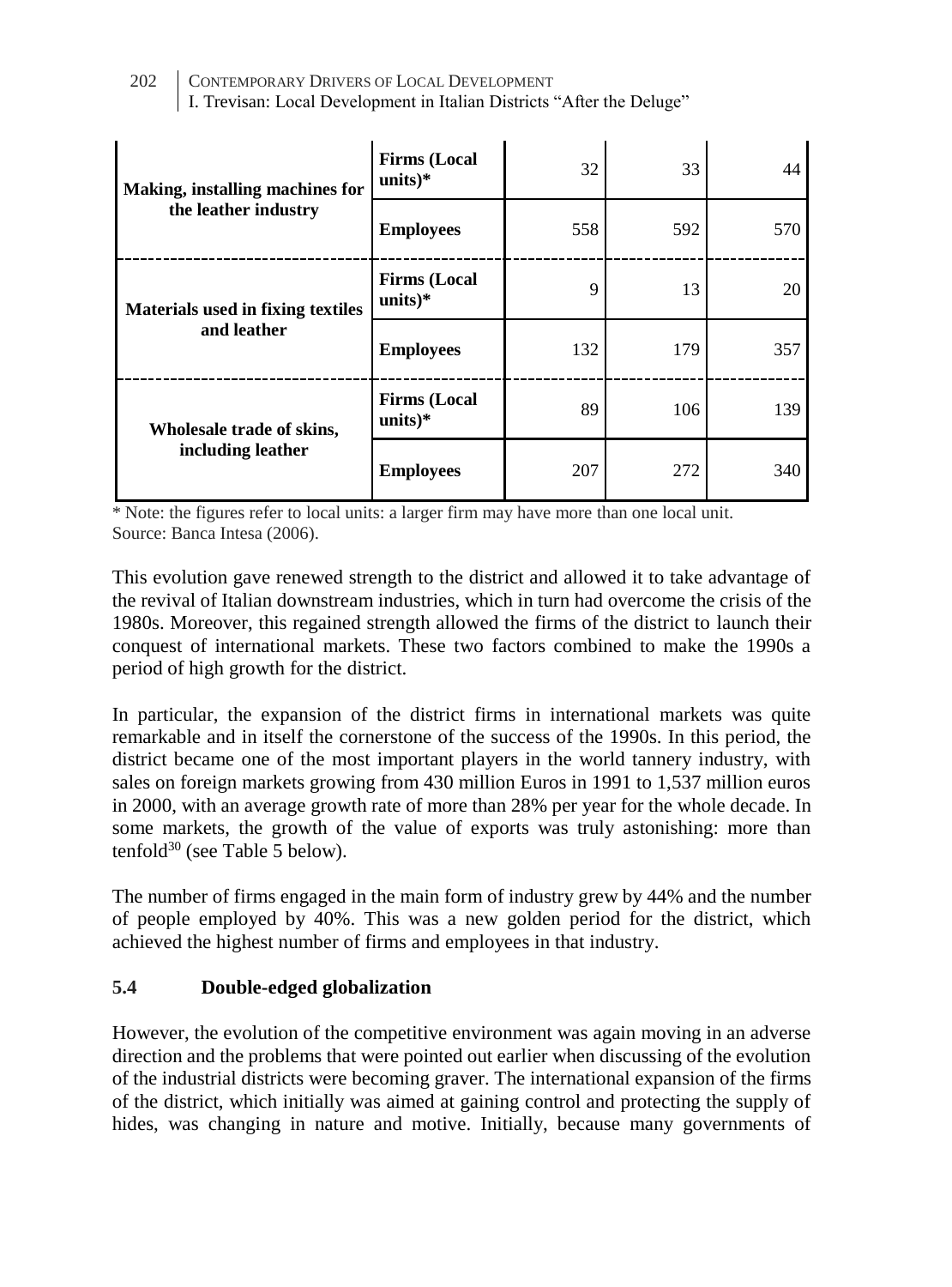supplier countries pressed for higher prices for their exports, firms started delocalising the first phases of the tanning process. The alternative of buying the semi-processed hides from external suppliers did not appeal to the tanneries of the district, because using these inputs presented the risk of a loss of quality control and innovation in the upstream phases of production. The answer was to control, through various forms of Delocalization, the production phases located in the countries of origin of the hides.

Of course, the lower labour costs and the laxer environmental protection rules in those countries were strong additional motives for such a move. Indeed, the increasing price competition brought about by low-cost producers enhanced the attractiveness of a Delocalization strategy. Moreover, similar transformation taking place in the downstream industries (apparel, footwear, and furniture) made a *follow-the-client* strategy more attractive for the tanning companies of the district. In addition, some of these countries were developing their own industrial basis and represented interesting and growing markets of their own. However, this strategy required some of the tanneries to also shift the more advanced phases of the production process to the emerging countries where their clients had moved, or where new clients could be found. These were the ones with highest added value, and on which the competitive strength of the district was based.

**Table 4:** Evolution of the tannery industry in the Chiampo Valley at the turn of the century

| Year                         | 1991                                      | 1996  | 2001   | 2004  |
|------------------------------|-------------------------------------------|-------|--------|-------|
| <b>Firms (Local units)</b> * | 447                                       | 594   | 644    | 482   |
| <b>Employees</b>             | $\sim$ $\sim$<br>$\overline{\phantom{0}}$ | 9.341 | 10.111 | 2.482 |

\* Note: the figures refer to local units: larger firms may have had more than one local unit.

The years after the turn of the century involved a tightening of competition, also due to the considerable appreciation of the euro against the dollar, which made it impossible to compete on price with the producers of emerging low-cost countries. These were years of renewed difficulty: performance on foreign markets significantly worsened, turnover and especially profits plummeted. The weakest firms were immediately in trouble, while the most robust ones kept on operating (with less profit) and even increased the number of their employees (see Table 4).

After the success and growth of the1990s, when – as we have already seen – the number of firms increased by 44% and that of their employees by 40%, in the first few years of the twenty-first century one-quarter of all firms disappeared (-25.2% from 2001 to 2004). This was not immediately reflected in the employment figures: in 2004, the number of employees in the tannery industry reached a maximum of 12,482 (an increase of 23.5% over the same three years). Exports, the main engine of growth of the previous years,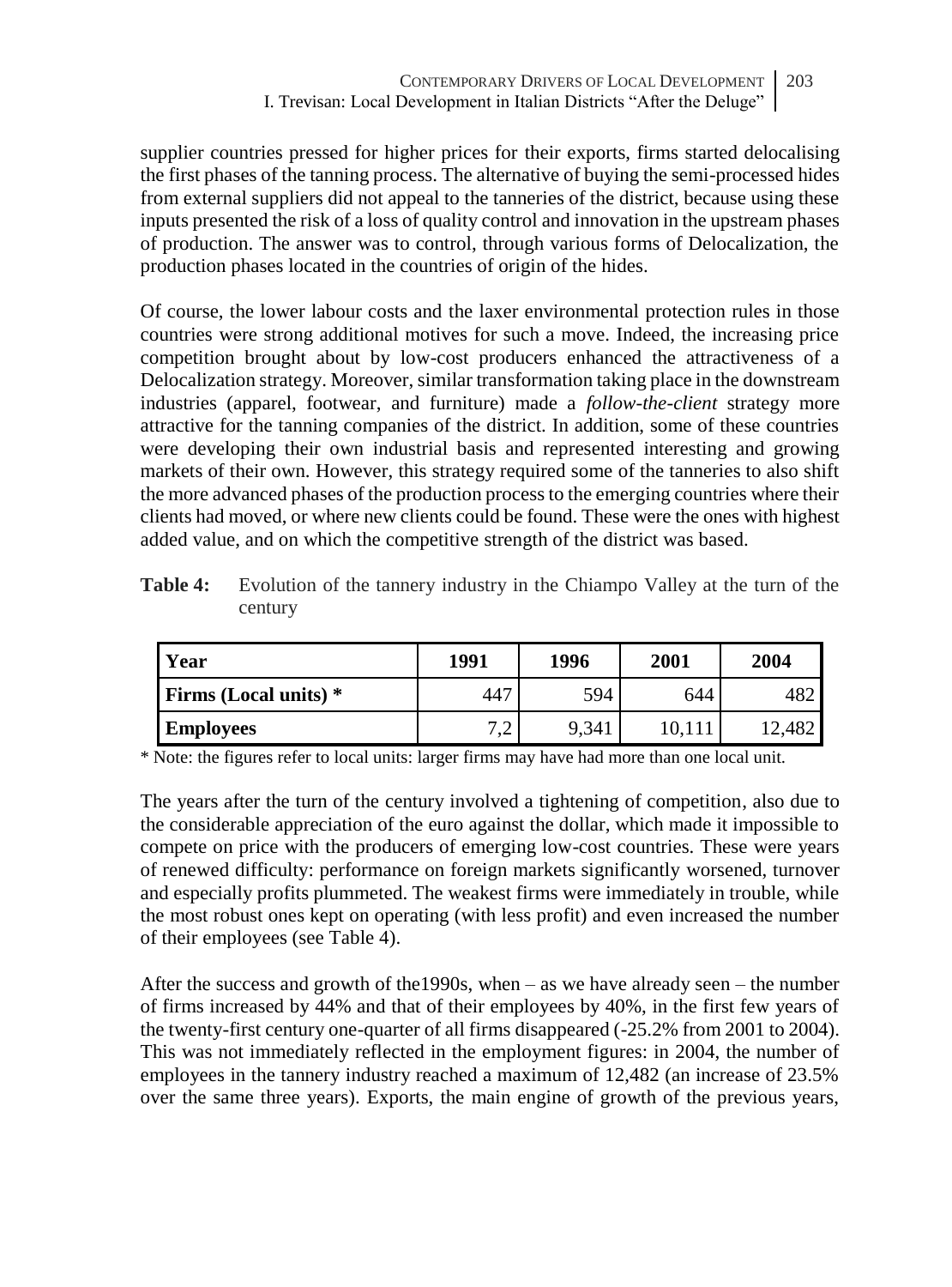faltered: in the three years leading up to 2003, exports were down by 4.8%, at a yearly rate of 1.7%. (see Table 5).

|              | 1991         |       | 2000         |               | 2004         |       | 91/2000       | 00/03            | 2004       |
|--------------|--------------|-------|--------------|---------------|--------------|-------|---------------|------------------|------------|
| Country      | $\epsilon$ M | $\%$  | $\epsilon$ M | $\frac{0}{0}$ | $\epsilon$ M | $\%$  | $\Delta\%$ yr | $\Delta\%$<br>yr | $\Delta\%$ |
| Germany      | 95.4         | 22.2  | 225.1        | 14.6          | 188.3        | 12.7  | 15.1          | $-7.5$           | 5.5        |
| <b>USA</b>   | 18.3         | 4.3   | 243.4        | 15.8          | 173.1        | 11.7  | 136.6         | $-7.9$           | $-8.9$     |
| Hong<br>Kong | 12.3         | 2.9   | 144.7        | 9.4           | 170.4        | 11.5  | 119.6         | 6.5              | $-2.6$     |
| France       | 86.2         | 20.1  | 116.9        | 7.6           | 96.9         | 6.5   | 4.0           | $-13.2$          | 26.8       |
| Spain        | 26.5         | 6.2   | 97.8         | 6.4           | 81.2         | 5.5   | 29.9          | $-8.1$           | 6.8        |
| Poland       | 2.7          | 0.6   | 36.0         | 2.3           | 81.2         | 5.5   | 137.0         | 33.8             | $-6.0$     |
| UK           | 28.7         | 6.7   | 98.0         | 6.4           | 76.0         | 5.1   | 26.8          | $-6.8$           | $-4.4$     |
| China        | 0.4          | 0.1   | 11.6         | 0.8           | 67.7         | 4.6   | 311.1         | 60.4             | 41.8       |
| World        | 429.6        | 100.0 | 1537.4       | 100.0         | 1487         | 100.0 | 28.6          | $-1.7$           | 1.6        |

**Table 5:** Evolution of tannery industry exports from the Vicenza province<sup>\*</sup> (1991– 2004)

\* Note: Statistical data for exports are available at the province level.

Source: Author's construction using data from Intesa Sanpaolo (2017) and ISTAT (2019).

Initially, this difficult period led to consolidation of the industrial base: while the number of firms decreased sharply, the number of employees kept rising. The effects of this consolidation were rapidly felt: by 2004 exports started increasing again, albeit at a snail's pace. As happened with the whole Italian economy, the district started growing again and kept growing (at a much reduced rate in comparison to the previous decade) for the next few years, reaching a peak in 2007 when products of a value of 1,700 million euros were exported.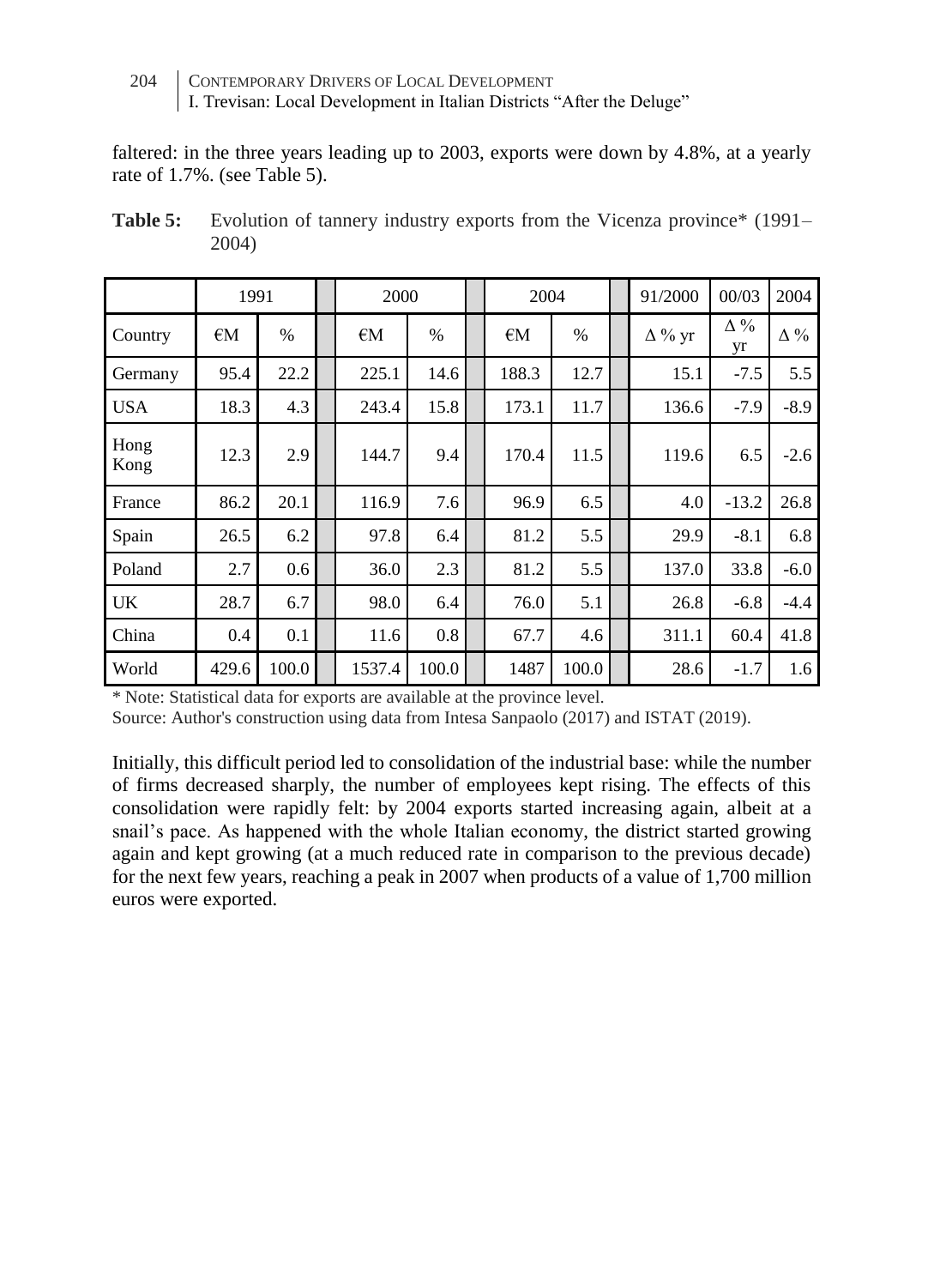| Year                          | 1991 | 2000    | 2004           | 2007    | 2008   | 2009    | 2010  | 2011  | 2016    | 2017  |
|-------------------------------|------|---------|----------------|---------|--------|---------|-------|-------|---------|-------|
| Exports $\epsilon$<br>million | 430  | 1,537   | 1,487          | 1,700   | 1,565  | 1,229   | 1,370 | 1,488 | 2,270   | 2,379 |
| Growth<br>rate                | $-$  | $*16.9$ | $^{\circ}0.81$ | $*4.77$ | $-7.9$ | $-21.5$ | 11.5  | 8.6   | $*10.5$ | 4.8   |
| <b>Index</b><br>$(2000=100)$  | 28.0 | 100.0   | 96.7           | 110.6   | 101.8  | 79.9    | 89.2  | 96.8  | 147.6   | 154.7 |

**Table 6:** Evolution of exports of the tannery industry in the Chiampo valley (2000– 2010)

\* Note: Average per year for the period, note ° idem, but 2004 saw an increase, see also Table 5. Source: Author's construction using data Unioncamere (2016) and ISTAT (2019).

This period of renewed growth was cut short by the Great Recession which started in the second half of 2008. In that year its hindering effects were already felt in the district, which saw exports decrease by almost 8% to return to the levels of eight years earlier. while the number of people employed in the tannery industry fell by more than 9% (see Tables 6 and 7).

|  | <b>Table 7:</b> Evolution of the tannery industry in the Chiampo valley from 2004 |  |  |  |  |  |  |
|--|-----------------------------------------------------------------------------------|--|--|--|--|--|--|
|--|-----------------------------------------------------------------------------------|--|--|--|--|--|--|

| Year                                        | 2004   | 2008   | 2010     | 2012  | 2014  | 2015  | 2016           | 2017  |
|---------------------------------------------|--------|--------|----------|-------|-------|-------|----------------|-------|
| Firms (Local<br>$units)*$                   | 482    | 480    | 475      | 472   | 469   | 467   | 459            | 458   |
| <b>Employees</b>                            | 12,482 | 11,283 | $*8.183$ | 8.220 | 8.358 | 8.341 | 8.324          | 8.498 |
| Value of<br><b>Production \$</b><br>billion | 2.53   | n.a.   | 2.29     | 2.48  | 2.8   | 2.81  | $^{\circ}2.73$ | 3.08  |

\* Note: the extremely sharp fall in the number of employees (72%) is partly due to a change in the way the statistical service counts people who are employed in industry. The decline in 2016, as well as the growth of 2017, were emphasized due to the vagaries of the dollar-euro exchange rate. Source: Author's construction using data Unioncamere (2016) and ISTAT (2019).

The full shock of the crisis arrived in 2009, when markets folded, exports collapsed (- 21.5%) and companies started shedding employees. There was a reaction to this, and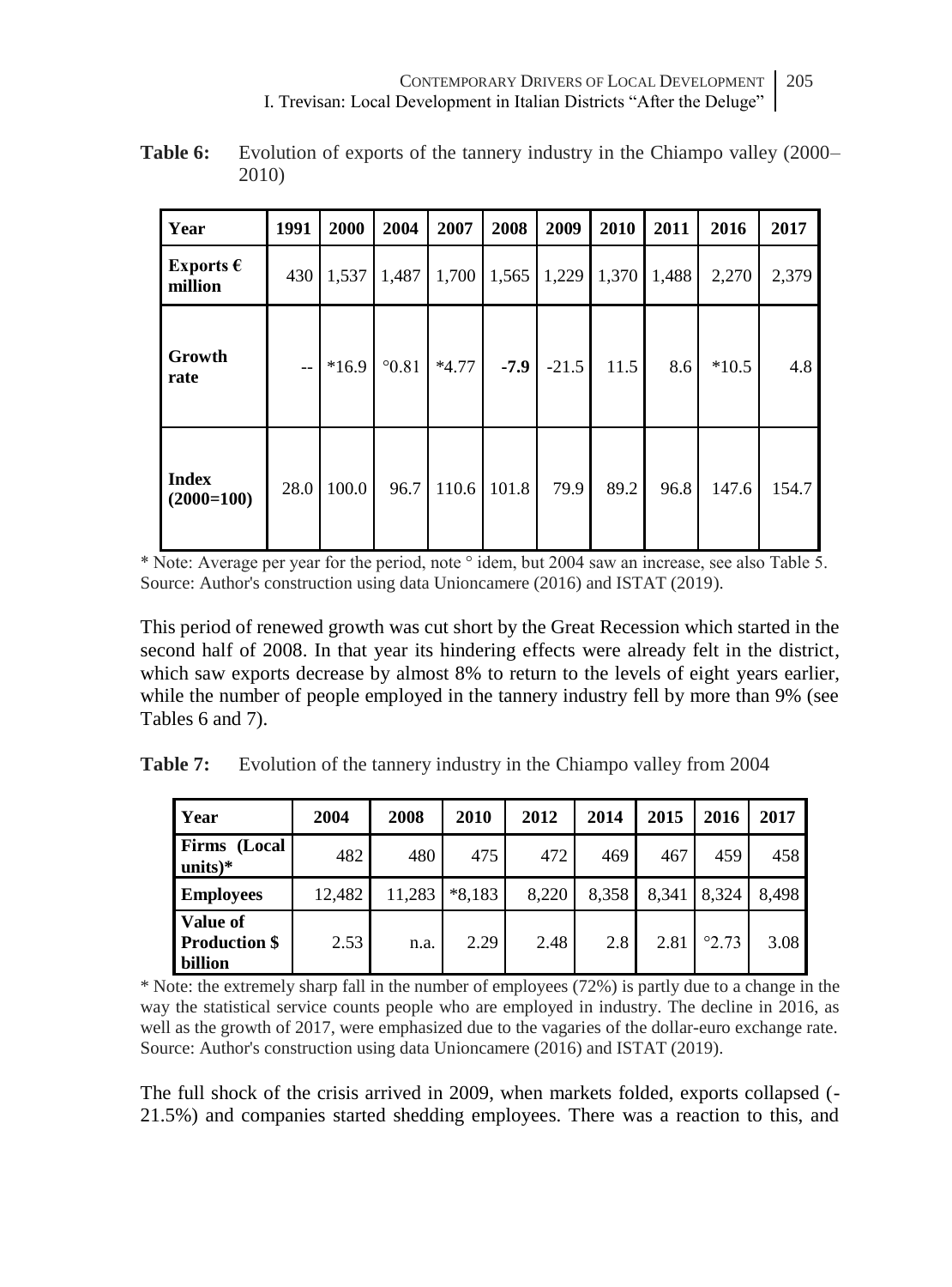2010 saw an upturn in exports, followed by another smaller one in 2011. However, the value of production and exports was still lower than in 2000, and the number of people employed was sharply reduced. The district as a whole stumbled along, and the situation, already quite bad, was made worse by the attempts of many local companies, among them some of the biggest ones in the district, to weather the storm by avoiding paying taxes.<sup>31</sup> The following few years brought additional troubles and it took until 2014 for the value of production to rise above the level of the year 2000.

The process of consolidation in the district continued, but at a much slower pace, and the fall in the number of employees stopped. The last few years have seen a good recovery (although with fluctuations): the value of production has stabilized and lately increased. Exports were the engine of this recovery, reaching new heights in 2016 and 2017.

# **5.5 Survival and recovery of the district**

The deluge caused by the successive bursting of the Chinese tanneries onto world markets and the Great Recession caused serious problems for the district. However, it was able to face the challenge and seems to have rediscovered ways to remain the world leader in the production of leather, safeguarding both the profitability of its companies and the compactness of the area, its firms, its institutions, and its population.

The firms in the district managed to overcome the challenge of the low-cost producers by focusing on the most profitable activities and positioning their products in the highquality segments of the market. Innovation in production process and in inputs (machinery and chemicals) helped maintain and sometimes increase this lead in quality. This allowed the district firms to keep in the district a large part of higher added value activities, even increasing the value of some of them. Additional attention was paid to services or combinations of products and services that are particularly significant in the B2B markets in which they operate.

As already mentioned, the engine of the recovery is exports: an increase in sales in many traditional markets and successful penetration in new markets. Particularly remarkable is success on the Chinese market: having lost out to Chinese leather producers the low price segments of the international market, the Arzignano tanneries (as well as those of the other Italian tannery districts) have managed to establish themselves firmly as preferential suppliers for high quality leather to the downstream Chinese industries.<sup>32</sup>

A very important step in the recovery of the district and in the maintenance of the leading position in quality products and preserving the compactness of the district as a socioeconomic unit was the keen attention paid to  $-$  and huge investments in  $-$  controlling environmental impacts. Indeed, the choice to take the road of environmental sustainability and transparency with regard to the production process, in particular in the use of chemical substances, is a trend common to the entire Italian tannery industry. In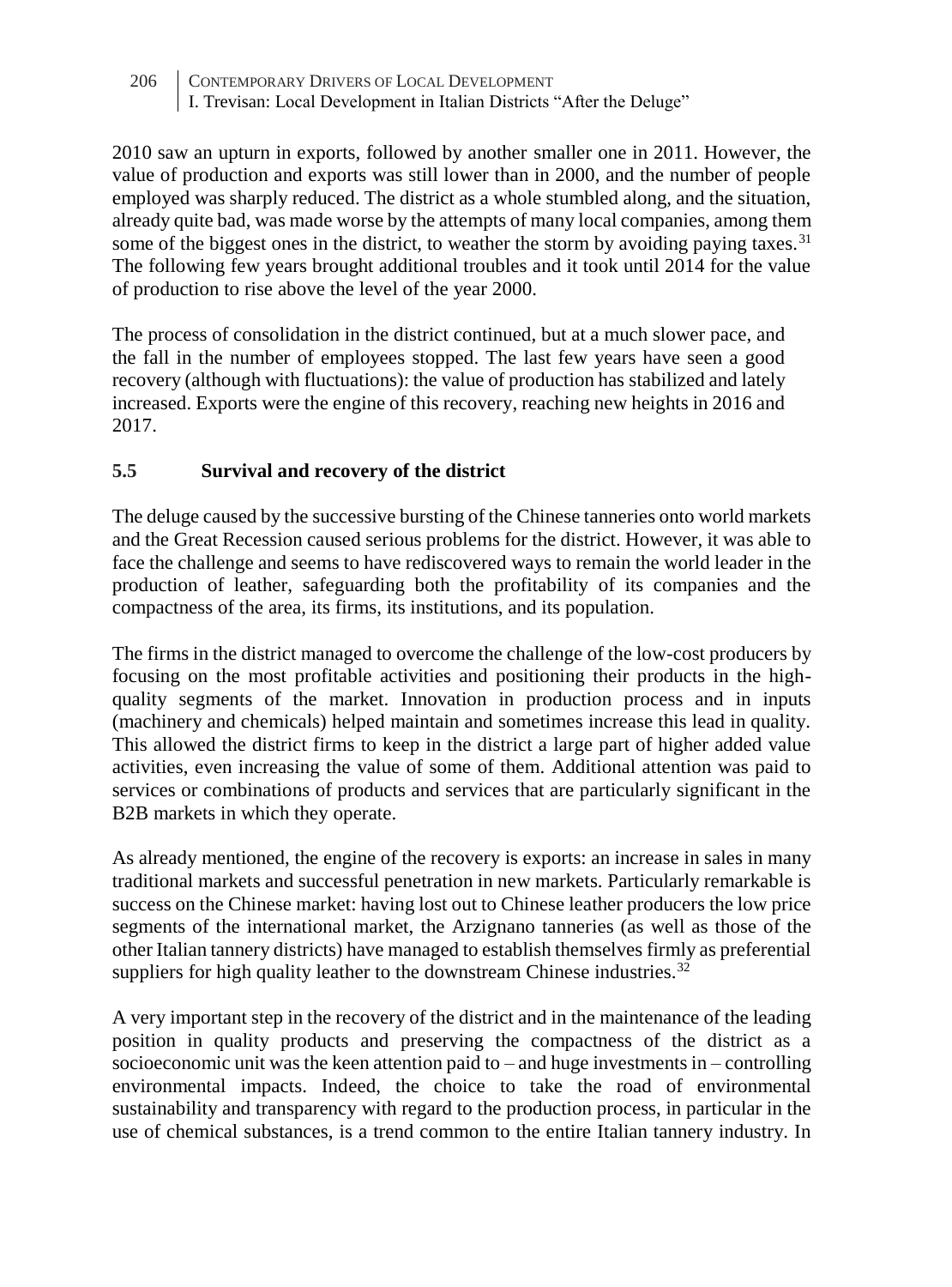the year 2016 the industry spent on sustainability measures 4.4% of turnover, compared to 1.9% in 2002. This not only makes for a better living environment for the inhabitants of the district (from the owners of the firms in their villas halfway up the side of the hills to the shop-floor workers in their flats in the valley – both of whom breathe the same air), but also creates a competitive advantage in the eyes of downstream customers.

The top international brands (in fashion, the automotive industry, interior design and furniture) that are their most important clients deem having a sustainable business strategy a necessity and require this of their suppliers. Therefore, environmentally friendly suppliers are in a strong competitive position. Italian tanneries, including those in the Arzignano district, have been very proactive in this field. Most firms now have environmental certification; programs for reducing the use of water (consumption in 2016 was 20% lower than in 2003), energy (-32%) and chemicals (-4% from 2007) are widespread (Unione Nazionale Industria Conciaria 2018). Further efforts are being made to improve the treatment of waste water, reduce emissions to atmosphere and to recover and use waste products.<sup>33</sup>

Innovation, the search for new markets, attention to the sustainability of production and to the local environment have allowed the district to stand up to competition from other countries, to maintain its position as a leader in the industry, and to keep in large part intact the social structure that gives it its extraordinary resilience in the turbulent economic environment of the present times.

# **6 The Manzano "Chair district"**

The "chair district," located in the eastern part of the Friuli-Venezia Giulia region (province of Udine, about 110 km north-east of Venice), includes 11 communes extending over  $224 \text{ Km}^2$ , and has a population of  $37,000$  inhabitants. Economic activity in this area is heavily concentrated in the furniture industry, specifically chair-making, which employs 5,500 people in 878 local units that belong to 660 firms (Magliocchi 2015a; 2015b). It is one of the many (12) districts in Italy specialized in the production of furniture; indeed, it is among the five most important districts in this industry, $34$  but it is the only one focused almost exclusively on making chairs.

The furniture industry is another of the strong points of Italian manufacturing. The furniture sector (excluding the upstream activities of the first processing of wood) comprises 18,000 firms employing 132,100 people and has a turnover of about 21 billion euros, of which  $44\%$  comes from exports.<sup>35</sup> This is another of the industries in which Italian producers have for a long time dominated international trade. Italy became the leader in world exports in the 1980s and 1990s, and in particular in the first half of the 1990s when the devaluation of the lira noticeably increased the competitiveness of Italian producers. From the turn of the century, this position was gradually eroded, due both to an unfavourable trend in the exchange rate<sup>36</sup> and to the diffusion in the international markets of products from emerging countries (see Table 8).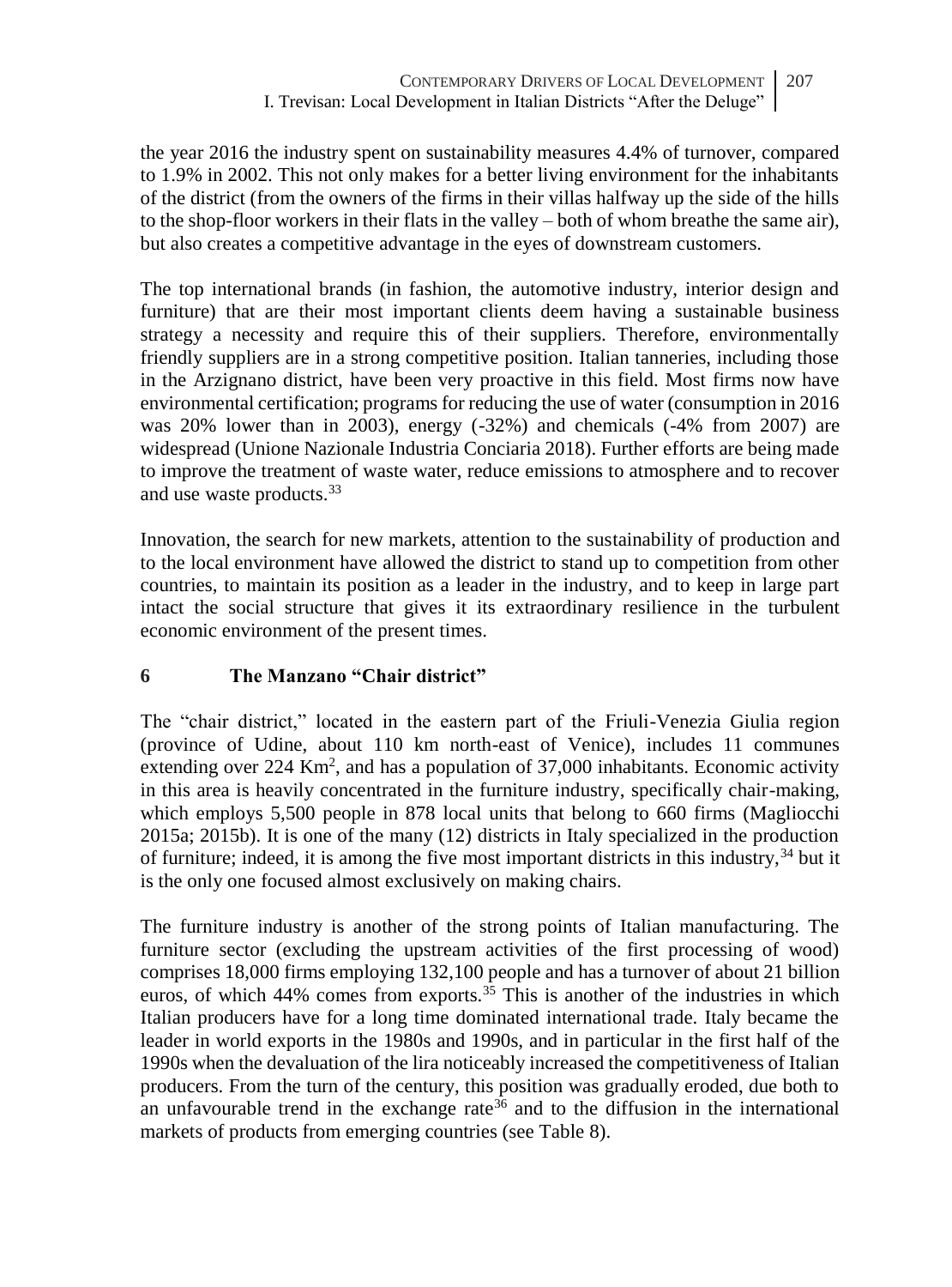**Table 8:** Exports of Product 94: Furniture; bedding, mattresses, cushions, etc. Million US \$

| Year    | 2001      |                            | 2004      |                                              |           | 2008<br>2010 |                 | 2012  |           | 2014  |           | 2016  |           | 2017  |           |       |
|---------|-----------|----------------------------|-----------|----------------------------------------------|-----------|--------------|-----------------|-------|-----------|-------|-----------|-------|-----------|-------|-----------|-------|
| Country | М<br>US\$ | %                          | М<br>US\$ | %                                            | М<br>US\$ | $\%$         | M<br><b>USS</b> | $\%$  | М<br>US\$ | %     | М<br>US\$ | $\%$  | М<br>US\$ | %     | М<br>US\$ | $\%$  |
| China   | 2,421     | $\overline{ }$<br>$.4^{r}$ | 5,986     | 13.0                                         | 13.737    | 19.2         | 18,041          | 27.   | 27,017    | 34.4  | 28,435    | 33.3  | 25.912    | 32.6  | 26,560    | 31.4  |
| Germany | 2,874     | 8.8I                       | 3,951     | 8.6                                          | 1,688     | 10.8         | 6,639           | 10.2  | 7,492     | 9.5   | 7,912     | 9.3   | 7,228     | 9.1   | 7,462     | 8.8   |
| Italy   | 4,836     | 14.8                       | 6,286     | 13.7                                         | 9,315     | 13.0         | 7.049           | 10.8  | 7,293     | 9.3   | 7,919     | 9.3   | 6.910     | 8.7   | 7,223     | 8.6   |
| Vietnam | 199       | 0.6                        | 716       | $4.6$ <sup><math>\triangleright</math></sup> | .841      | 2.6          | 2,129           | 3.3   | 2,655     | 4.0   | 3,430     | 4.0   | 3,901     | 4.9   | 5,882     | 7.0   |
| Poland  | 1,123     | 3.4                        | 1,937     | 4.2                                          | 3,644     |              | 2,920           | 4.5   | 3,154     | 5.0   | 4,234     | 5.0   | 3,985     |       | 4,314     | 5.1   |
| US A    | 1.819     | 5.6                        | 1,826     | 4.0                                          | 2.922     | 4.1          | 2.607           | 4.0   | 3,122     | 3.8   | 3,233     | 3.8   | 2,893     | 3.6   | 2,946     | 3.5   |
| Canada  | 3.184     | 9.7                        | 3,337     | 7.3                                          | 2,874     | 4.0          | .993            | 3.    | 2,115     | 2.7   | 2,273     | 2.7   | 2.758     | 3.5   | 2,818     | 3.3   |
| World   | 32,683    | 100.01                     | 45,963    | 100.0                                        | 71,486    | 100.0        | 65,214          | 100.0 | 78,648    | 100.0 | 85,436    | 100.0 | 79,381    | 100.0 | 84,454    | 100.0 |

Source: International Trade Centre (2018).

In particular the entry and success on the international markets of producers from countries with cheap labour (*in primis,* China) exerted considerable competitive pressure, above all on Italian production positioned in the medium-low market segment. This caused a loss of market share in world exports as early as in the first half of the 2000s, which after a short recovery became steeper after the crisis of 2009 and steadied only after 2015.

As is made clear by Table 8, although other players gained significant market share in the 17 years of this century, the real disruptive influence was China, whose share grew from 7.4% in 2001 to 31.4% in 2017.<sup>37</sup> Italy is now in third place as an exporter of furniture and has been overtaken by Germany, which declined more slowly after the crisis.

However, the decline did not affect all the Italian furniture companies to the same extent; some of them managed to weather the storm better than others. Comparison of the performance of the main districts explains these differences. In the first years of this century, when Chinese competitors appeared on global markets, some districts (Murgia and Manzano) felt more stress than others. They also missed out on the partial recovery in the middle of the decade and felt most heavily the impact of the 2009 Great Recession. The explanation for the great difficulty encountered by these two districts is in their competitive positioning in terms of production processes, product quality and product differentiation. Those districts, which were already focused on high quality furniture and differentiation of their offerings, could better withstand the price competition from emerging countries and even take advantage of the purchasing power of the increasingly rich segments of those countries.

The Murgia and Manzano districts, however, were negatively affected by their focus on a single type of product that in the heyday of their companies did not require much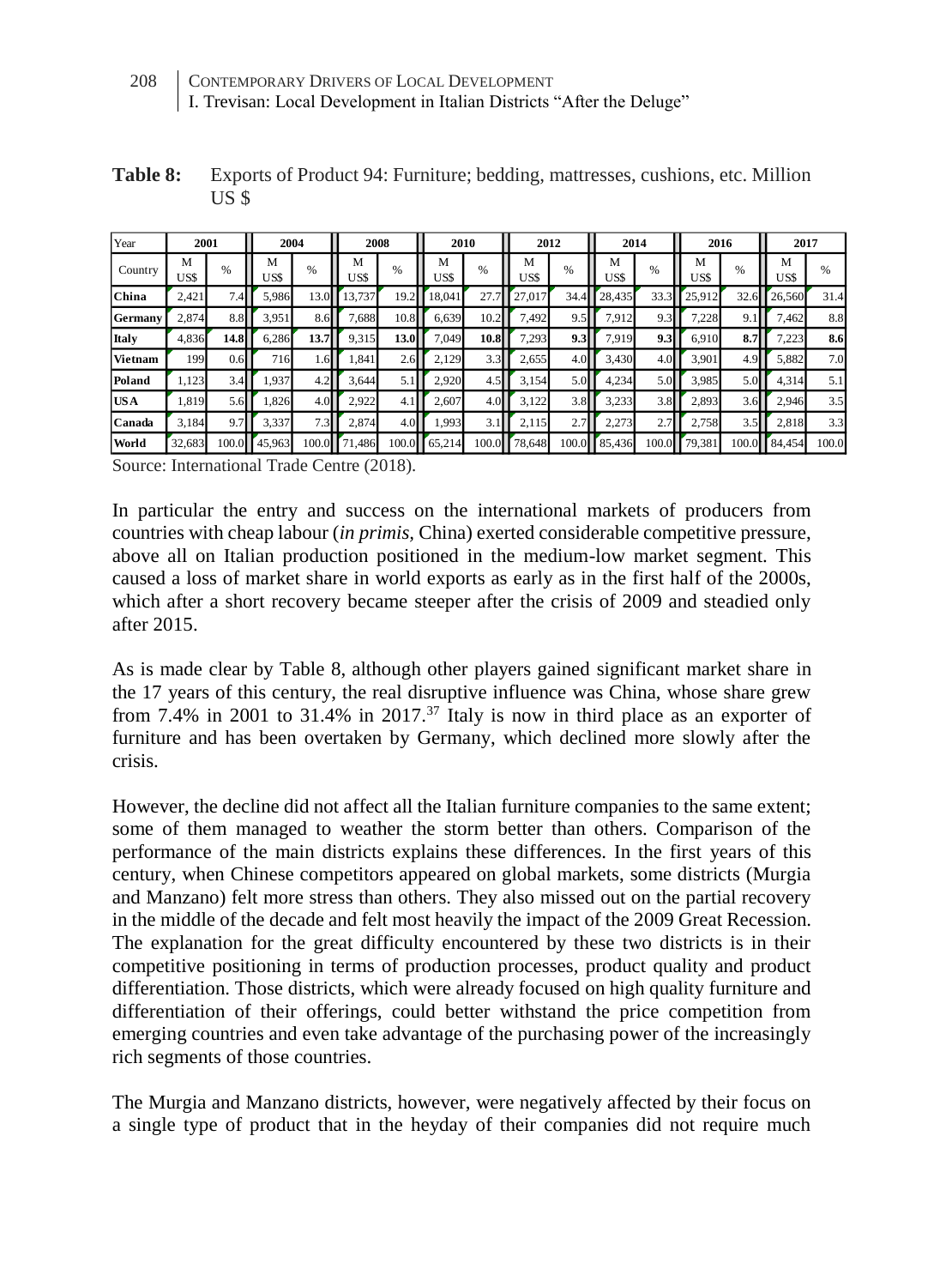attention to high quality. These characteristics fully exposed the firms of these districts to the strong price competition of Chinese producers. Within a few years, the latter had taken leadership positions in all the main markets of the sectors in which the firms in the Murgia and Manzano districts were specialized (upholstered furniture and chairs, respectively). The situation of the firms in these two districts worsened after the 2009 Great Recession and few of them have managed to maintain or regain their competitiveness. As a consequence, these two districts have gone through a very disruptive experience.

# **6.1 Historical development of the Manzano district**

Although the origins of chair-making in the eastern part of Friuli can be traced back to the second half of the eighteenth century, the initial establishment of chair-making producers in Manzano is dated to 1878. In short, a growing number of craft undertakings and small family businesses developed in three neighbouring municipalities,<sup>38</sup> bringing into being what became known as the "*Triangolo della sedia*" (the "chair triangle"). In the years around the turn of the nineteenth century chair-making activity spurred the process of industrial development of the area. The First World War brought to an end this initial development. For more than three years the front line at Isonzo was less than twenty kilometres away. Austro-Hungarian forces then occupied the area after the battle of Caporetto, and it was liberated by Italian forces one year later, after the battle of Vittorio Veneto, just before the armistice that brought to an end the war on the Italian front. At the end of the war, 70% of the industrial potential of the area had been destroyed.

In the following years, the area recovered (also thanks to the expansion of the border of Italy to the east) and by 1928 a few hundred firms were active in the wood and furniture industry. Almost all were small or very small family-run, artisan businesses, usually located within family homes. Some elements of the district structure started to appear, insofar as the process of specialization commenced with the development of a network of firms that complemented each other, with the largest ones subcontracting some of the components of the final products.

The Second World War also brought disruption to the area, and the recovery took some time. However, in 1951 the district already counted 3,545 people employed in the wood and furniture industry (91% of whom within the three original communes of the "chair triangle"). As with most of Italy, the 1950s and 1960s were times of growth. For most of this time, the development of the district followed the same pattern as the interwar period. Craftsmen and businessmen (the latter most often belonging to the former group) built their plants or – usually – workshops close to their homes. These small firms seldom had the resources to manage the whole production process internally, and this created the mesh of interdependency that bound them together.

Here, too, the district as a socio-economic phenomenon emerged. Local firms, although pursuing their own interests, closely interacted. This was justified in economic terms by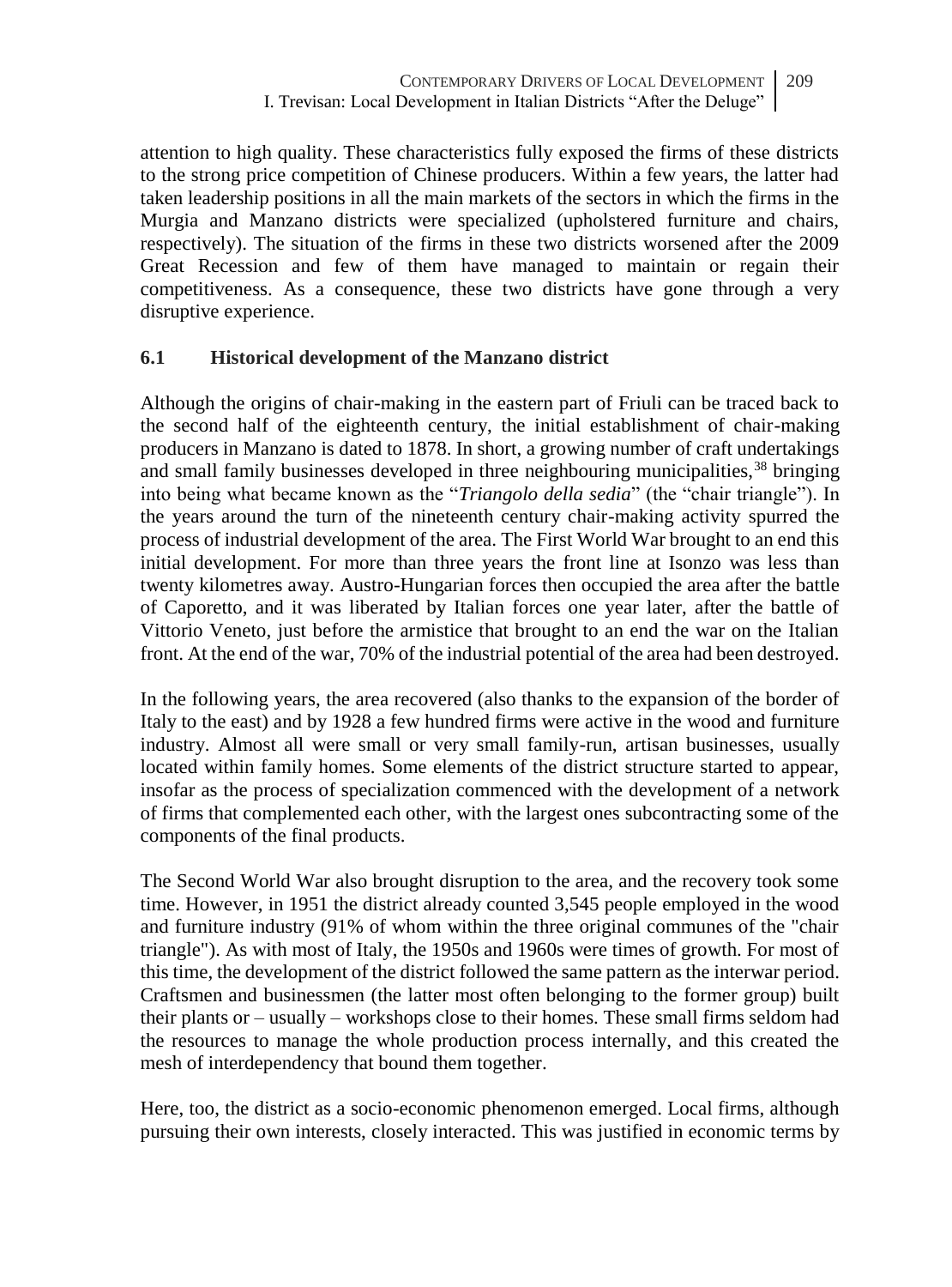the division of labour that – by having each firm focused on a single or a few phases of production – fostered the development of highly specialized skills. This helped the district as a whole to act as a vertically integrated company, in which each phase was carried out by a different firm that worked to the highest standards. Close interaction was also justified (and fostered) on social grounds, facilitating collaboration based on mutual trust. Most of the owners of these firms knew each other. As villagers, they went to the same school, met in the same bars, shared leisure activities, and often had links of kinship or friendship. For these reasons, the risk of opportunistic behaviour was much reduced and transaction costs between local firms were very low.

This season of growth was brought to a temporary halt by the end of the Italian "economic miracle" in the late 1960s, followed by the oil crisis and general worsening of the global economic atmosphere of the early 1970s. Just when a slow process of recovery had just started, an additional blow hit the area in 1976 in the form of a disastrous earthquake. The district was only partially affected, with six municipalities out of eleven being designated "damaged localities" (one of which "gravely damaged").<sup>39</sup> Industrial activity also suffered, but the process of recovery from the slump of the early 1970s, already under way, slowed but did not stop. By 1981, the district was again growing rapidly. It had close to 1,000 local units in the wood and furniture industry, with 12,000 employees (see Table 9).

| Year                                 | 1951 | 1981 | 1990 | 1991        |
|--------------------------------------|------|------|------|-------------|
| local units n.a.                     |      | n.a  |      | 1,126 1,022 |
| employees 3,545 12,045 11,661 10,188 |      |      |      |             |

Source: Jelen (1993, 168).

The 1980s were a period of growth, marred by some slowdowns, particularly towards the end of the decade. By 1991, the number of units, after some additional growth, had returned to the number at the beginning of the decade and the number of people employed had declined to around 10,000.

The heyday of the chair district was the 1990s. The globalization process entered an accelerated phase and the firms in this district took full advantage of it and of a favourable environment. Exports soared, and within a few years the Manzano district had became the world superpower in the chair industry. About 50% of all the wooden chairs produced in the then 12 countries of the European Union and almost 80% of those made in Italy were produced in the district (Jelen 1993). An important component of this growth was expansion into foreign markets.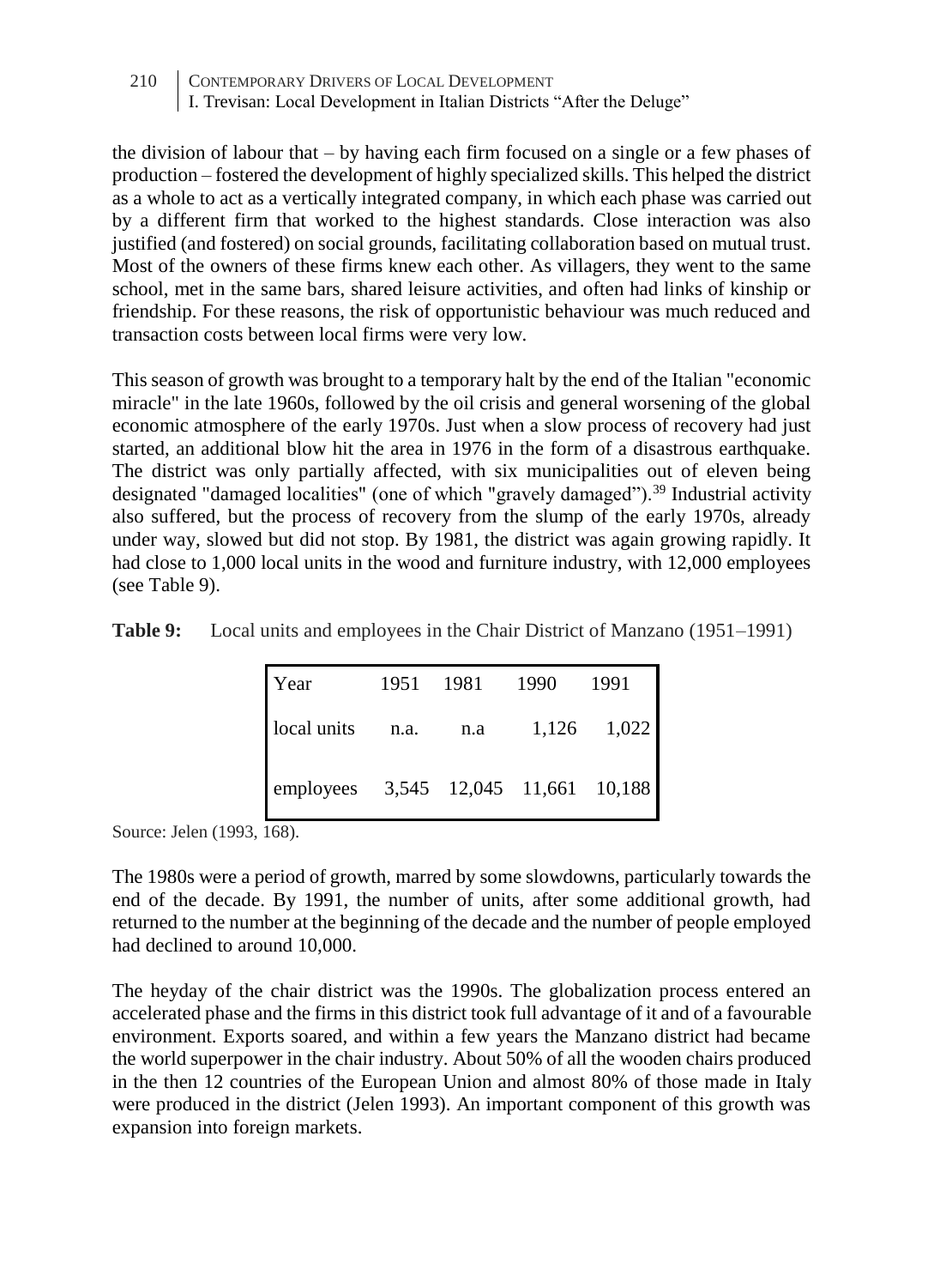|                       | 1991    | 1993    | 1995    | 1997    | 1999      | 2000      |
|-----------------------|---------|---------|---------|---------|-----------|-----------|
| Thousand<br>euros     | 472,498 | 627,409 | 810,335 | 882,204 | 1,015,484 | 1,140,597 |
| % of world<br>exports | n.a.    | n.a.    | 18.8    | 18.0    | 18.5      | 19.4      |

**Table 10:** Italian exports of chairs and seats (ATECO CM31092) (1991–2000)

Source: Author's construction using Coeweb-ISTAT (2019) and UNCTAD data (2019).

Around 90% of Italian exports of chairs came from the Manzano district; in this decade they increased by 142% to reach a value of 1.14 billion euros (see Table 10). The district dominated trade in this type of product and for a long time was the largest world exporter of this item of furniture, with close to one-fifth of all chairs sold across borders coming from its eleven municipalities. However, towards the end of the century signs that things were changing started appearing. Competition from emerging countries strengthened and Chinese producers began a phase of expansion that would lead to the conquest of international markets.

### **6.2 The crisis of the Manzano district**

Since the beginning of the 2000s, the Manzano chair district has entered a period of productive and occupational crisis that has almost brought about its demise. The downturn was sudden and due to a combination of factors. Endogenous structural factors (the obsolescence of products and scarce technological innovation) affected the competitiveness of the district and weakened it, making it more vulnerable to the influence of subsequent exogenous factors triggered by the global crisis of 2009.

The most obvious exogenous factor was the competitive push of Chinese firms. Chinese producers, who had begun their expansion in the second half of the 1990s a few years after the accession of China to the WTO, stormed world markets and obtained a hegemonic position (see Table 11), accounting for 6.3% of world exports in 2001, reaching a high tide mark of 34.1% in 2014.40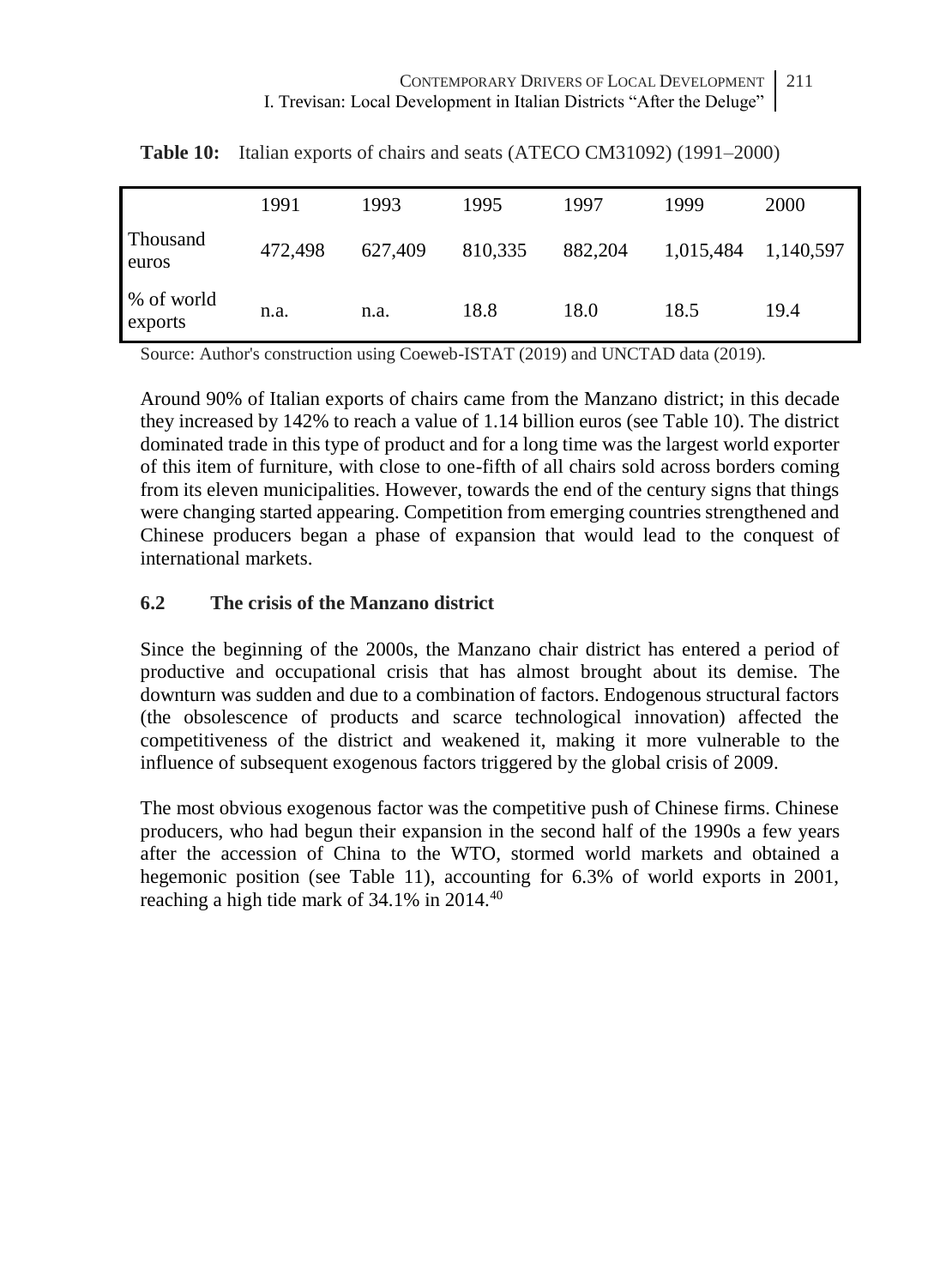| Year                                    |                                   |  |     |     |         | 2001 2004 2008 2010 2012 2014 2015 2016 |
|-----------------------------------------|-----------------------------------|--|-----|-----|---------|-----------------------------------------|
| Italy                                   | 14.3 12.1 7.9 6.1 4.9 4.9 4.5 4.7 |  |     |     |         |                                         |
| <b>China</b>                            |                                   |  |     |     |         | 6.3 11.2 24.5 28.8 34.1 32.3 33.5 30.7  |
| Mexico 10.1 9.0 5.8 6.4 7.3 8.5 8.9 9.1 |                                   |  |     |     |         |                                         |
| Poland 5.1 7.4 8.0 7.8 7.1 7.6 7.3      |                                   |  |     |     |         | 7.7                                     |
| USA $11.1$ 7.2 5.8 5.7 5.8              |                                   |  |     | 6.1 | 6.4     | 6.4                                     |
| Germany 8.0 7.9 7.8 6.9                 |                                   |  | 6.6 | 6.1 | 5.9 5.7 |                                         |

**Table 11:** Share of exports in seats, etc. (SH4 9401); selected countries (2001–2017)

Source: Author's construction based on International Trade Centre (2018) data.

Considering that until the end of the century Italian producers had befitted from the competitive devaluation of the lira, the adoption of the euro – and the consequent impossibility of devaluing the currency – itself constrained their competitiveness. To this must be added that after the freezing of the exchange rate of lira-euro in 1999, after a period of slight weakening the euro appreciated significantly in relation to the US Dollar (by 2004, the dollar exchange rate had fallen by 39.8% and touched its lowest point in  $2008$  when the fall reached  $-65.3\%$ <sup>41</sup>). One of the most important factors that had driven exports and the production volumes of the district, *price competitiveness –* linked to the exchange rate, lower labour costs compared to European competitors and the "district economies" – had suddenly disappeared. Moreover, an additional threat on the international market became evident: producers from Central-Eastern Europe, in particular Poland. An additional factor of the structural weakness of the Manzano district became apparent: wooden chairs are not a complicated product to make, and many small firms from the district had never tried to improve them. Competition from Asian and central-Eastern European producers was strongest in the market for low-cost products, which were also those items sold in the largest quantities.

The result of these changes was a general loss of competitiveness of district firms on international markets, which led to a sharp decline both in the value of exports (-22.3% from the peak of 2000 to 2008) and in the share of world exports (see Table 12). The growth of new competitors, in particular Chinese ones, was a structural feature of the competitive context of the sector. This explains why the crisis of the district did not abate, as happened in the Arzignano tannery district after the middle of the decade. The plunge in exports caused, as a result, a fall in the production and profitability of almost all businesses; numerous closures of firms, and a corresponding loss of jobs. An additional factor amplifying the production and employment crunch was – as happened in most Italian districts – the (partial) Delocalization of the production process undertaken by some of the large firms from the district.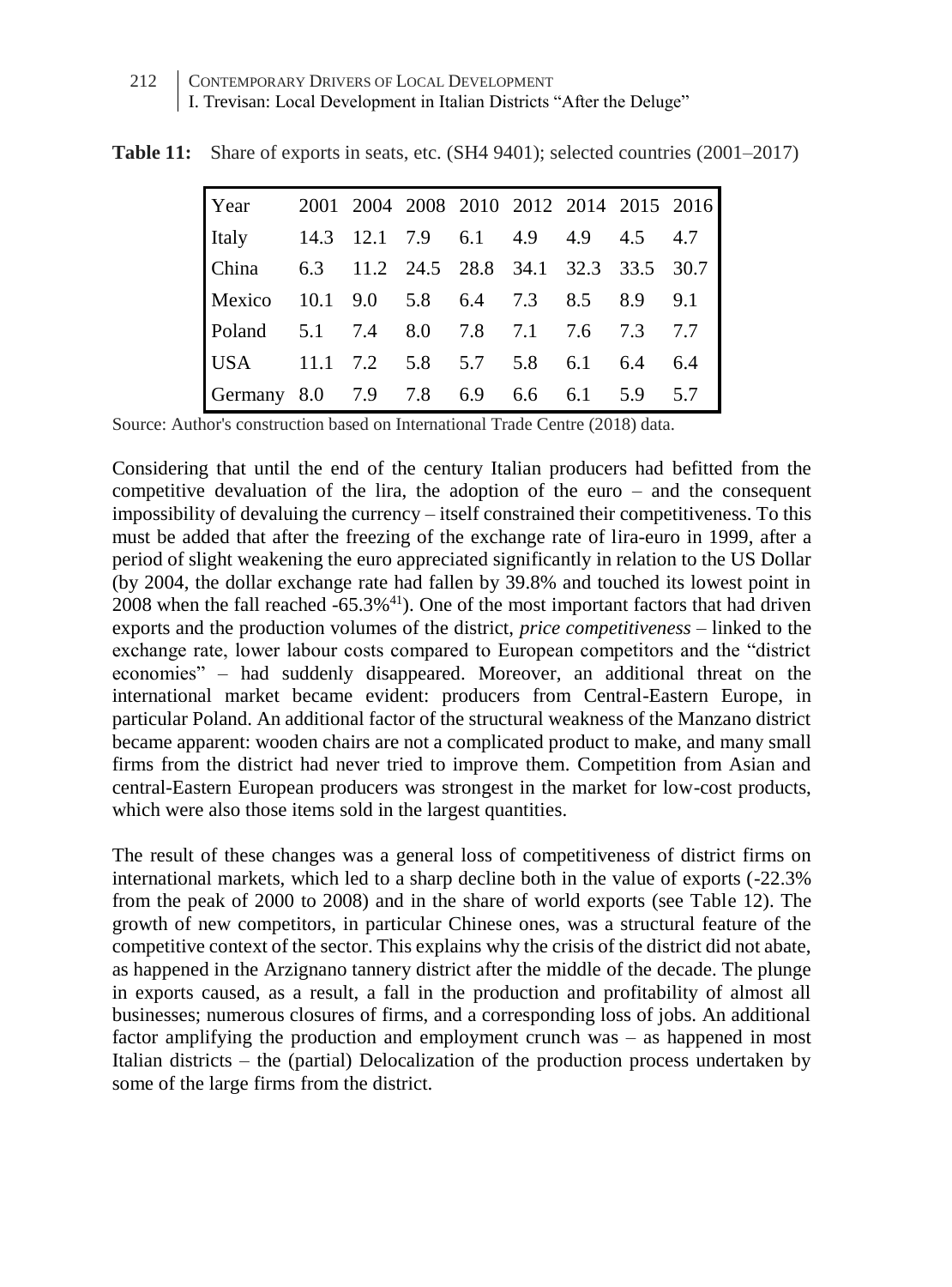|                    | 2001 | 2002                                                          | 2003 | 2004 | 2005 | 2006 | 2007 | 2008    |
|--------------------|------|---------------------------------------------------------------|------|------|------|------|------|---------|
| Thousand<br>euros  |      | 1,130,637 1,102,137 1,009,807 961,336 896,051 903,966 915,601 |      |      |      |      |      | 886.614 |
| % world<br>exports | 16.4 | 16.2                                                          | 15.2 | 13.0 | 10.7 | 9.4  | 9.0  | 8.1     |

**Table 12:** Italian exports of chairs and seats (ATECO CM31092) (2001–2008)

Source: Author's construction using Coeweb-ISTAT (2019) and UNCTAD (2019) data.

These firms assigned to their newly established subsidiaries or joint ventures in countries with low labour costs the task of supplying semi-finished products previously supplied by small-sized district firms. The latter had prospered by performing this task well, but could not match the low cost of production of the former countries. The outsourcing strategies implemented by their traditional district customers shrank their market and caused their demise in growing numbers.

From 2001 to 2008 the number of local units fell by 38% and employment in the sector fell by 21% (see Table 13), and the worst was yet to come. Even more threatening for the fate of the district than the shrinking number of companies and employees was the loss of know-how and professional skills necessary for carrying out the various phases of production.

**Table 13:** Local units and employees in the Chair District of Manzano (2001–2010)

| Year        | 2001 | 2004                     | 2008 | 2010 |  |
|-------------|------|--------------------------|------|------|--|
| local units |      | 1.289 1.212              | 796  | 734  |  |
| employees   |      | 10,684 9,253 8,326 7,299 |      |      |  |

Source: Author's construction using Grandinetti (2003) and Unioncamere (2016) data.

Innovation trends that pushed designs and models towards lacquered or laminated furniture and panels and parts and components made with materials other than wood also hit the district and its wooden chair manufacturers, particularly the smaller subcontracting companies. Moreover, the increasing number of products on the furniture market made in a standardized way without using specific manual processes progressively replaced traditional production processes and the traditional skills involved in them, as well as more traditional styles of furniture.

The Great Recession of 2009 hit the districts of the home furnishing industry harder than other Italian districts with a different specialization; the Manzano chair district was one of the hardest hit. Besides the previously mentioned factors (the entry of new competitors and unfavourable exchange rate) that were at the root of the troubles of the district since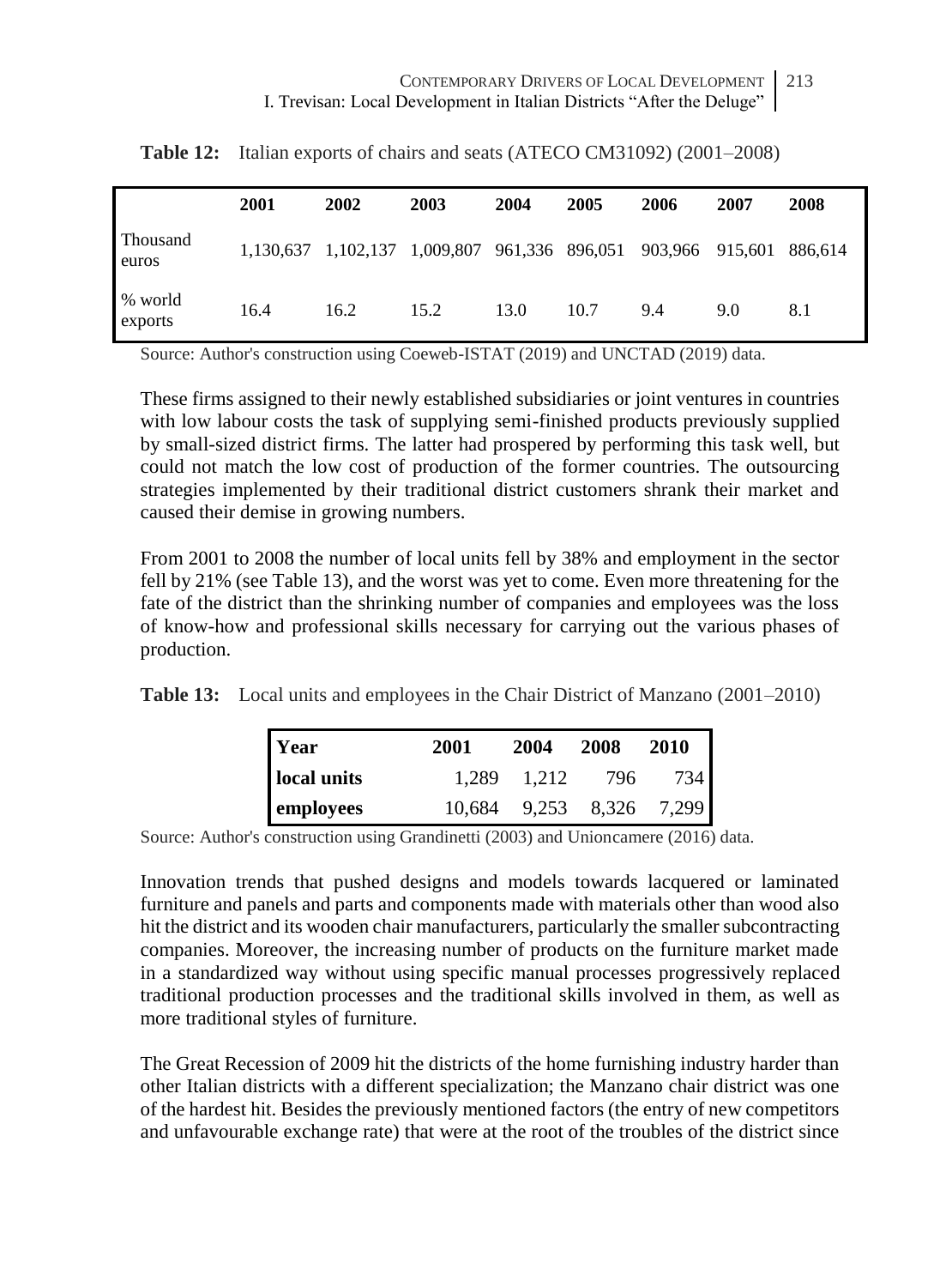the beginning of the century, others came into play. The recession caused a slump in real estate markets everywhere, thus the market for producers of house fittings was essentially frozen for a few years. Another factor specific to the Manzano district was the inability of many firms, particularly the smaller ones, to introduce specific innovations in production processes and in products that would have made it possible to differentiate their products from those of the rising competition. Again, the firms most affected were small artisanal ones (those with up to ten employees, classified as micro-enterprises) that by not making a finished product but only components were the captive suppliers of the larger firms in the district. These firms (making up about two-thirds of the firms in the district) had almost no contractual power and were decimated by the combined pressure of shifting market preferences, increasingly difficulty in accessing credit, and growing recourse to the delocalized supply of their larger customers.

For the Manzano district, the impact of the competition of low-cost producers that appeared in the first years of the twenty-first century was not simply a cyclical factor but a structural feature of the competitive context that exposed structural weaknesses in the district. As a consequence, the crisis was not of provisional duration as it was in other Italian districts. The downwards trend in employment, exports, and the number and profitability of local firms remained constant from the beginning of this period and continued for fifteen years (see Tables 13 and 14). By 2010, the former were back at the levels of the late 1980s and continuing to decrease.

**Table 14:** Local units and employees in the Chair District of Manzano (2010–2016)

| Year        | 2010  | 2014 | 2015        | 2016 |
|-------------|-------|------|-------------|------|
| local units | 734   | 643. | 635         | 644  |
| employees   | 7.299 |      | 4.500 4.400 | n.a. |

Source: Author's construction using Passon et al. (2016).

The outcome of this movement was that some of the factors in the success of the chair district almost disappeared. Recourse to outside suppliers or the area's own delocalized production facilities tore apart the fine mesh of interrelationships among the district firms. The degree of personal acquaintance between business owners diminished, and with it their ties of kinship or friendship; because of the fall in number of operational units and employment, the chair industry (and therefore the district) ceased to be the point of reference in terms of job opportunities for the local population. Moreover, because of the Delocalization, the long-lasting relationships between business owners and their employees became frayed; this relationship had allowed the former to ask for additional effort from the latter (such as working on weekends to complete urgent orders) and gave the district firms an additional competitive advantage.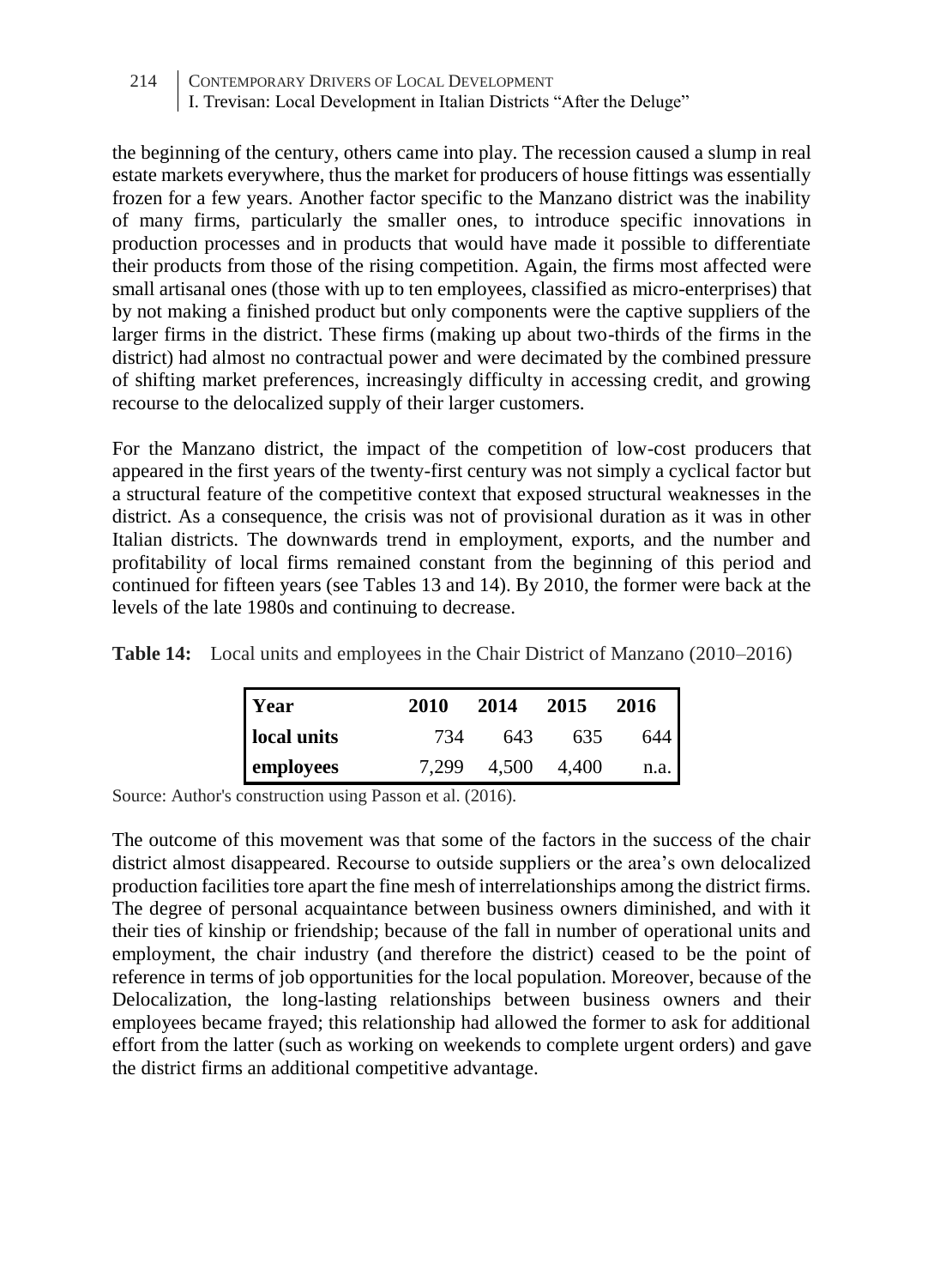## **6.3 Survival of the Manzano District**

In these years, the district clearly evolved in the direction of a dichotomous model. A few (larger) leading firms, through their propensity to innovate, managed to influence the network of smaller firms that by changing and innovating remained linked to them, and continued to be competitive on world markets, while a large number of smaller firms, unable to adapt, remained inescapably behind and struggled  $-$  and often failed  $-$  to survive.

One of the decisive factors in the survival of firms was their export orientation. Firms focused on innovation with an export orientation also achieved positive results in these years. Particularly after the recession of 2009, firms that focused on the national market suffered heavily, be they subcontractors or final product assemblers or producers. Indeed, the small companies that best weathered the storm were also the ones which were strongly export oriented or which had managed to join the networks of bigger ones (also export oriented).

The efforts of those firms indicated the direction of survival of the district: innovation, partial replacement of wood as the raw material for furniture, product differentiation, and expansion of the product range beyond chairs. The district structure, with its strong interaction between institutional actors and firms, also helped survival. Regional and local authorities launched initiatives aimed at regrouping the firms of the district and supporting them through coordinated efforts. The establishment of the consortium *Cluster Arredo e Sistema Casa*<sup>42</sup> in the region Friuli-Venezia Giulia and its branch that operates in the chair district (the Italian Chair District) helped to modernize district firms and maintain their presence on international markets. The exports of the chair district started recovering in 2015 and since then have modestly but continuously trended upwards (see Table 15).

Table 15: Rate of growth of exports of the chair district

| Year           |              | 2013 2014 2015 2016 |        | 2017   |  |
|----------------|--------------|---------------------|--------|--------|--|
| <b>Exports</b> | $-3.1 + 1.3$ | $+1.1$              | $+1.2$ | $+2.9$ |  |

Source: ICD (2019) data.

The recovery of exports also led to an inversion in the downward trend in the number of firms and employees that in 2016 grew at the same pace as exports. It is too early to say whether these are signs of a definitive revival of the district; however, the fall appears to have stopped and the capacity for penetration into foreign markets of the surviving firms appears to be good and increasing.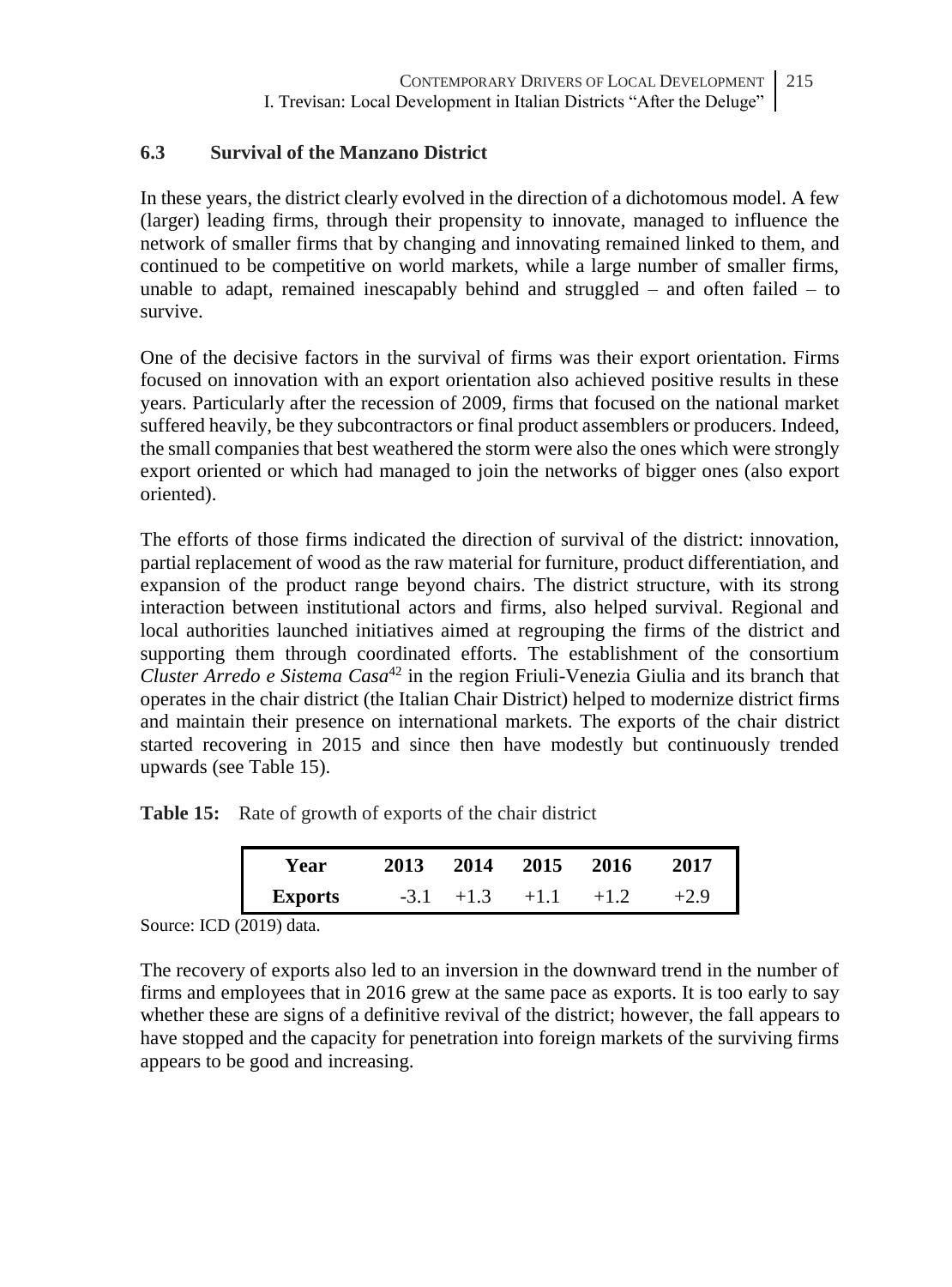#### **7 Conclusions**

The first two decades of the twenty-first century saw great changes in world economies and in the relative economic comparative weights of many countries. Although the countries that had the largest economies are still in great part the same, the new entrants to this group have caused significant disruption in many industries and affected the economic conditions of many countries. Italy, too, was affected by this evolution, somehow more than other countries (Italian GDP growth in this period was the lowest among the largest economies). Even though Italy remains one of the biggest exporters in the world (ninth in 2017), and has had  $-$  since 2011  $-$  the second largest trade balance surplus among the G7 and the third among EU countries, it has felt the severe effects of the double disruptions of this century (first, the bursting of China onto world markets, and then the Great Recession of 2009). Given that the Italian industrial structure is based on the Area Sistema industrial districts, it is inevitable that the districts fully felt the brunt of this disruption. Some districts managed to weather this deluge in a relatively short time (within a couple of years after Chinese accession to the WTO, five years after the recession), while others have barely survived (being in decline since the first years of this century). An example of the former is the tannery district of Arzignano, and of the latter the chair district of Manzano.

The factors that determined the different performance of these two districts are varied. They typify the reasons for the ability of the district model to resist and react to the disruption. The most important one is the reactivity of the business-people of the area. Only if the districts' firms are able to adapt and possibly to anticipate changes in the competitive environment can they keep abreast of the changes and remain vital. Product innovation that follows if not instigates the changing trends in the market is essential. Too many firms (particularly small ones) in the Manzano district remained anchored to making wooden chairs of a traditional design and average quality, and were crushed by producers who could sell the same products at a much lower price. Only quite late in the day was a strategy of product innovation and the use of different materials pursued by some of the firms.

In the Arzignano district, in contrast, most firms kept making leather but managed to maintain and improve the high quality for which they were already well known. For this, they also had to improve their production processes. Process innovation can not only reduce cost, but, more importantly, may allow the exploitation of new technology, fostering the making of things in new ways, and improving quality and reducing waste. This was certainly the winning card played by the Arzignano district. The introduction of new tanning processes and new machinery allowed the district firms to exploit the shift in consumer demand for more environmentally friendly products, helping them become the leaders in "green" innovation in the industry.

The process of "greening" leather production and the whole district was significantly helped by the facilitating support, and sometimes the more direct role, of public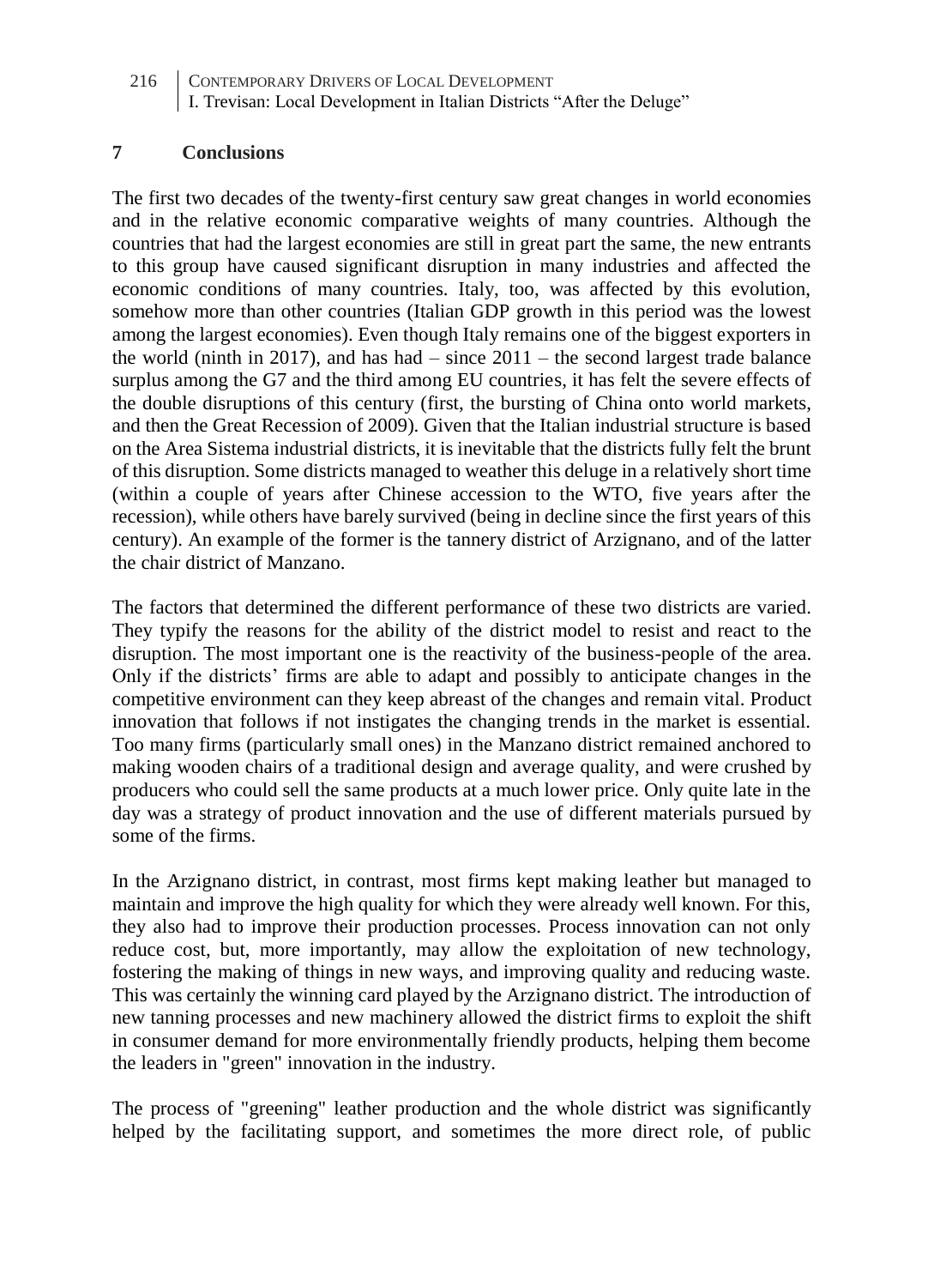institutions, and in particular of local municipalities. In the Arzignano district institutions had learnt to play a facilitating role in the development of the Area Sistema since the 1980s and this expertise played an important part in the relatively rapid recovery of the district. The Manzano district saw the less proactive role of local institutions, which became significant only after the crisis had almost destroyed the area.

Finally, the social structure of the districts endured a severe battering, because, besides the usual problems faced in previous downturns (closures of businesses, unemployment, and reduced spending power affecting all facets of the local economy), the structural shift caused by the delocalization policies of many of the larger firms sapped the trust between district stakeholders. This development might have caused the demise of the districts as they are normally portrayed (and in Manzano this came close to happening). However, the nature of the districts and the combined efforts of all stakeholders led to success in working out a response to this existential crisis. Smaller companies (the surviving ones) learnt new methods of production and management that allowed them either to access directly final users or to play a supporting role for the larger firms through their capacity for innovation. Larger companies realized that the process of internationalizing their supply network was giving diminishing returns and undermining one of the most important sources of their strength; they thus paid more attention to maintaining a local supply base, thereby helping smaller companies come through the crisis.

Institutions played an important role by stimulating and supporting innovation in firms, by establishing or strengthening training programs and specialized schools, and by supporting joint efforts to develop district-wide infrastructure. This concerted effort managed to restore trust among stakeholders, at least to the level where it was once again a significant factor in the socio-economic environment of the district.

This path to recovery is common to the two districts. However, in Arzignano this process started earlier, in an environment where some aspects of success were already integrated. This allowed the district to get through the first disruptive wave of low-cost competition and recover their leading worldwide role in industry before being hit by the second and more disruptive wave of the Great Recession combined with the explosive growth of Chinese exports. This second crisis was deeper and more destructive than the first one, but the district was in a good situation and many of the instruments and attitudes necessary for overcoming the challenges were already in place.

As a consequence, the district managed to recover after five long years of troubles and reassert its leading role, returning to an expansion of production, exports, and profits in the five years afterwards. In Manzano, initial conditions were not as good and the process started much later. The district was hit much more forcefully by the first wave and had not recovered before being hit by the second one. The disruption in this district was much more severe; the response only came later and in a more damaged socioeconomic environment. The revival of the district started after 13 years of steeper decline, and it is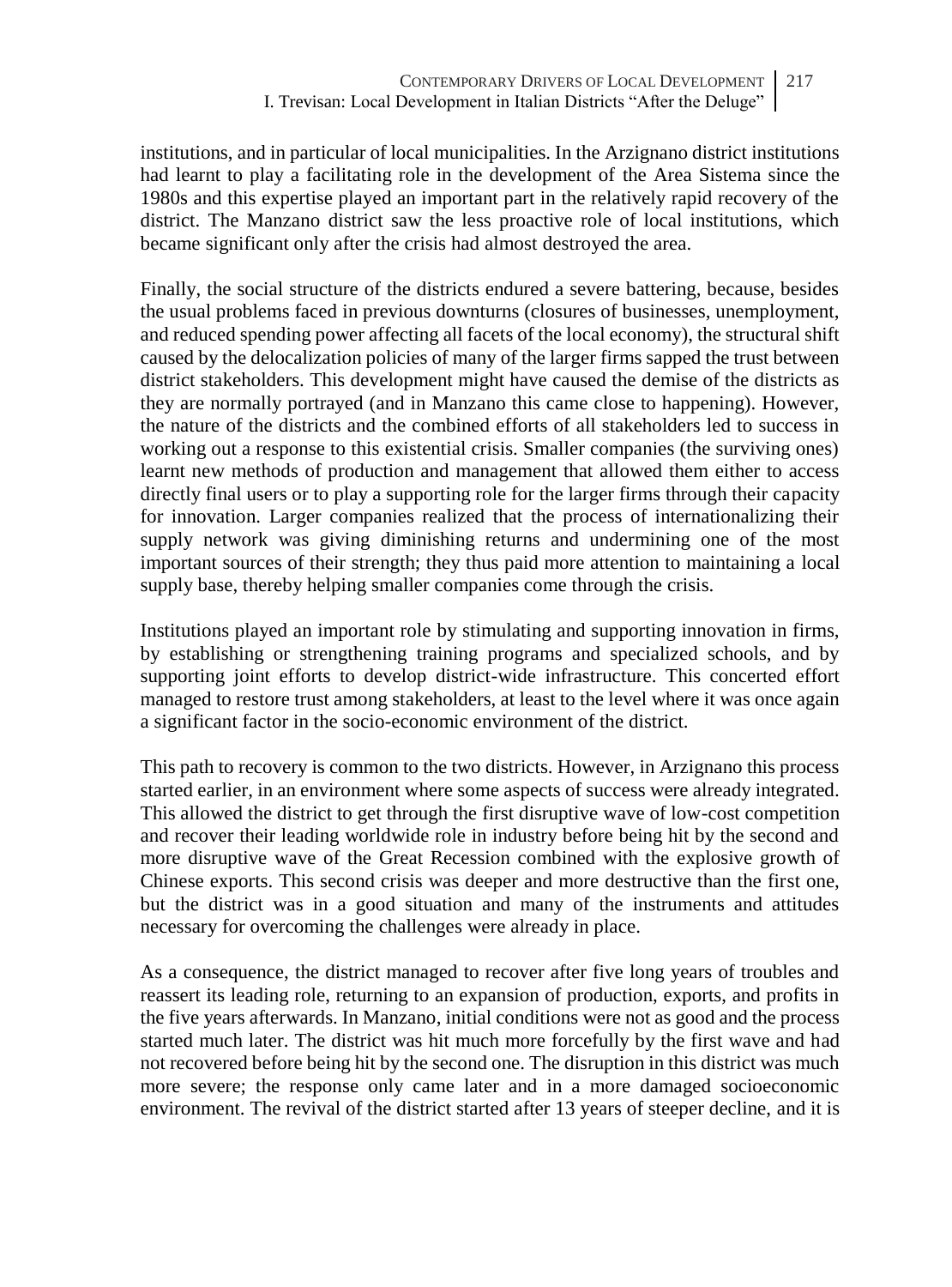still tentative. That it is reviving at all is testament to the inherent strength of the district model and its resilience as a socioeconomic unit.

#### **Notes:**

<sup>i</sup> The term "industrial district" was defined first by the economist Alfred Marshall (1842–1924). Marshallian industrial districts show a high degree of vertical and horizontal specialisation. Firms are geographically clustered, tend to be small, specialised and competitive, and rely on market mechanisms for exchange. The communities where skilled labour is based are close-by, making it relatively easy to recruit staff for firms, while technical knowledge is easy to disseminate and enables a decrease in transaction costs.

<sup>1</sup> The proportion of employment attributable to industry among those countries is Italy  $28.3\%$ , Japan 26.2%, Germany 24.2%, USA 20.3%, France 20%, UK 15.2% (CIA 2018).

<sup>2</sup> The proportion of GDP attributable to industry among the same countries is: Germany 30.1%, Japan 26.2%, Italy 24%, France 20.1%, USA 19% and UK 19% (CIA 2018).

<sup>3</sup> These are the sectors that propel Italian products in international markets and where excellence linked to Italian mastery in crafts makes for a strong and successful competitive position. The "four As" come from the Italian words for the related sectors: *Alimentari-vini* (food and wines), *Abbigliamento-moda* (clothing and fashion – including textiles), *Arredo-casa* (home furnishings) and *Automazione-meccanica* (automation and mechanical engineering).

<sup>4</sup> We call it an *Italianate* industrial district to indicate that it has become an archetype in itself and may become a model reproduced in other countries. Use of the term Italianate for such Italian districts is found in an old paper from Alberti (2018).

<sup>5</sup> The concept of the Marshallian industrial district did not imply that local actors needed to consciously cooperate to ensure the existence and successful operation of the district. In the Italianate district conscious cooperation among actors is widespread, and indeed is one of its characteristics.

<sup>6</sup> Besides Becattini (1990), who was the first to identify these elements, I refer to Gandolfi and Cozzi (1988) and to Tripodi (2000).

 $^7$  As may be remembered, in 2001 ISTAT identified 181 manufacturing industrial districts, while in 2011 it found 141 of them – some of them new.

<sup>8</sup>The term "cluster" denotes a similar, but not identical phenomenon. The classification of clusters is based on similar, but not identical concepts. See Enright (2003) where *working*, *latent*, *potential*, *policy driven* and *wishful thinking* clusters are mentioned.

<sup>9</sup> "*In fieri*" (Latin): Being in the course of accomplishment, in the process of execution; a thing commenced but not completed.

<sup>10</sup> Sobriquet: nickname.

<sup>11</sup> In those years, 12.4% of the world exports of shoes came from Italy, as well as 20% of leather and 49% of global exports of ceramic tiles. However, this world leadership was not limited to such "traditional" industries. For example, 11.2% of world exports of machinery for agriculture and forestry and 12% of industrial machinery also came from Italy.

 $12$  This was a way to compensate for the loss of international competitiveness due to differences in inflation from Italy's main international competitors (primarily Germany) and the other inefficiencies of the "country-system" of Italy, which regularly put Italian firms at a disadvantage. <sup>13</sup> It should not be forgotten that, at least in part, the devastating competitiveness of low-cost competitors (in particular, of Chinese companies) was facilitated by the frequent practice of engaging in unfair methods. The appropriation of intellectual property (sometimes by simply copying, or reverse-engineering a product) and below-cost pricing (either straightforward dumping,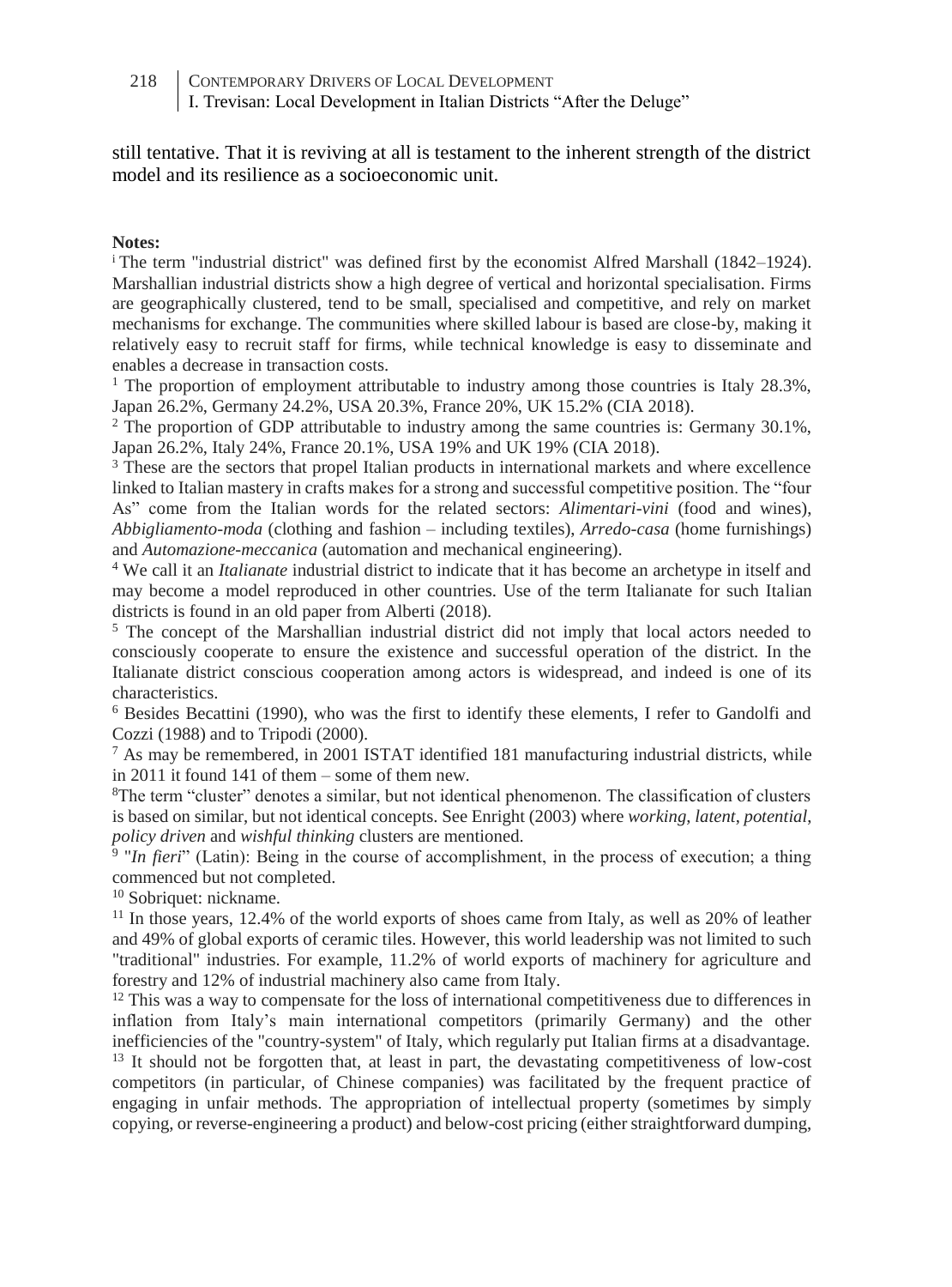or due to state financial support for exports) were - and still are - quite common. Another common and damaging practice is counterfeiting, which causes serious losses due to impacts on sales, leading to loss of market share, and often to lower quality products and thus a decrease in brand image.

<sup>14</sup> Innervate: to supply with nerves, to pervade.

<sup>15</sup> However, the fact should not be overlooked that for a proportion of the delocalising firms the reason for doing so was to exploit the possibilities offered by markets growing at a much faster pace than the national one.

 $16$  The growth rate of Italian GDP (in real US Dollar terms) in comparison with other main European countries was:

| Country 00    |      | IO1  | 02   | 03      | 04   | <b>05</b> |
|---------------|------|------|------|---------|------|-----------|
| Italy         | 3.71 | 1.77 | 0.25 | 0.15    | 1.58 | 0.95      |
| <b>France</b> | 3.88 | 1.95 | 1.12 | 0.82    | 2.79 | 1.61      |
| Germany       | 2.96 | 1.70 | 0.00 | $-0.71$ | 1.17 | 0.71      |
| UK            | 3.66 | 2.54 | 2.46 | 3.33    | 2.36 | 3.10      |
| <b>Spain</b>  | 5.29 | 4.00 | 2.88 | 3.19    | 3.17 | 3.72      |

Therefore, in these six years Italy's economy performed worse than that of the other big European countries, except for Germany.

<sup>17</sup> Filière: network, industrial network.

<sup>18</sup> OPT (Outward Processing Traffic) is a form of delocalization that affects only part of the production process and results in a dual flow of goods: first of basic materials or components from the de-localizing firm to the processing one, then of the processed components back to the first firm. According to an OECD definition, the temporary export of goods for outward processing is a customs procedure under which goods that are in free circulation in a customs territory may be temporarily exported for manufacturing, processing or repair abroad and then reimported with total or partial exemption from import duties and taxes.

<sup>19</sup> After all, China is certainly the country that has the greatest potential, and therefore represents the greatest menace in both the traditional and new export markets of the districts.

<sup>20</sup> Altogether, Italy was in recession for 60 months, including six months in the second half of 2007, and 15 months from Q2 of 2008 to Q2 of 2009. After two years' recovery, Italy fell back into recession again in Q3 of 2011 and remained in this state for 27 continuous months until Q3 of 2013. Finally, it returned to recession for the whole of 2014 (Eurostat 2018).

 $21$  Italian law defines industrial districts as "local territorial areas characterized by high concentration of small businesses, with particular reference to the relationship between the presence of companies and the resident population and the productive specialization of all companies" (Art. 36, Law 317/1991). The two main criteria for identifying an industrial district are thus: a) high concentration in the area of industrial firms, with a prevalence of small and medium-sized ones; and b) productive specialisation of the business system.

 $^{22}$  However, for the majority of district firms (53%), the main suppliers are still located in the same province or region. This suggests that proximity, albeit not narrowly restricted to within the few towns of the district, certainly helps with the formation of solid and effective networks (Unioncamere 2016).

<sup>23</sup> The *Country of Origin Effect* (COE) manifests itself in two ways. When consumers are not familiar with a product and cannot tell its actual quality, they refer to the image they have of the country of origin (or the country they associate with the product) to infer its quality. This is the *halo effect*, which directly influences consumers' beliefs about product attributes and indirectly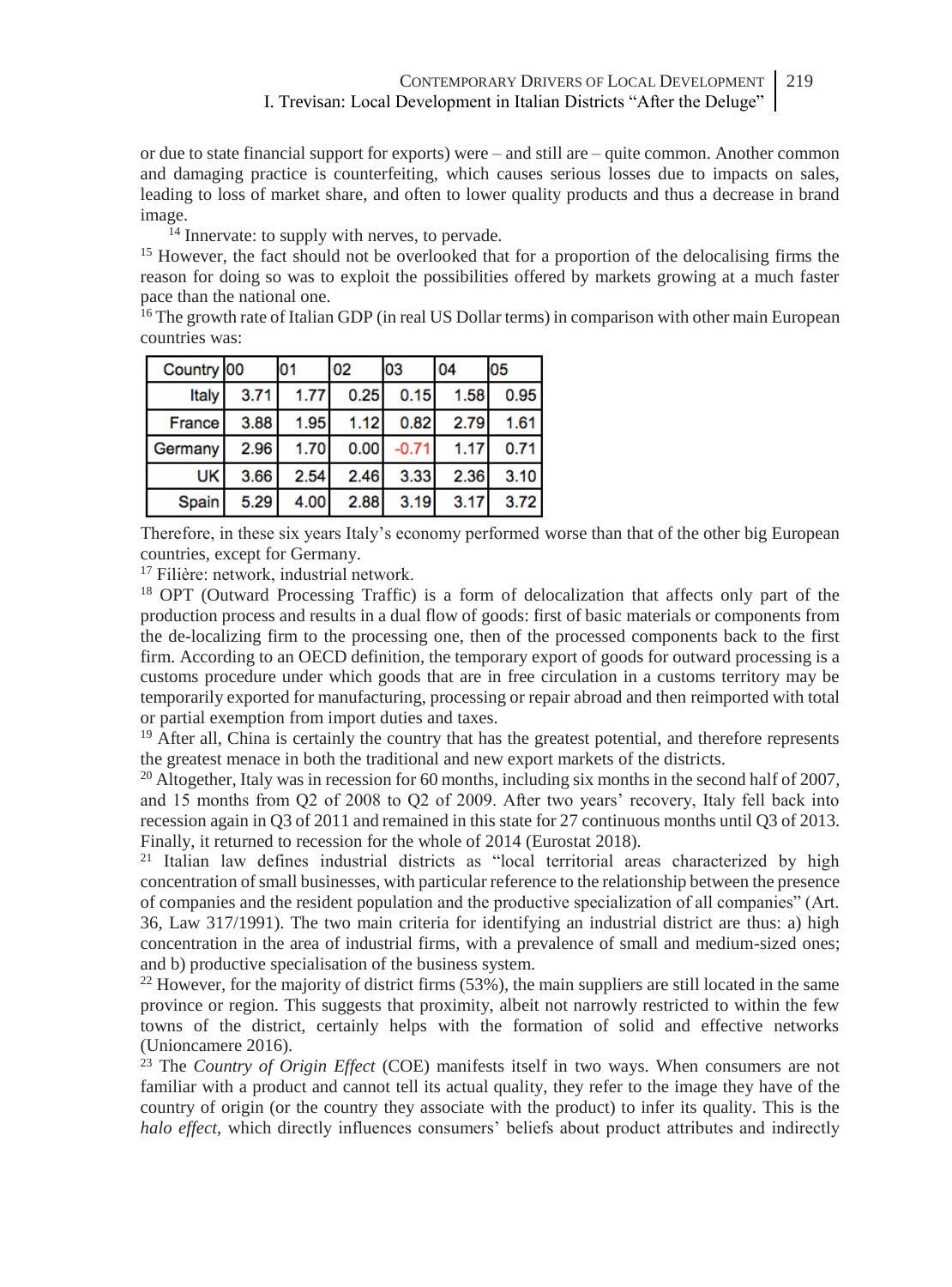220 CONTEMPORARY DRIVERS OF LOCAL DEVELOPMENT I. Trevisan: Local Development in Italian Districts "After the Deluge"

- affects the overall evaluation of that product through initial beliefs. When consumers are familiar with certain products from a given country, they abstract from this knowledge an evaluation of the quality of other not known products from the same country. This is the *summary effect.* Thereby the country image consumers have constructed through their appreciation of different products directly affects their attitudes towards unknown brands or products from the same country. See: Han (1989).

 $24$  Although increasingly used, equity and non-equity agreements, as well as foreign direct investment, are still the domain of a very small number of firms (Mariotti and Mutinelli 2017).

 $25$  Lymph is a fluid that circulates throughout the lymphatic system of the human body. In this context "circulating vital lymph" means maintaining the efficiency of economic operations.

<sup>26</sup> Until the year 1997 Italy was the biggest producer of leather in the world (with 2,020 million square feet), ahead of China  $(1,969 \text{ Mft}^2)$ , South Korea  $(1,235 \text{ Mft}^2)$  and India  $(1,036 \text{ Mft}^2)$ . China overtook Italy the following year, but Italy remained the second largest producer (in 2006, China was by far the biggest producer in terms of quantity, with 4,000 million square feet, followed by Italy, 2,039 Mft<sup>2</sup> ; Brazil, 1,655 Mft<sup>2</sup> ; Russia, 1,410 Mft<sup>2</sup> ; India, 1,119 Mft<sup>2</sup> ; and South Korea, 1,090 Mft<sup>2</sup>). Source: Banca Intesa (2006).

<sup>27</sup> However, this was 34% of the total value of exports of finished hides and 22% of the total exports of the industry (including raw hides and semi-finished products) Source: Banca Intesa (2006).

<sup>28</sup> The wool industry remained a mainstay of the industrialisation of the province of Vicenza. In particular, in the next valley to the east of the Chiampo, the Valle dell'Agno is still located one of the largest Italian textile groups, the Marzotto Group, established in 1836 as Lanificio Luigi Marzotto e Figli.

 $29$  The first tanning machines arrived in Arzignano in the 1950s, and were of German manufacture, in which country a well-established specialized industry had existed for a long time. Subsequently, the first producers of machines and drums for tanning began to appear in the area. By the 1980s a local industry was well established and started developing specialised know-how.

<sup>30</sup> For example, the value of exports to the USA grew more than 13 times, from  $\epsilon$  18M to  $\epsilon$  243M. at an average rate of 136% per year; those to China grew 29 times, admittedly from a low base, from  $\epsilon$  0.4M to  $\epsilon$  11.6M, at an average yearly rate of 311%.

<sup>31</sup> The *Guardia di Finanza* (Financial Police) identified a number of business people, including some of the owners of some of the biggest groups in the district, who had evaded taxes in amounts greater than  $\epsilon$  100 million.

 $32$  However, this might spell trouble in the future to the Italian downstream industries as their Chinese competitors are improving the quality of their production.

<sup>33</sup> Among the best practices in this field implemented in the Arzignano district, it is worth mentioning the establishment, through collaboration of firms and the local administration, of a company that recovers the solid waste from the production process and transforms it into fertilisers and other products for agriculture, and the start of the Arzignano Green Land programme that fosters the efforts of the districts to promote a circular economy, and to publicise the latter.

<sup>34</sup> The five most important districts in the furniture industry, in order of turnover, are: the wood and furniture district of Brianza (Lombardy), the furniture district of Livenza e Quartier del Piave (Friuli-Venezia Giulia and Veneto), the kitchen district of Pesaro (Marche), the chair district of Manzano (Friuli-Venezia Giulia, and the upholstered furniture district of Murgia (Apulia and Basilicata).

<sup>35</sup> Ministero dello Sviluppo Economico. 2018. *Statistiche relative all'interscambio commerciale italiano nel settore dei mobile*. Available at: https://www.mise.gov.it/images/stories/commercio\_internazionale/osservatorio\_commercio\_inter nazionale/interscambio\_settoriale/mobili\_19\_01\_2018.pdf (15 March, 2019).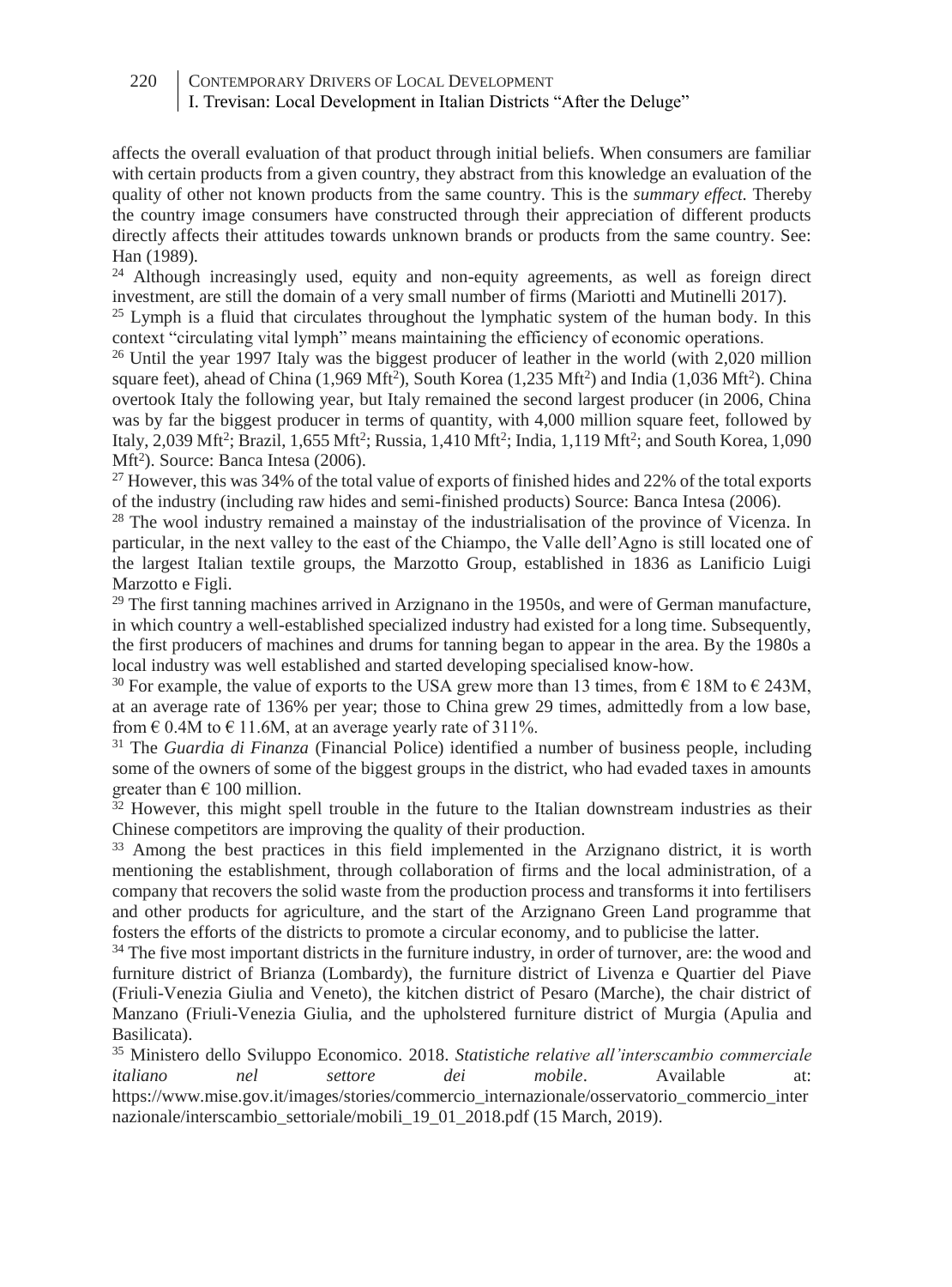$36$  In a few years, the US\$- $\epsilon$  exchange rate went from 0.82 to 1.20, representing an increase of more than 46% in the value of the euro. This sapped the competitiveness of exports from all the countries in the Eurozone.

<sup>37</sup> Peaking at 35.7% in 2015, not shown in the Table 8.

<sup>38</sup> The municipalities of Manzano, Corno di Rosazzo and San Giovanni al Natisone.

<sup>39</sup> The earthquake hit Friuli, with its epicentre north-west of the district. It caused 990 deaths, and 45 municipalities were declared "disaster areas," meaning that very few buildings were left standing. Although the district was only partially affected, 1,057 residential buildings had to be rebuilt or significantly repaired (meaning that until repaired they were not safe to live in). Industrial activities were similarly affected, particularly those small firms which had their workshops on the ground floors of houses or in attached buildings.

 $40$  The share of international exports of Italy as given in Tables 10 and 12 is different from those provided in Table 11 because the sources used different classifications for the products. ATECO CM31092 goes into finer detail than SH4. Moreover, SH4 includes types of furniture whose sales rebounded faster than those of chairs. This explains why the market share of Italy differs so markedly in the two sets of data after the year 2008.

<sup>41</sup> Based on the annual average.

<sup>42</sup> The consortium offers tailored services to companies in the furniture sector. Its other task is to propose and implement strategies for the development of the entire furniture and home system sector.

#### **References:**

- Alberti, L. (2018) *The concept of industrial district: main contributions* (Rome: INSME)*,* available at: http://www.insme.org/files/922 (March 15, 2019).
- Banca Intesa (2006) *Il distretto della concia di Arzignano, Studi sui distretti industriali* (Turin: Banca **Intesa**), available at: http://www.crea121online.it/biblioteca/Il%20distretto%20della%20concia.pdf (March 15,

2019). Becattini, G. (1990) The Marshallian industrial district as a socioeconomic notion, In: Pyke, F.,

- Becattini, G. & Sengenberger, W. (eds.) *Small Firms and Industrial Districts in Italy* (Geneva: International Institute for Labour Studies), pp. 13–32.
- Becattini, G. (2002) From Marshall's to the Italian "Industrial Districts". A Brief Critical Reconstruction, In: Quadrio Curzio, A. & Fortis, M. (eds.) *Complexity and industrial clusters. Dynamics and models in theory and practice* (Heidelberg: Physica-Verlag HD).
- Central Intelligence Agency (2018) *World Factbook 2018* (Langley: Central Intelligence Agency), available at: https://www.cia.gov/library/publications/download/download-2018/index.html (March 15, 2019).
- Dallago, B. (2006) *Transformation and European Integration. The Local Dimension* (Basingstoke: Palgrave Macmillan).
- De Michele, C. (2017) I processi di internazionalizzazione attiva e passiva nei distretti italiani, *Economia e finanza dei distretti industriali. Rapporto annuale - n. 10,* available at: http://www.polomeccatronica.it/sites/default/files/Economia%20e%20finanza%20volume%2 010%20%281%29.pdf (March 15, 2019).
- Enright, M. J. (2003) Regional clusters: what we know and what we should know, In: Bröcker, J., Dohse, D. & Soltwedel, R. (eds.) *Innovation Clusters and Interregional Competition. Advances in Spatial Science* (Berlin and Heidelberg: Springer), available at: [https://link.springer.com/chapter/10.1007/978-3-540-24760-9\\_6#citeas](https://link.springer.com/chapter/10.1007/978-3-540-24760-9_6#citeas) (March 15, 2019).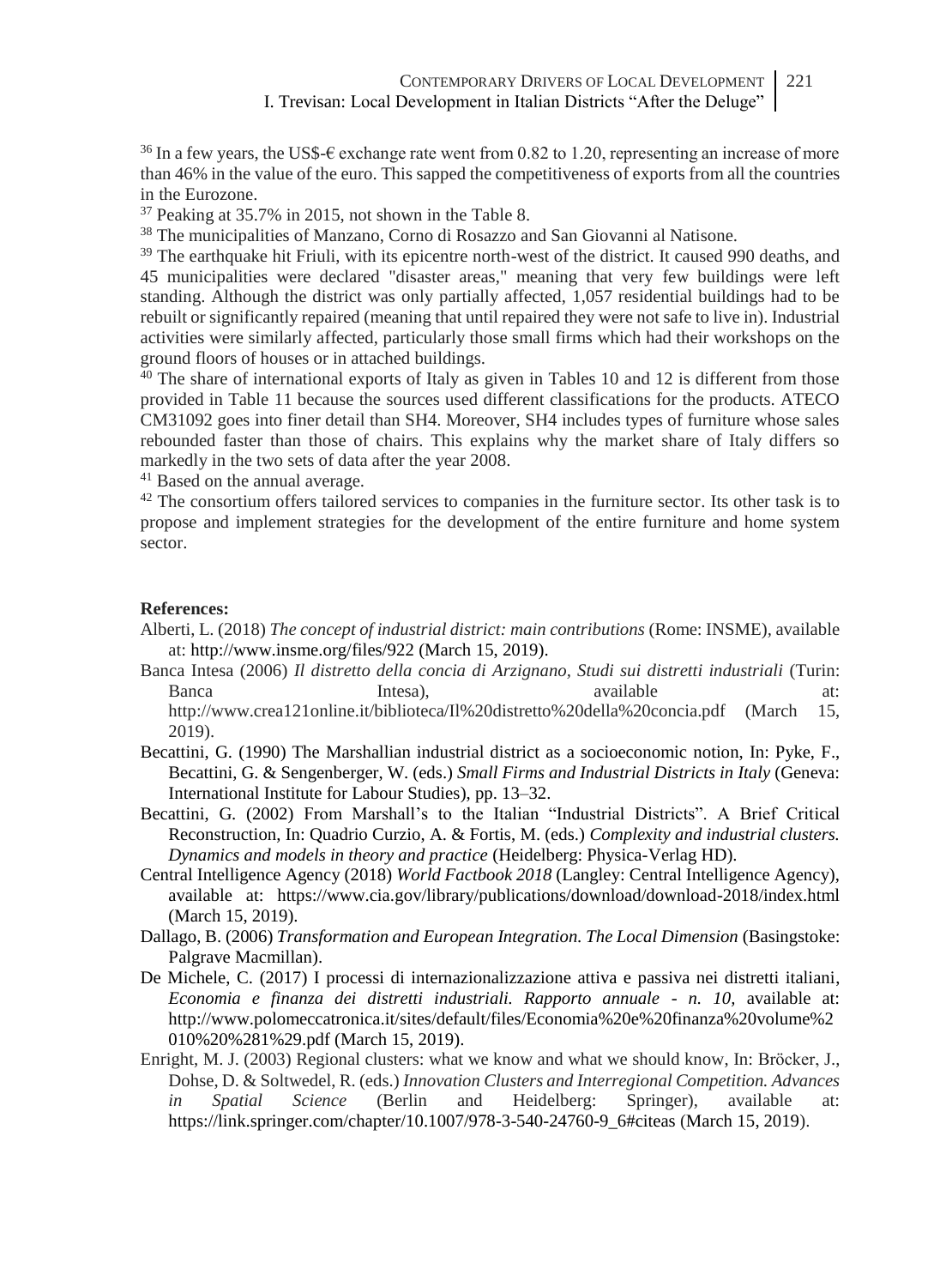222 CONTEMPORARY DRIVERS OF LOCAL DEVELOPMENT I. Trevisan: Local Development in Italian Districts "After the Deluge"

- Eurostat (2018) *GDP and main components – volumes: Percentage change on previous quarter*. Database (Luxembourg: Eurostat), available at: https://ec.europa.eu/eurostat/data/database (March 15, 2019).
- Fontana, G. L. (2004) *L'industria vicentina dal Medioevo a oggi* (Vicenza: Centro Studi sull'Impresa e sul Patrimonio Industriale)*.*
- Fortis, M. (2005) Alcune chiavi di lettura, In: *DistrettItalia. Guida ai distretti italiani 2005–2006*, (Montepulciano: Le Balze).
- Fratocchi, L., Ancarani, A., Barbieri, P., Di Mauro, C., Nassimbeni, G., Sartor, M., Vignoli, M. & Zanoni, A. (2015) Il back-reshoring manifatturiero nei processi di internazionalizzazione: inquadramento teorico ed evidenze empiriche, *Sinergie,* 33(98), pp. 125–147.
- Gandolfi, V. & Cozzi, G. (1988) *Aree sistema: internazionalizzazione e reti telematiche* (Milano: Franco Angeli).
- Garofoli, G. (1983) Le aree sistema in Italia, *Politica ed Economia,* 11, pp. 7–34.
- Grandinetti, R. (2003) The chair manufacturing district of Manzano: evolutionary processes and the role of the institutions, In: Belussi, F., Gottardi, G. & Rullani, E. (ed.) *The Technological Evolution of Industrial Districts* (New York: Springer), pp. 463–479.
- Han, C. M. (1989) Country Image: Halo or Summary Construct?, *Journal of Marketing Research,* 26(2), pp. 222–229.
- International Trade Centre (2018) *International trade in goods - Exports 2001–2017* (Geneva: International Trade Center), available at: http://www.intracen.org/itc/market-infotools/statistics-export-product-country/ (March 15, 2019).
- Intesa Sanpaolo Direzione Studi e Ricerche (2017) *Economia e finanza dei distretti industriali. Rapporto annuale - n. 10,* available at: http://www.polomeccatronica.it/sites/default/files/Economia%20e%20finanza%20volume%2 010%20%281%29.pdf (March 15, 2019).
- ISTAT (2019) *The Italian statistical service*, available at: https://www.istat.it/ (March 15, 2019).
- *Italian Chair District (ICD)* (2019) available at: http://www.italian-chair-district.it/en (March 15, 2019).
- Jelen, I. (1993) Un contributo allo studio della geografia dei distretti industriali, *Geographica Helvetica,* 4, pp. 165–172.
- Magliocchi, M. G. (2015a) Capitolo 1 I distretti industriali: uno sguardo di insieme, In: Direzione Centrale delle Rilevazioni Censuarie e Registri Statistici (DCCR) (ed.) *I distretti industriali 2011*; *9° Censimento dell'industria e dei servizi e Censimento delle istituzioni non profit*, available at: https://www.istat.it/it/files//2015/10/I-distretti-industriali-2011.pdf (March 15, 2019), pp. 9–11.
- Magliocchi, M. G. (2015b) Capitolo 2 L'occupazione nei distretti industriali, In: Direzione Centrale delle Rilevazioni Censuarie e Registri Statistici (DCCR) (ed.) *I distretti industriali 2011*; *9° Censimento dell'industria e dei servizi e Censimento delle istituzioni non profit,* available at: https://www.istat.it/it/files//2015/10/I-distretti-industriali-2011.pdf (March 15, 2019), pp. 13–17.
- Majocchi, A. (2004) *Developing a favourable business environment: lessons from the experience of Italian firms in the region of Timişoara, Romania*. OECD-LEED conference on Cluster of enterprises and the internationalisation of SMEs: the case of the Romanian region of Timişoara, Timişoara, Romania, 24 May.
- Mariotti, S. & Mutinelli, M. (eds.) (2017) *Italia Multinazionale 2017. Le partecipazioni italiane all'estero ed estere in Italia* (Rome: ICE).
- Marshall, A. [1890] (1920) Book IV, Chapter X. Industrial Organization, Continued. The Concentration of Specialized Industries in Particular Localities, In: Marshall, A. (ed.) *Principles of Economics* (London: Macmillan), pp. 154–160.